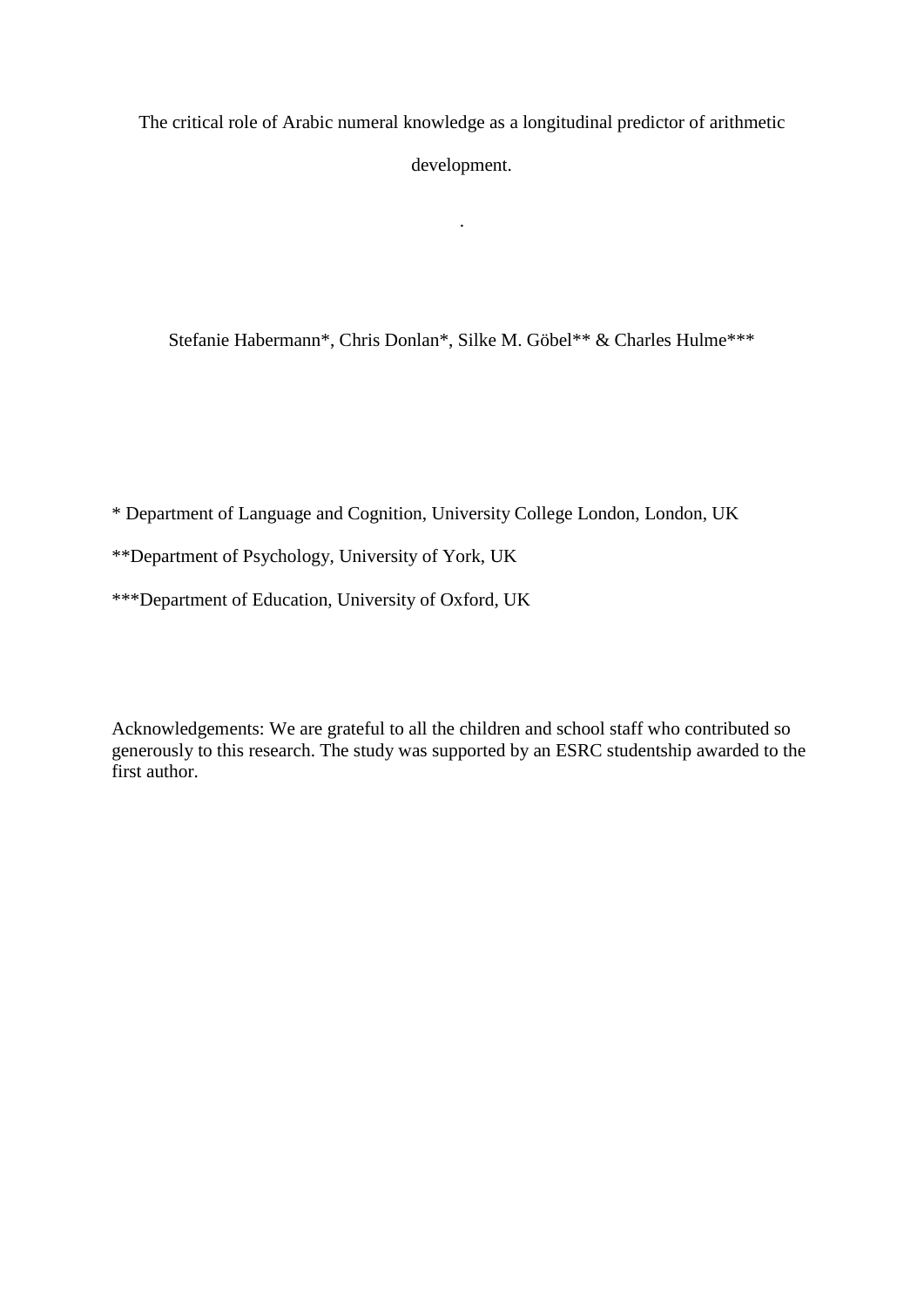# **Abstract**

Understanding the cognitive underpinnings of children's arithmetic development has great theoretical and educational importance. Recent research suggests symbolic and nonsymbolic representations of number influence arithmetic development before and after school entry. We assessed non-verbal ability and general language skills, as well as nonsymbolic (numerosity) and symbolic (numeral) comparison skills, counting and Arabic numeral knowledge (numeral reading, writing and identification) in preschool children (age 4 years). At age 6 we re-assessed nonsymbolic (numerosity) and symbolic (numeral) comparison and arithmetic. A latent variable path model showed that Arabic numeral knowledge (defined by numeral reading, writing and identification at age 4 years) was the sole unique predictor of arithmetic at age 6 years. We conclude that knowledge of the association between spoken and Arabic numerals is one critical foundation for the development of formal arithmetic.

**Keywords**: Arabic numeral knowledge; Magnitude comparison; Pre-school; Formal arithmetic; Approximate number system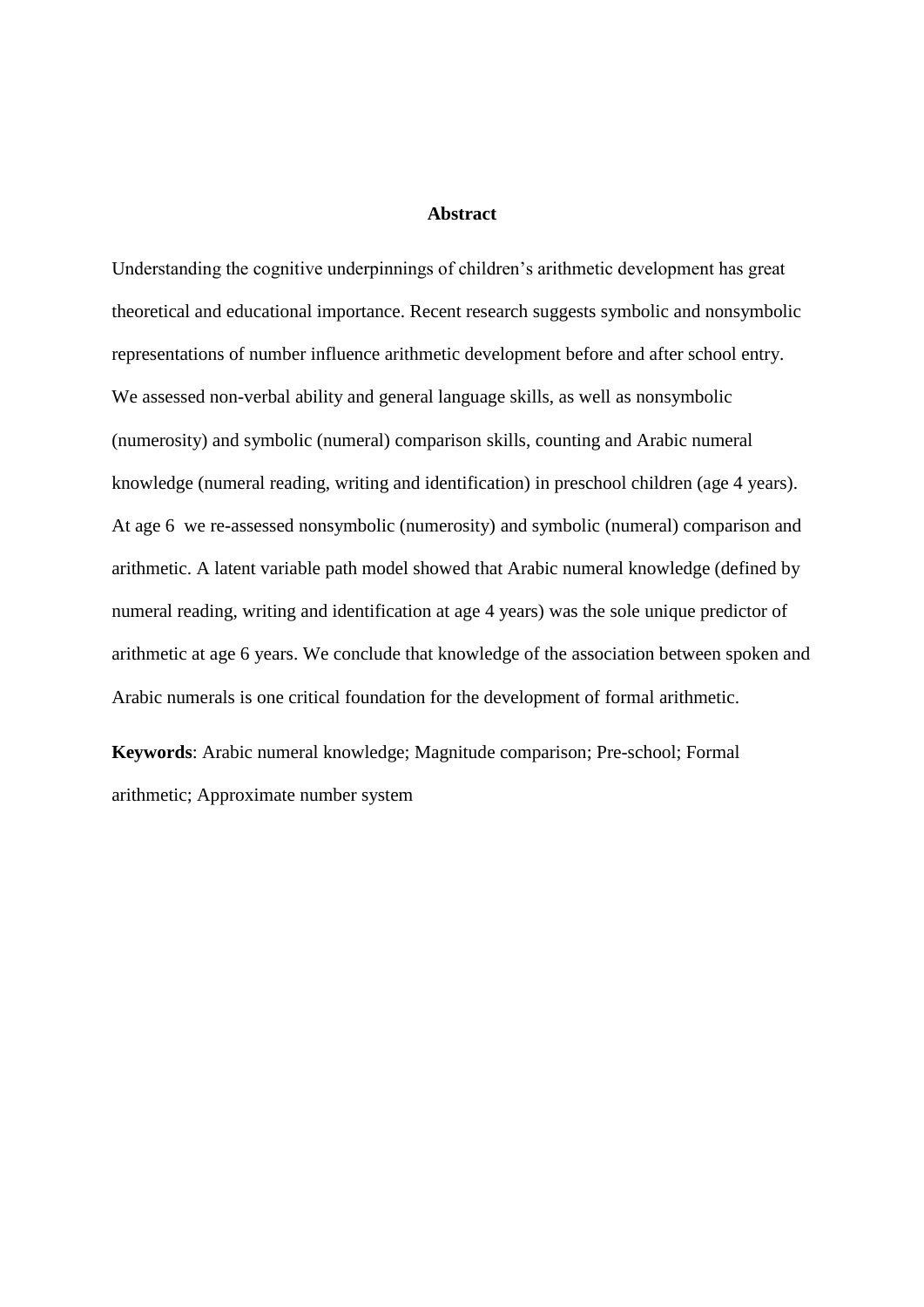#### **Introduction**

Understanding the cognitive skills that form the foundation of children's arithmetic development is critical for theory and for educational practice. While domain-general factors such as language abilities [\(LeFevre et al., 2010\),](https://paperpile.com/c/eByh91/b73r) working memory (De Smedt, Janssen et al., 2009: Simanowski & Krajewski, 2017) and executive functions [\(Bull & Scerif, 2001;](https://paperpile.com/c/eByh91/cdfg+ldi8) Cragg, Keeble, Richardson, Roome, & Gilmore, 2017) are established predictors of arithmetic development, there is also substantial evidence for the importance of domain-specific factors, including magnitude representation (Mazzocco, Feigenson, & Halberda, 2011; Xenidou-Dervou, Molenaar, Ansari, van der Schoot, & van Lieshout, 2017), counting (Cirino, 2011; Chu, vanMarle, Rouder & Geary, 2018) and number knowledge (Göbel, Watson, Lervåg & Hulme, 2014). The developmental influence of these domain-specific factors is not yet fully understood.

The proposal that there is a preverbal approximate number system (ANS) that we share with non-human animals [\(Nieder & Dehaene, 2009; Piazza, 2010\),](https://paperpile.com/c/eByh91/zZx4+uxcl+tnH1) is supported by evidence from studies of infants. Particular interest has been attached to the developmental importance of nonsymbolic numerosity comparison tasks as a measure of the precision of the ANS. There is evidence [\(Mazzocco, Feigenson, &](https://paperpile.com/c/eByh91/41k9+9NR3) Halberda, 2011) that performance on nonsymbolic numerosity comparison in preschool predicts later arithmetic. Several metaanalyses [\(e.g.; Fazio, Bailey, Thompson, & Siegler, 2014; Schneider et al., 2017\)](https://paperpile.com/c/eByh91/HuSs+yt3O+IcUy) report significant longitudinal and concurrent relationships between performance on nonsymbolic numerosity comparison tasks and arithmetic. This relationship, however, is significantly weaker than the relationship between symbolic numeral comparison and arithmetic performance reported in the same meta-analyses [\(De Smedt, Noël, Gilmore, & Ansari, 2013;](https://paperpile.com/c/eByh91/IcUy+jkXb+yt3O)  [Fazio et al., 2014; Schneider et al., 2017\).](https://paperpile.com/c/eByh91/IcUy+jkXb+yt3O) In a recent study comparing the predictive power of nonsymbolic numerosity comparison and symbolic numeral comparison directly, symbolic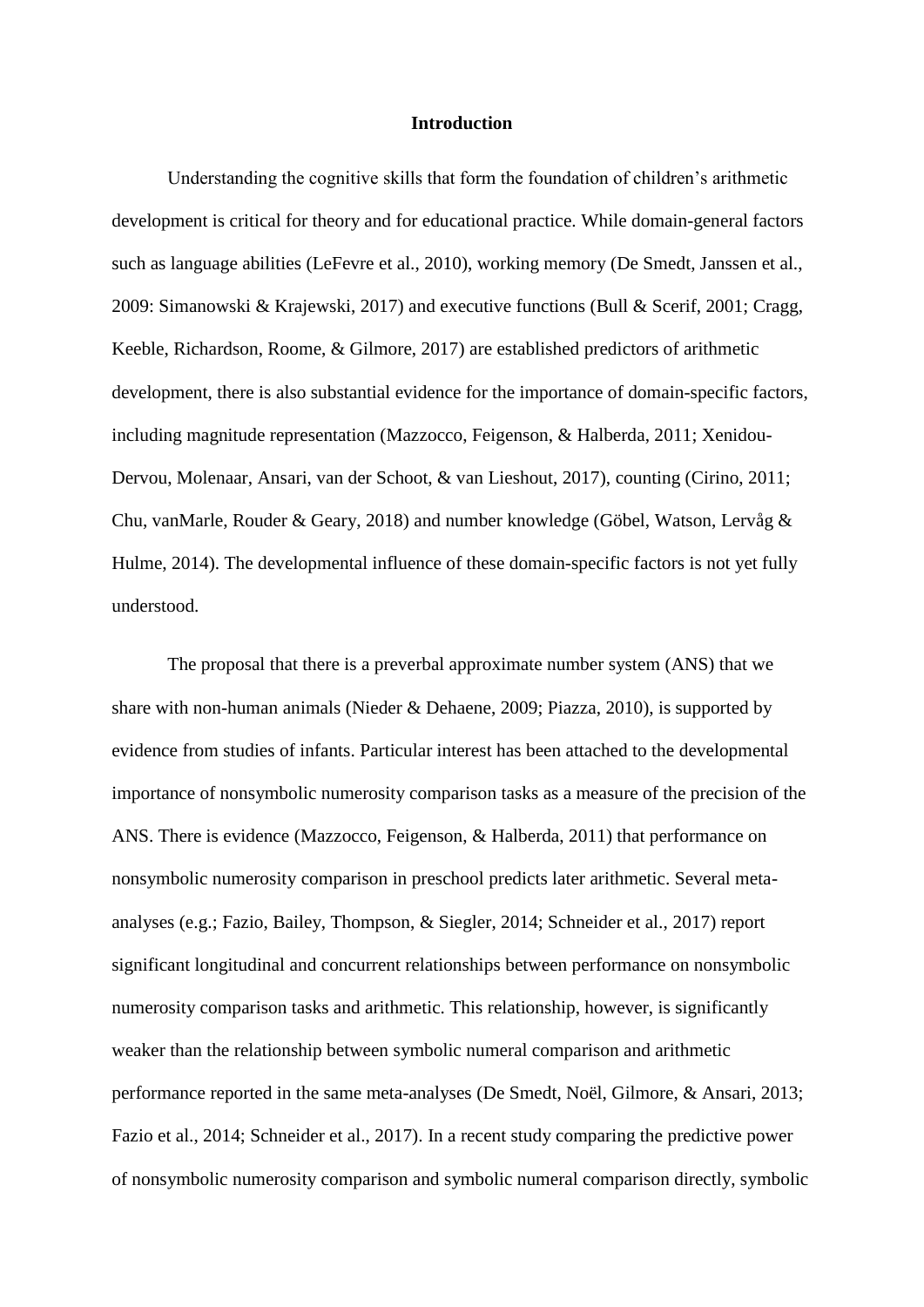numeral comparison in primary school was the stronger predictor of children's future arithmetic performance [\(Xenidou-Dervou et al., 2017\).](https://paperpile.com/c/eByh91/41k9)

A new perspective on the relation between nonsymbolic numerosity comparison and symbolic numeral comparison and arithmetic was provided by Göbel et al. (2014). Six year olds' cognitive and numerical skills, including multiple measures of nonsymbolic numerosity comparison and symbolic numeral comparison, were assessed. These were shown to comprise a unitary 'magnitude comparison' factor. The study also included a number identification task in which spoken numerals had to be matched to the corresponding Arabic numeral. Despite a strong longitudinal correlation between magnitude comparison and arithmetic skills measured 11 months later  $(r=.60)$ , a path model showed the contribution of magnitude comparison to be completely subsumed by number identification which, apart from the autoregressive effect of earlier arithmetic, was the only significant predictor of arithmetic skill at age 7 years, accounting for 32% of variance in outcome.

Göbel et al. (2014) interpret their number-identification task as tapping individual differences in both Arabic numeral knowledge and place-value understanding, suggesting that the former may represent a critical foundational skill underlying early arithmetic, analogous to the role of letter knowledge in reading. These findings clarify the previous literature as follows. On the one hand, consistent findings of high correlations between single-digit symbolic numeral comparison and nonsymbolic numerosity comparison (Holloway & Ansari 2009; Göbel et al., 2014; Matejko & Ansari 2016) may reflect general properties of the mental representation of magnitude, relevant but not central to arithmetic development. On the other hand, the specific relation between single-digit symbolic numeral comparison and early arithmetic skills (Holloway & Ansari, 2009; Vanbinst, Ansari, Ghesquière & De Smedt, 2016) may reflect the contribution of symbolic item identification as a foundational arithmetic skill. However, single-digit symbolic numeral comparison is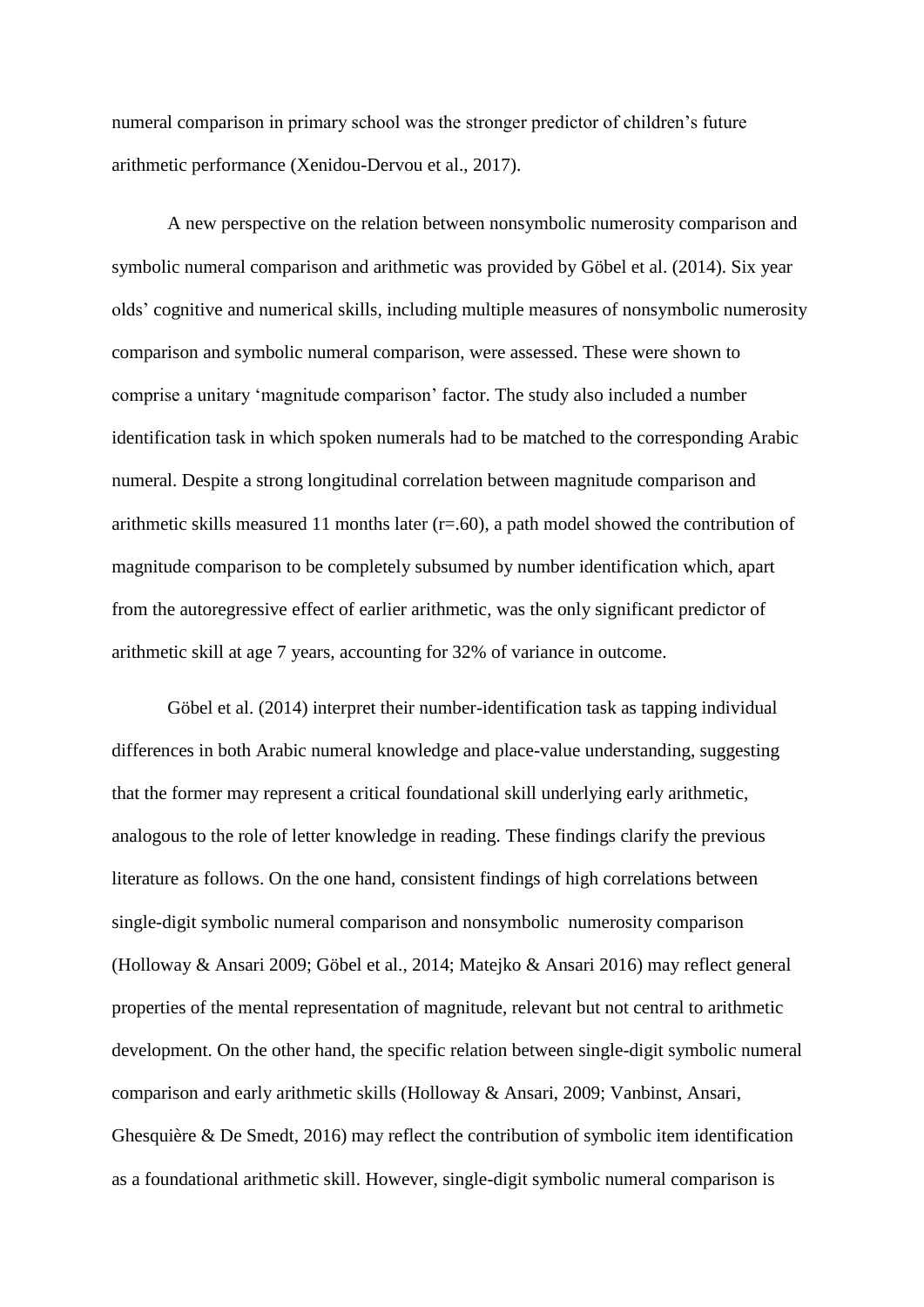limited in range, and may fail to capture the precision and extent of symbol knowledge (especially the understanding of place-value) needed to drive arithmetic development. Thus, when a comprehensive (multi-digit) numeral identification task is included in a longitudinal model of early arithmetic development, as in the study by Göbel et al. (2014), magnitude comparison (symbolic or nonsymbolic) does not account for any additional variance in arithmetic. According to this account, the correspondence between symbolic and nonsymbolic comparison is based on a shared quantity representation. In contrast, the correspondence between single-digit symbolic numeral comparison and arithmetic is based on (limited) knowledge of the symbol system, and is subsumed by the correspondence between multi-digit item identification and arithmetic, which requires more advanced knowledge of the symbol system.

Central to our argument here is the claim that learning the correspondence between spoken and written multi-digit numerals provides a pathway to understanding the number system, which is fundamental to performing mathematical operations such as addition and subtraction. In some ways this is a counterintuitive claim. Much previous research invokes the notion that nonsymbolic representations of magnitude underpin the development of number knowledge, whether via a nonsymbolic ANS (Halberda & Feigenson 2008; Mazzocco et al. 2011), or through the association between single-digit numerals and the magnitudes they represent (Holloway & Ansari 2009; Schneider et al. 2017). An alternative account, referring particularly to multi-digit numbers, has been elaborated in a recent study by Yuan, Prather, Mix & Smith (2019). This builds on earlier work (Mix et al. 2014) which showed that 3- and 4-year-old children acquire significant knowledge of the correspondence between spoken and written multi-digit numerals. Yuan et al., (2019) replicate this finding in a large and diverse sample across a wider age range, and go on to demonstrate that multi-digit spoken/written numeral mapping substantially precedes the ability to map multi-digit spoken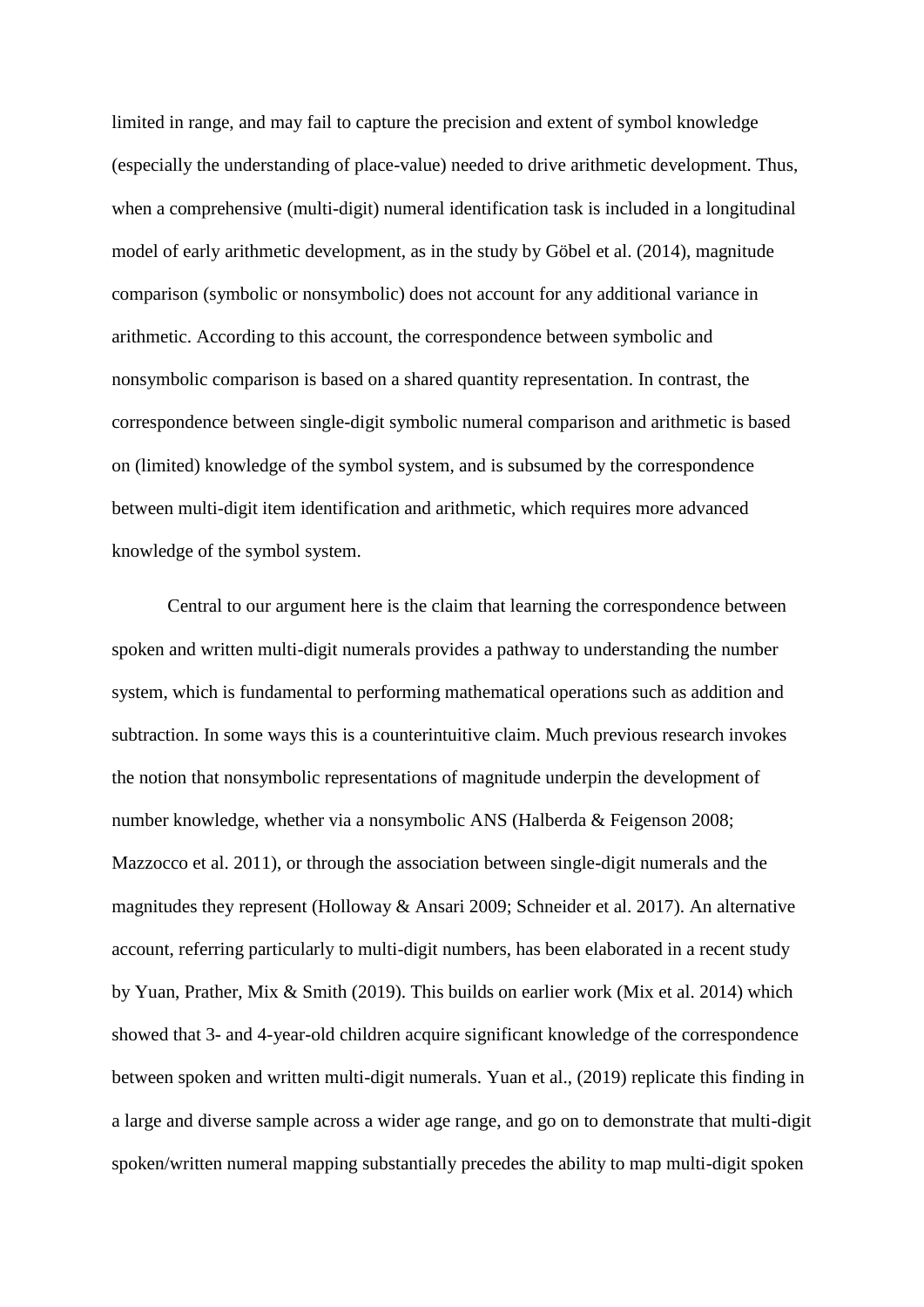numerals to corresponding quantities. Furthermore, there is no prediction, beyond what is accounted for by age, from quantitative mapping to symbolic mapping, or vice versa. Yuan et al. (2019) interpret their findings by reference to the triple code model (Dehaene, 1992), suggesting that the development of the triple code system is likely to be more complex than previously thought. While knowledge of the association between single-digit numbers and the quantities they represent is likely to provide an essential foundation for learning about multidigit numbers, it does not follow that this framework of association is necessarily extended to include the much more extensive correspondence between quantities and multi-digit numbers. The recursive property of multi-digit numerals is captured more effectively by an alternative mechanism which capitalizes on their linguistic representation. Decade-unit relations are explicit in the spoken forms e.g. *twenty-one* to *twenty-nine*, *thirty-one* to *thirtynine*, etcetera. Further clarity is evident in the hundreds, where the single digit forms are fully preserved, *one hundred*, *two hundred*, etcetera. While the intrinsic structure of multi-digit numbers is more transparently represented in other languages (Miura & Okamoto, 1989), English spoken numbers show broad consistency with the structure of Arabic numerals. Thus it is plausible to argue that, even for English speakers, learning about multi-digit numbers does not begin with mapping of specific numbers to the quantities they represent, but rather with learning about the relational patterns which hold between spoken and written forms.

An important step in understanding the implications of early multi-digit number knowledge was provided by Goebel et al. (2014), who showed for the first time that the ability to associate spoken and written multi-digit numerals predicts early arithmetic knowledge, over and above single-digit magnitude comparison. However, these data were collected while children were in school where teaching about multi-digit numbers, as well as simple arithmetic, is mandatory. Thus it is possible that these particular inputs are reflected in the study findings. A stronger test of the multi-digit hypothesis (implied but not evaluated by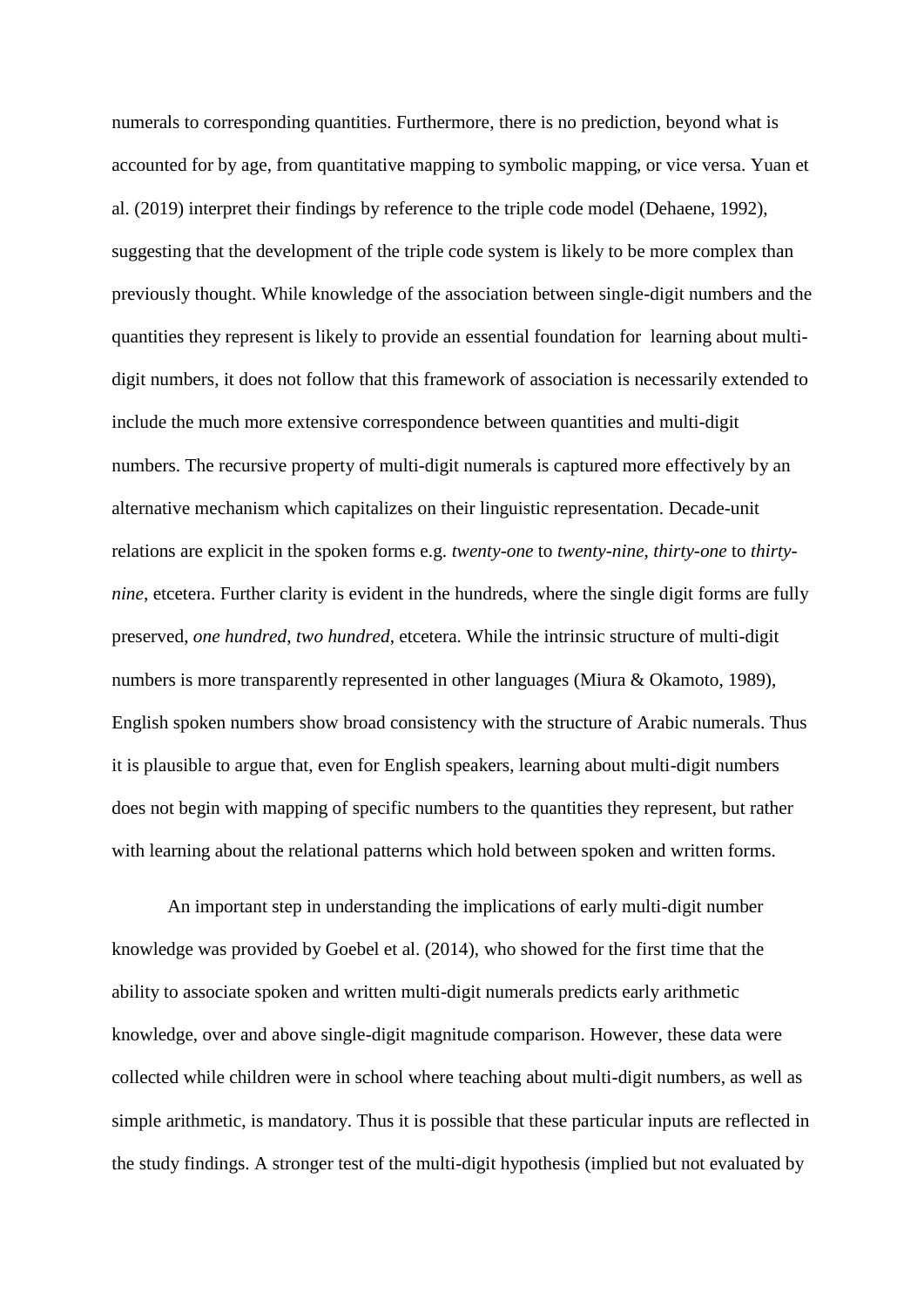Yuan et al. 2019) requires a longitudinal study spanning pre-school (where multi-digit knowledge is not taught) to the early years of formal schooling, employing a comprehensive range of predictors including nonsymbolic and single-digit magnitude comparison.

A further strand of research has examined the importance of children's counting skills. Using the Give-a-Number task devised by Wynn (1990), a recent study by Chu, vanMarle et al. (2018) identified object counting skills in 3 and 4-year-olds as the primary predictor of the strategies (e.g. counting, decomposition, retrieval) they use to solve arithmetic problems three years later. It is not clear whether rote-counting (simple production of the count word sequence) had been included as a potential pre-school predictor in this analysis of strategies, but rote-counting was found to be a mediator of long-term outcome (arithmetic strategy at age 7). Naming Arabic digits (in the range 1-15) was included in both the initial test battery and the predictive model, and was found to be an independent predictor of arithmetic, alongside object counting. Cirino (2011), studying 6-year-olds in kindergarten, found that both rote-counting and object counting were significant independent concurrent predictors of addition skill, alongside number knowledge and symbolic comparison. Koponen, Salmi & Eklund (2013) also studied 6-year-olds in pre-school, and found that rotecounting skill at that age significantly predicted arithmetic fluency at age 10, while a preschool number concept task similar to the Give-a-number task was not predictive.

The findings reported above, and others (e.g., Lyons et al., 2014), highlight the potentially time-sensitive nature of influences on arithmetic development. Might it be that the findings of Göbel at al. (2014) represent a transient state in which symbol identification has particular importance? Would symbolic numeral knowledge (beyond single-digit comparison) assessed in pre-school be a powerful predictor of later arithmetic? Or would early measures of the precision of the ANS, measured before the onset of formal schooling, be a better predictor?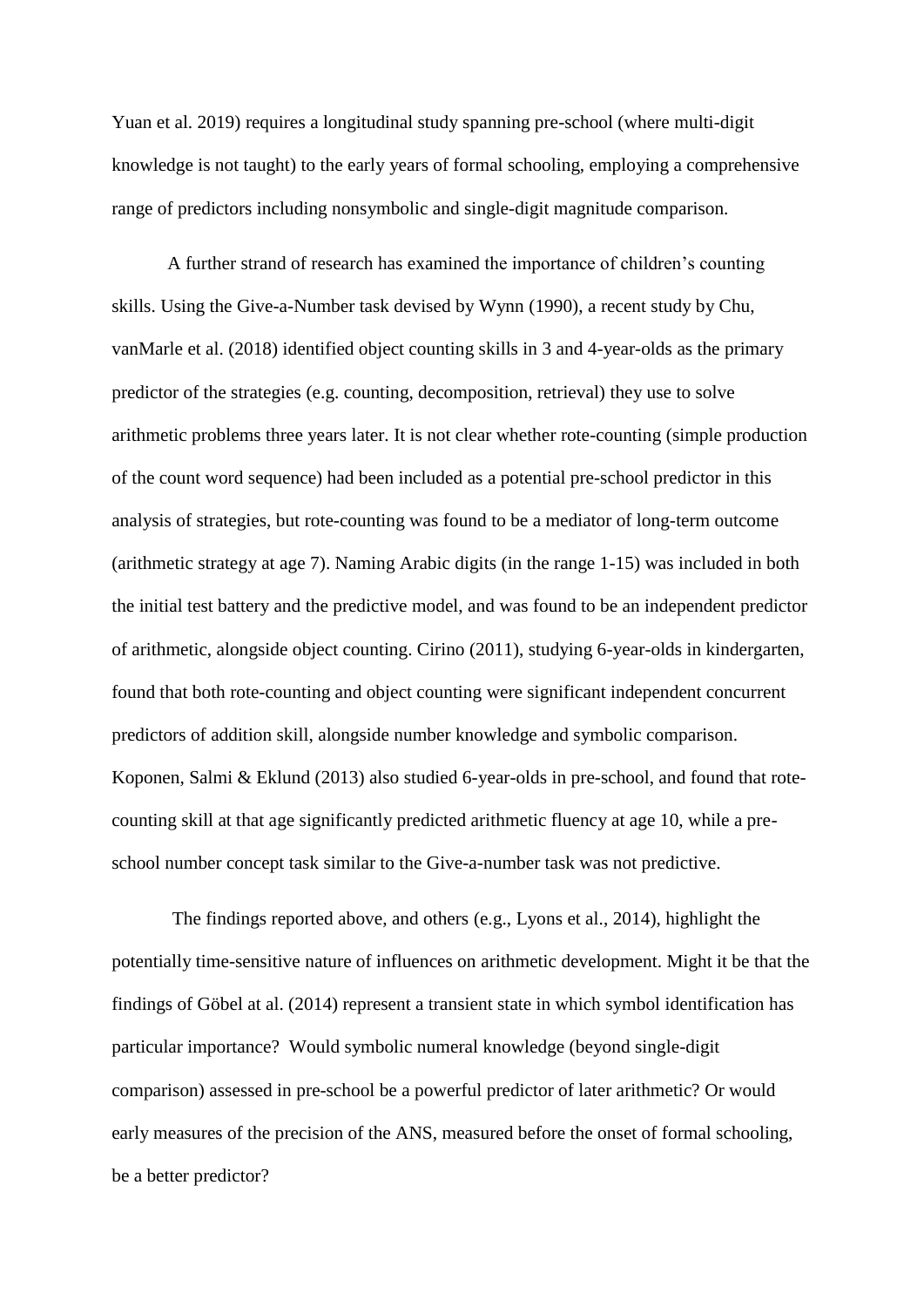Unique amongst the predictor variables identified in the studies cited above, the identification of multi-digit symbols, as implemented by Göbel et al. (2014), explicitly requires transcoding from spoken to written numeral forms. This is a language-specific task which, in English and many other Western languages, entails mastery of systematic but inconsistent correspondences between Arabic numerals and corresponding number words (e.g. 14 maps on to 'fourteen' not on to 'ten four'). An influential study of 7-year-olds writing multi-digit numbers to dictation (Dal Martello, 1990) identified syntactic errors (errors of place value, e.g., writing 1006 for 'one hundred and six') as predominant. Thus the simple (but not trivial) challenge of learning arbitrary associations between spoken and Arabic single digit numerals is complicated significantly for multi-digit numbers which require a proper understanding of place value. The processes by which this learning is achieved remain largely unexplored. We know that the ability of English-learners to recite the spoken numeral sequence up to 'ten' is typically established by age 4 years, and that mapping of these spoken numerals to the quantities they represent may take place by age 5 years (Le Corre & Carey, 2007). High accuracy in symbolic number comparison, indicating mapping from Arabic numerals to their corresponding magnitudes, is recorded in 5 year olds for numerals 1-5, in 6 year olds for numerals 1-9 and in 7 year olds for double digit numerals (Donlan, Bishop & Hitch, 1998; Sekuler and Mierkiewicz, 1977; Lyons, Price et al., 2014). However, a growing body of evidence (Mix, Prather, Smith and Stockton, 2014; Yuan et al. 2018) indicates that 3- and 4-year-olds have substantial knowledge of the relation between the spoken and written forms of multi-digit numerals. In addition, learning this complex interrelation precede, and are largely independent of, the mapping from spoken to quantitative (nonsymbolic) representations (Yuan et al. 2018). Evidence from Chu et al. (2018), cited above, indicates that 3 to 4-year-olds' transcoding skills (naming Arabic digits), significantly influence arithmetic strategies three years later, independent of the effect of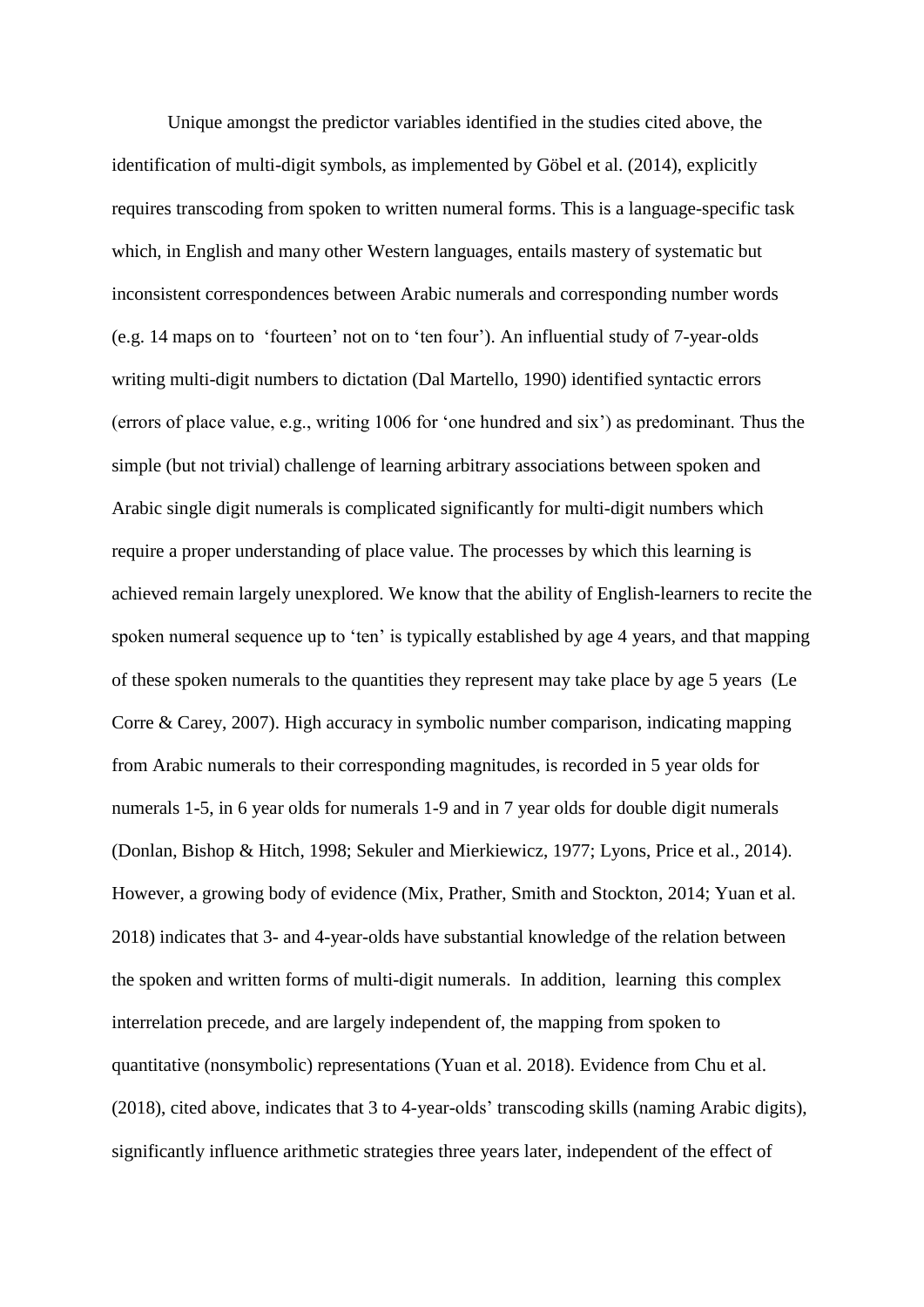object counting. Also notable in Chu et al. (2018) is the role of rote-counting (simple recitation of the spoken sequence) as an influential factor in early arithmetic development in its own right (see also Koponen, Aunola, Ahonen & Nurmi, 2007; Donlan, Cowan, Newton & Lloyd 2007; Koponen et al. 2013). Thus a range of studies, varying in age and educational settings, indicate the importance of different aspects of symbolic number knowledge, over and above the mapping from single digit numerals to magnitudes, as precursors to arithmetic skills.

Direct instruction in arithmetic typically begins at school entry . International variation in the age at which children start school may therefore influence the factors affecting mathematical development. Researchers seeking to map the precursors of arithmetic skill may select samples differing widely in age, according to the education systems within which they work. In Finland, where formal schooling starts when children are seven, Koponen et al. (2013) assessed basic skills at kindergarten entry (mean age 6:02), and tested outcomes (reading and arithmetic) at ages nine and ten. In Canada, where formal schooling starts when children are five or six, LeFevre et al. (2010) recruited a combined group of pre-schoolers (at median age 5;0) and kindergartners (at mean age 5;11), and followed them up two years later. Studies carried out in the US, where formal school starts when children are six, show a similar sampling pattern. Cirino (2010), in a cross-sectional study of precursors of arithmetic, assessed kindergartners at mean age 6.02. Likewise, in the Netherlands, Xenidou-Dervidou et al. (2018) assessed participants early in their kindergarten year (mean age 5;09), with subsequent follow-up in Grades 1, 2 and 3. In contrast to all the previous examples, the education system in England requires formal schooling for children when they reach 5 years of age, a year earlier than in many other countries. Therefore the sample first tested by Göbel at al. (2014) at mean age 6;03, had entered school up to a year earlier, and received direct instruction in arithmetic during that time. Given these variations, it is possible that the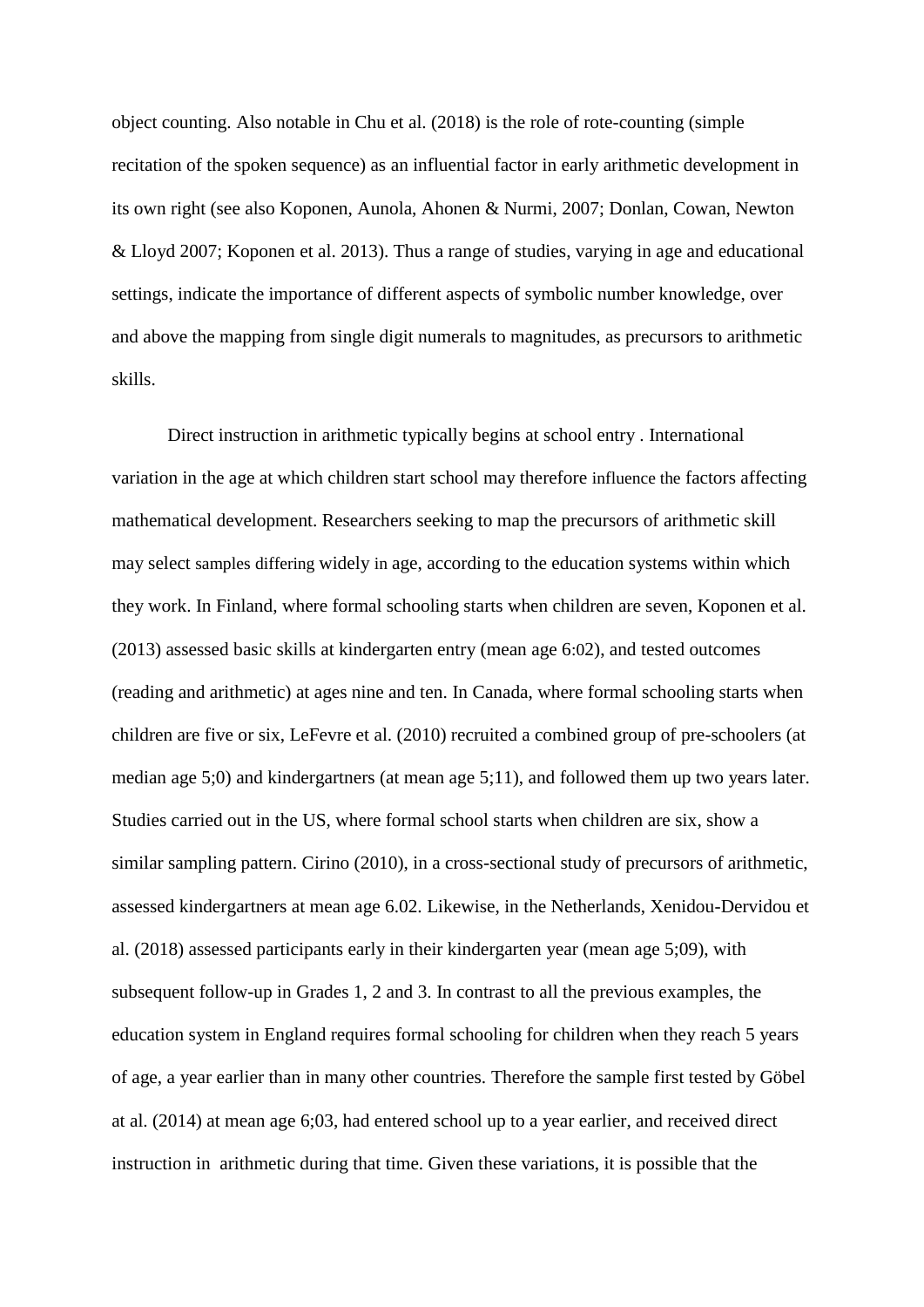predictors of arithmetic development across different studies conducted in different countries reflect at least in part differences in both the teaching received in school and the chronological age at which children were assessed. If formal instruction is provided at 5, 6 or 7 years of age, then the notion of a precursor skill may need to be redefined accordingly. Further complexity is added at the pre-school level. The study by Chu et al. (2018) provides an example. Participants were recruited from a federally funded pre-school programme targeting low-income families in the US. Thus, instead of entering the school system at age 5 (kindergarten), these children entered pre-school and were first assessed at mean age 3;10, were assessed again in their second pre-school year at mean age 5;0, entered their kindergarten year and were assessed once more at mean age 5;10, with final follow-up in first grade (formal school) at mean age 6;9.

The present study focusses particularly on the nature and extent of children's Arabic numeral knowledge, preceding their exposure to formal arithmetic, and on the strength of prediction from different aspects of symbolic number knowledge at age 4 years to arithmetic skill two years later, after one year of formal schooling. Unlike previous studies of this age group we emphasise the relation between spoken number words and Arabic numerals. As well as assessing writing to dictation (spoken input, written output) we assess numeral naming (reading printed Arabic forms) and numeral identification (matching spoken input to printed Arabic numerals). Following Mix et al. (2014), the range of numerals tested includes two- and three-digit numbers. We examine these multiple measures of 'Arabic numeral knowledge', alongside rote-counting (simple production of the spoken number sequence), single digit symbolic numeral comparison and nonsymbolic numerosity comparison, and also include general measures of language and non-verbal ability in order to differentiate the number-specific content of our predictors. We use confirmatory factor analysis to construct a model of the structure of number skills and number knowledge at age 4 years. We assess the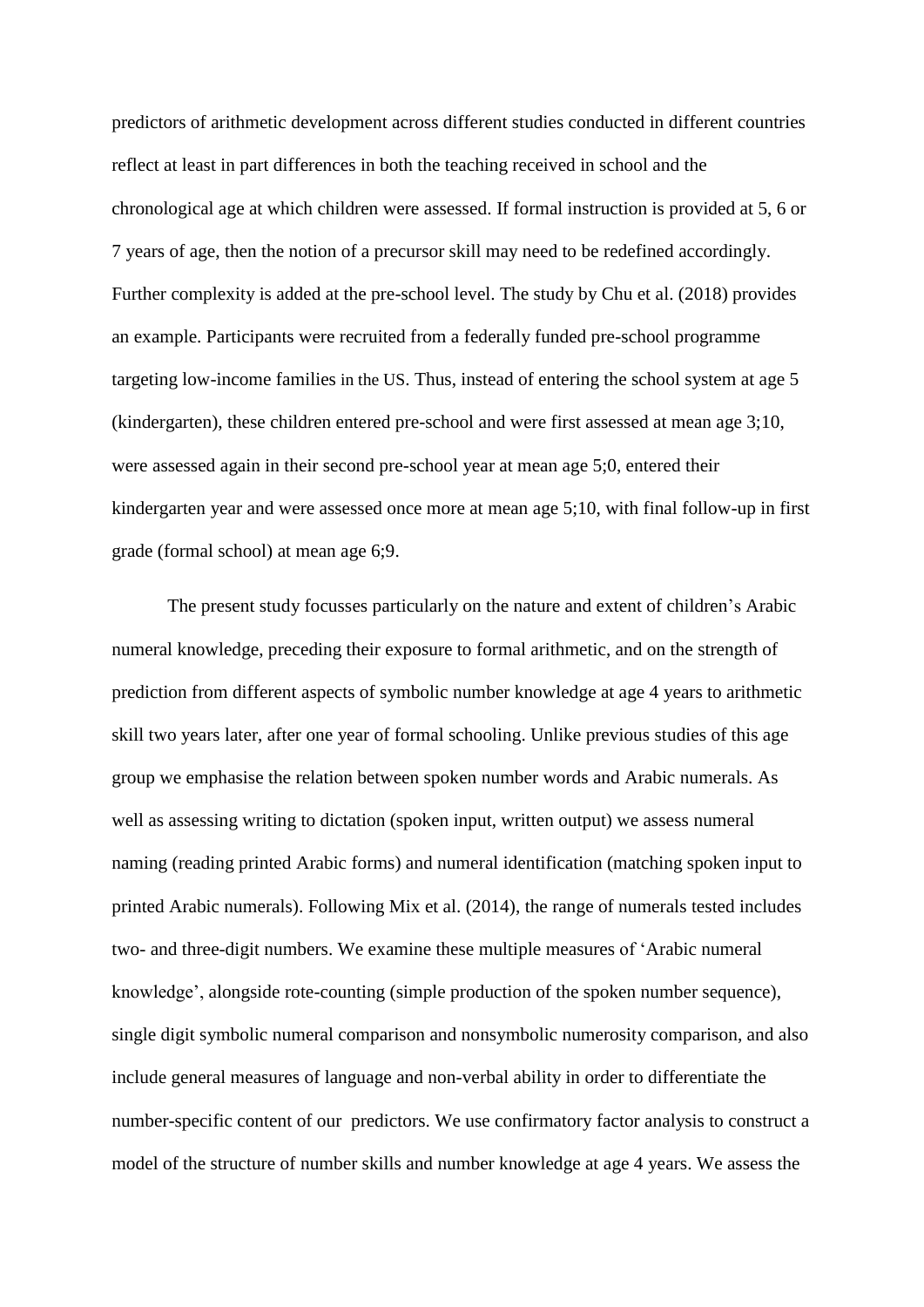measures taken at age 4 years as predictors of arithmetic skill measured two years later at age 6 years.

Our study asks the following questions:

- 1. Do pre-school children's nonsymbolic numerosity comparison and symbolic numeral comparison form a unitary factor, and is there change over time in their association?
- 2. To what extent are pre-school (age 4 years) measures of nonsymbolic numerosity comparison, symbolic numeral comparison, Arabic numeral knowledge, and counting unique predictors for arithmetic skills at age 6 years?

# **Methods**

#### **Participants**

Typically developing children in one large combined nursery and primary school were assessed. To establish socioeconomic status, the English Indices of Deprivation (UK Government Statistics, 2015) were used. The overall Index of Multiple Deprivation of the school catchment area indicates that this area shows less than average deprivation (rank 25,631 out of 32,844, where 1 is most deprived), corresponding to a middle to high socioeconomic background.

One hundred children (48 boys and 52 girls, mean age  $=$  4 years 2 months (*SD*  $=$  3.5 months)) participated at Time 1 (summer term of pre-school year), 75 children (mean age  $=$  4 years 11 months (*SD* = 3.5 months)) were reassessed at Time 2 (autumn term of formal school reception year, approximately 9 months later) and 71 children (mean age = 6 years 4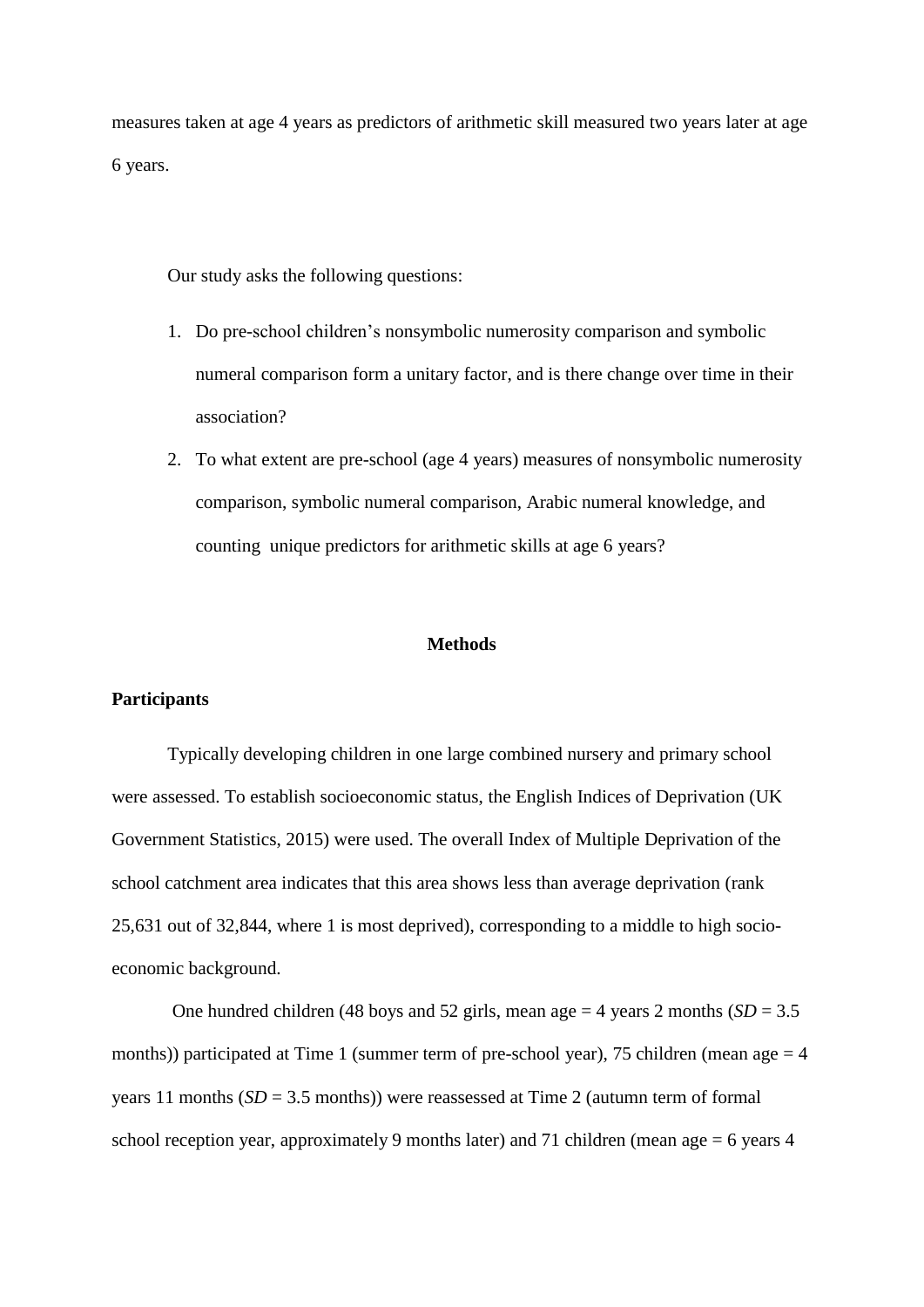months  $(SD = 3.5$  months) were reassessed at Time 3 (summer term of Year 1 of formal schooling, approximately 25 months later).

# **Time 1 Measures**

The tests reported here were part of a larger test battery. All tests were divided into counterbalanced sessions of 20 to 40 minutes. All tests were individually administered in a separate room or another quiet place in the school.

*Nonverbal intelligence.* Nonverbal intelligence was assessed using set A of the Raven's Coloured Progressive Matrices (Raven's CPM; Raven, Court, and Raven, 1993) was chosen. Items were administered according to the manual. Children were given an incomplete matrix puzzle and asked to choose the piece that completes the matrix. Before testing, three novel practice items were administered. These were created based on the features of the original matrices. One point was given for each correct response to a test item, with a maximum possible score of 12.

*Grammatical ability.* The children's grammatical ability was assessed using the Test for Reception of Grammar II (TROG-2; Bishop, 2003). The raw scores (number of blocks passed) were recorded (maximum score = 20).

*Vocabulary knowledge.* Children's vocabulary skills were examined using the British Picture Vocabulary Scale 3<sup>rd</sup> Edition (BPVS - III; Dunn, Dunn and Styles, 2010). The raw scores (number of correct responses) were reported (maximum score = 168).

*Numeral Identification.* Children were presented with four Arabic numerals and were asked to point to the numeral that matched the verbally presented target number. Distractors were chosen on the basis of common errors with place-value and visual similarity to the targets (e.g., for the target number "206," choices were 206, 260, 26, 2060). Target numbers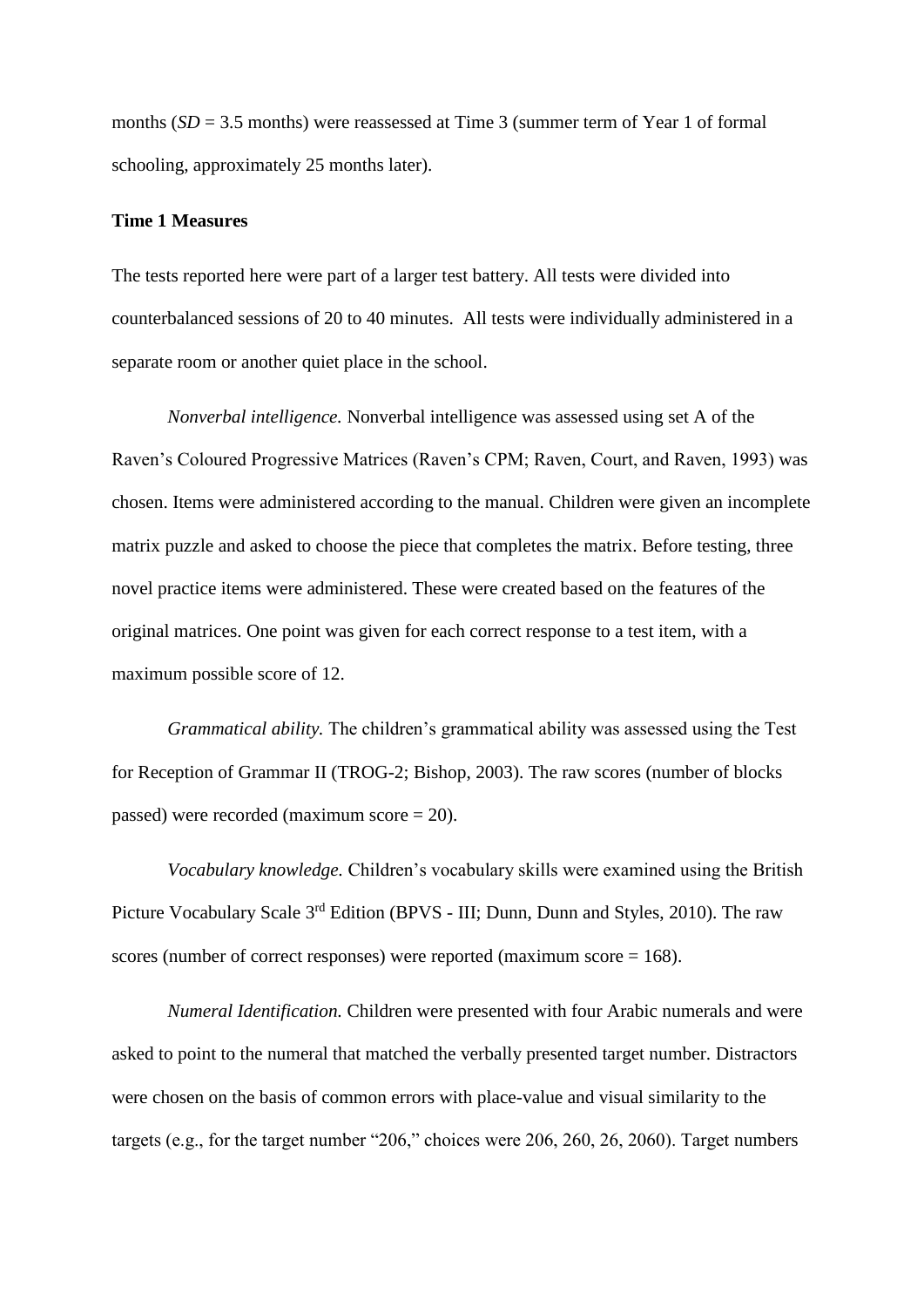were 6, 28, 206, 7, 91, 2, 41, 52, 11, 69, 37, 43, 74, 168, 13 and 85 (maximum score = 16). Full details of the stimuli for this task are shown in the Appendix.

*Numeral Writing.* To assess children's number-writing skills, we asked them to transcribe twelve Arabic numerals  $(2, 9, 7, 4, 8, 10, 6, 1, 20, 3, 100, 5)$  which were presented in spoken form. Two points were awarded for each numeral (accuracy and orientation, scoring was based on the Letter Writing task of Caravolas, et al. 2012; maximum  $score = 24$ .

*Numeral Reading.* Children were asked to read aloud the Arabic numerals (MS Office 2013, Comic Sans MS, size 350) one to ten, presented in random order. One point was awarded for each correct number (maximum score  $= 10$ ).

*Rote Counting.* Children were asked to count aloud from one. Testing stopped after the child reached the number 111 or did not know how to count further. The highest number counted without mistakes was reported (maximum score  $= 111$ ).

*Symbolic Numeral Comparison.* Pairs of Arabic numerals were displayed within two adjacent boxes (12cm x 12cm) with digits in Calibri font size 350. Digits ranged from one to nine and both orders of the pairs were presented (e.g. 3 and 4, 4 and 3). To investigate the numerical distance effect (Moyer and Landauer, 1967) two versions were administered. In the close version the difference between the two digits was one or two and in the far version the difference was five, six or seven. Each digit pair was presented on a single page. Children were given one point for every correct response with a maximum score of 32 (16 close items and 16 far items).

*Nonsymbolic Numerosity Comparison.* Tasks were based on those of Göbel et al. (2014). Arrays of black squares were presented within 12cm x 12cm boxes.. The size of the squares in the arrays was manipulated in two conditions: *fixed size* (squares in each box had a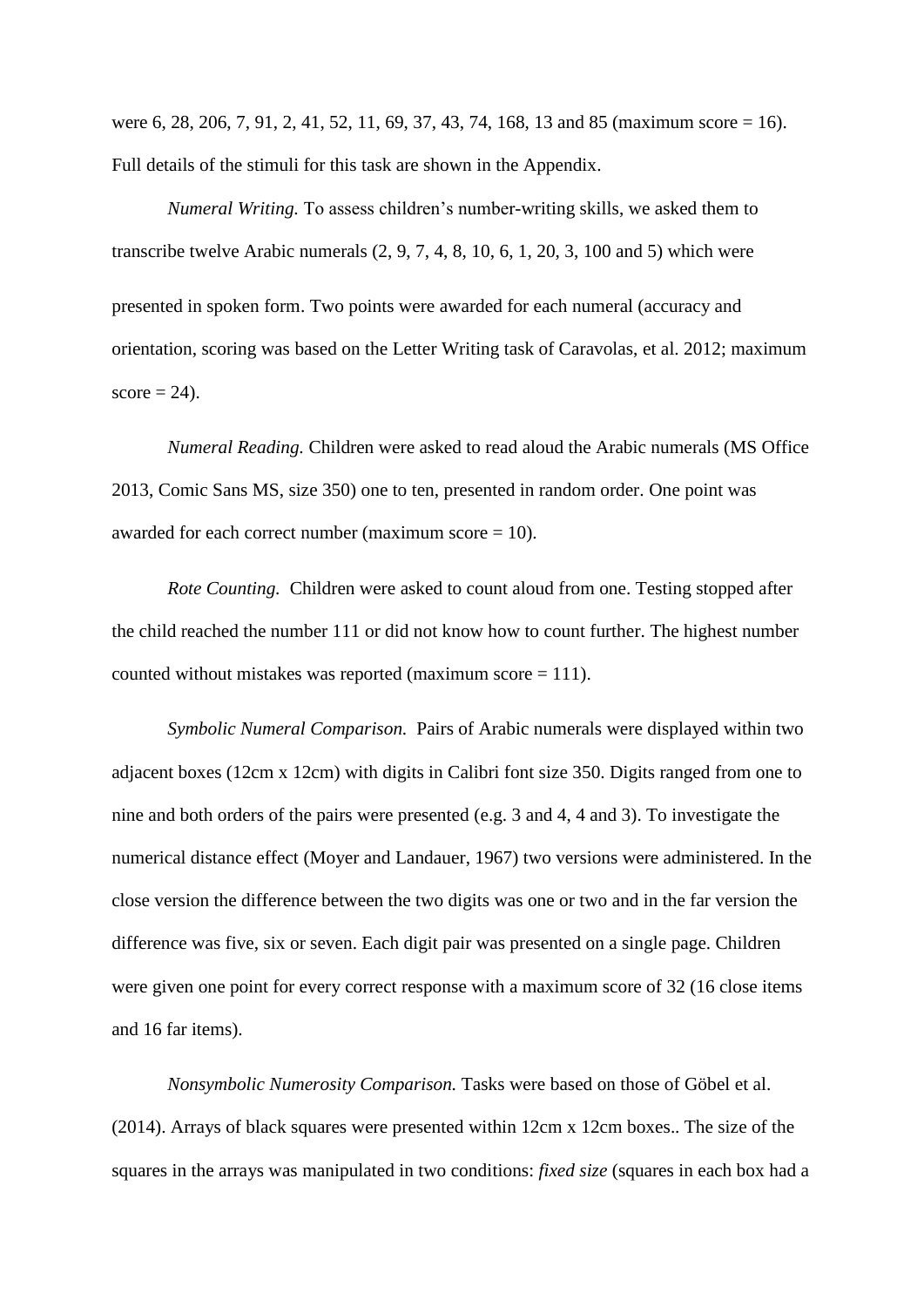fixed size) and *surface-area matched* conditions (the size of the squares was matched for total surface area in black; smaller numerosities had larger squares and larger numerosities had smaller squares, but overall area in black was the same).In the *fixed size* condition, numerosities presented ranged between 5 and 13. For *close* trials in the fixed condition the difference between arrays was one or two squares, and for *far* trials the difference between arrays was five, six or seven. The *surface-area matched* condition examined larger numerosities ranging from 20 to 40. Given these numerosities, comparisons were based on ratio rather than difference between stimuli. Similar to Göbel et al. (2014), baseline numbers 20 through to 30 were compared to their nearest whole number of the ratios 2:3 and 3:4, e.g. 23 was compared to 35 (2:3) and 31 (3:4). The numerosity comparison tasks were individually administered, blocked according to subtasks with one block containing the *surface-area matched* items and the other containing the *fixed size* items. The subtasks were presented along with the other numerical tasks, with the order of tasks randomized across participants. Each subtask has 16 trials.

# **Time 2 Measures**

*Arithmetic.* Children's basic arithmetic skills were assessed at Time 2 using simple addition problems. The test comprised of two parts matched for difficulty with ten simple additions with sums less than ten in each part. Children were given three minutes per part to solve as many problems as possible. All arithmetic problems were presented in Arabic notation (Comic Sans MS, size 260pt) and, simultaneously, in the more familiar spoken format to the child. Problems were arranged so that additions with same sums or similar summands were never adjacent. Children were encouraged to use wooden sticks provided or their fingers if needed (maximum score  $= 10$  per part).

# **Time 3**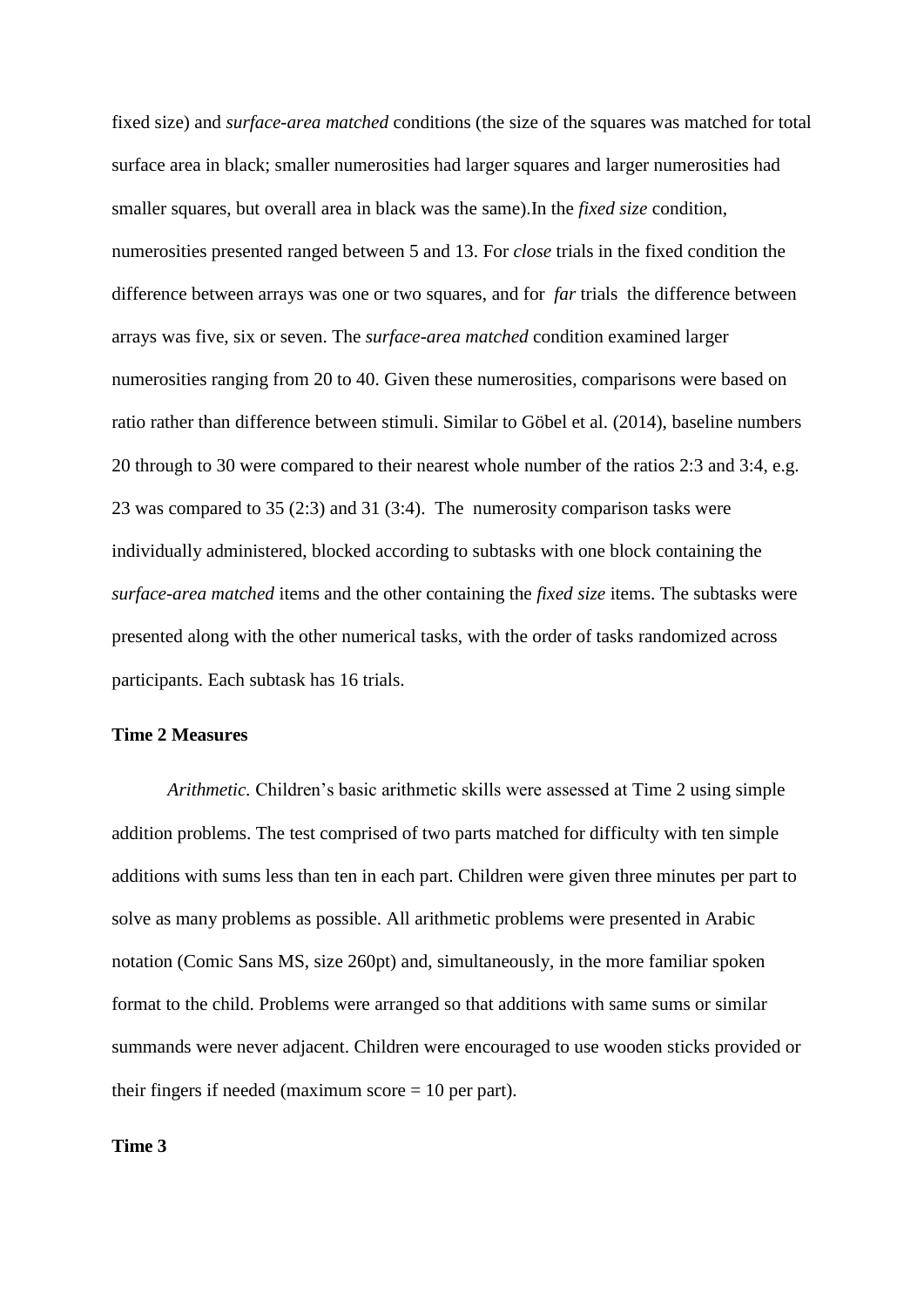#### *Nonsymbolic Numerosity Comparison and Symbolic Number Comparison.*

Assessments were conducted in a small group setting (5 to 8 children). The subtasks used at Time 1 were redesigned as a group test using the same stimulus pairs. All comparisons were presented in pairs of two adjacent 2.1 cm x 2.1 cm boxes. The subtasks were blocked within two booklets which were matched for difficulty level, and which included further subtasks not reported in the current study. *Fixed size* and *surface-area matched* subtasks were alternated within the booklets. The order of presentation of booklets was counterbalanced across participants. The order of target locations (left array vs. right array) was controlled in order to avoid repeated response patterns. Each subtask comprised of 36 item pairs. Six of the pairs were displayed on each page and there were six pages per subtask. Children were asked to tick the bigger number or box with more squares. Two practice trials were displayed on the first page of each subtask. The first trial was demonstrated by the experimenter who then asked children to tick the next box. Another six practice items were then given to the children, but only for the first three subtasks of the first booklet. Feedback was given on practice items but not on test trials. Children had 30 seconds per subtask to solve as many comparisons as possible.

*Arithmetic.* Assessment was carried out individually*,* using the Numerical Operations subtest of the second edition of the Wechsler Individual Achievement Test (WIAT-II; Wechsler, 2005). The first six items (identifying and writing Arabic numerals) were excluded for the present study in order to provide a more conventional measure of arithmetic, and to avoid the possible confound with number knowledge. The test was executed according to the manual and children were allowed to complete the task in their own time (maximum score = 25).

As a second measure of arithmetic, children's speeded arithmetic skills (fluency) was assessed using the following subtests of the Test of Basic Arithmetic and Numeracy Skills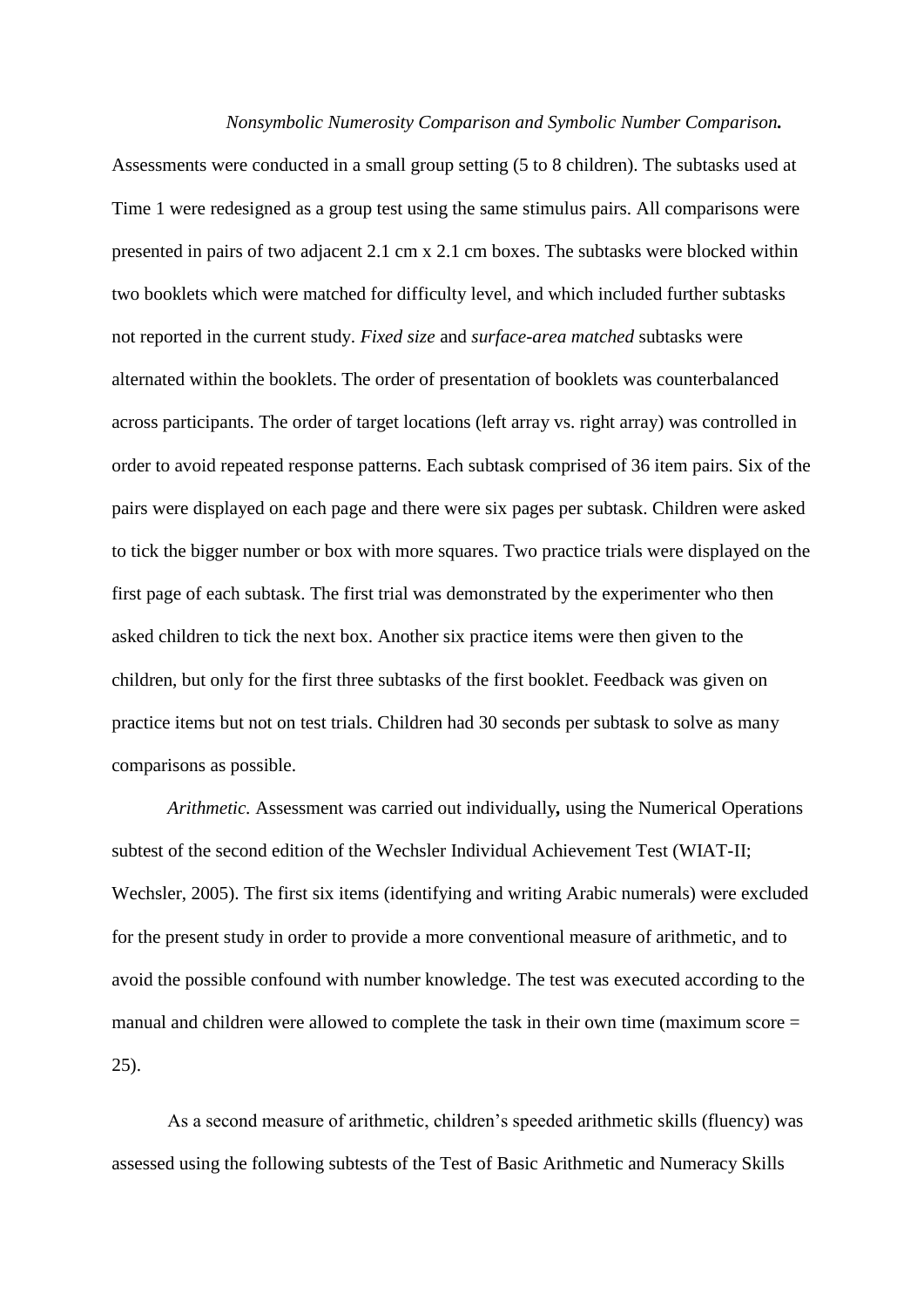(TOBANS; Brigstocke, Moll & Hulme, 2016): "addition" (single digit augend/addend, sum less than 10), "addition with carry" (single digit augend/addend, sum range 11-18), "subtraction" (single digit minuend/subtrahend, difference range 1-7). Children were asked to complete as many arithmetic problems as possible in one minute. One point was awarded per correct answer, even if the numeral was written backwards (maximum score addition/subtraction= 90; maximum score addition with carry = 30).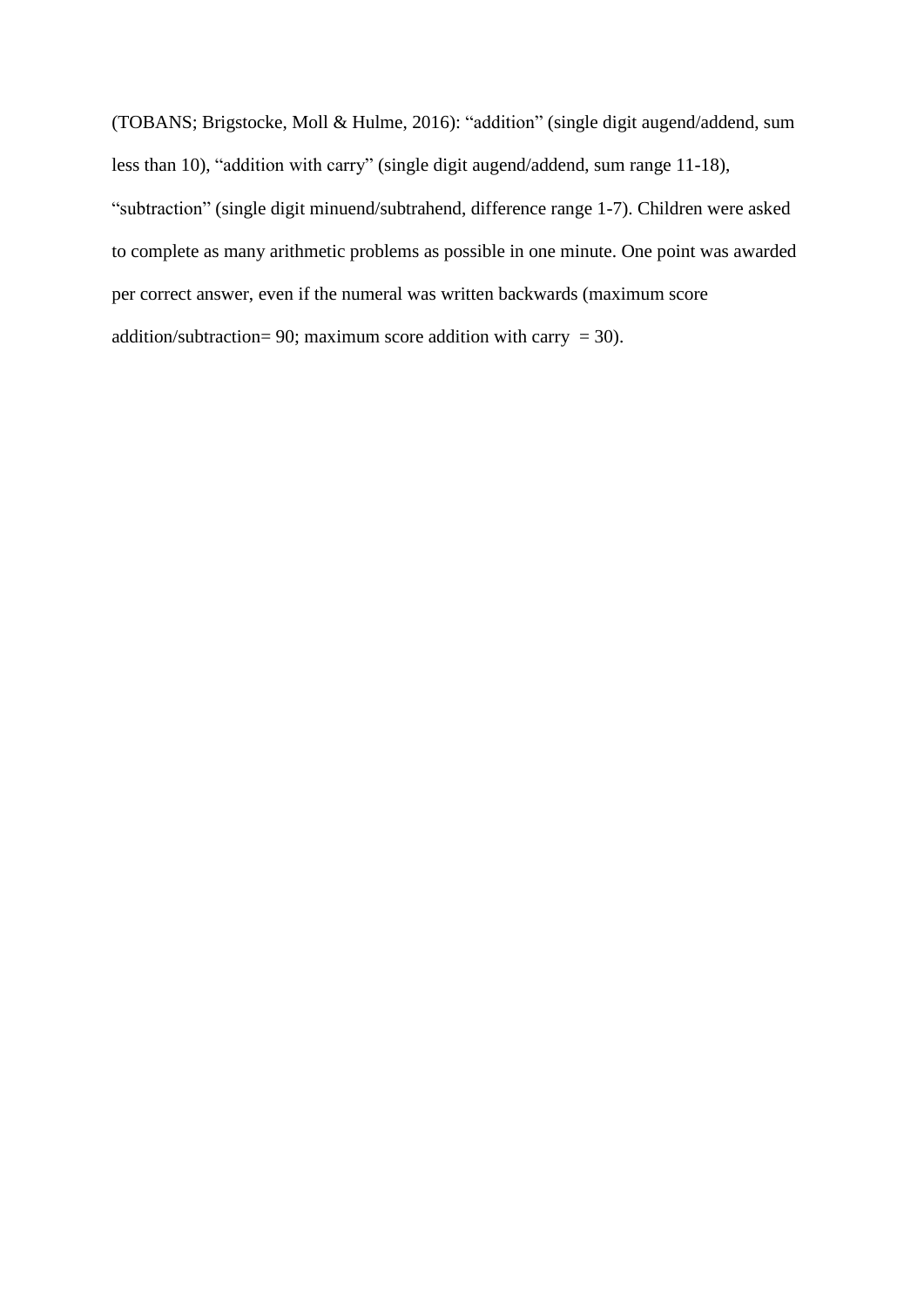#### **Results**

In order to examine possible effects of attrition to the sample, we examined differences between participants who were assessed throughout the longitudinal study and those who only assessed at Time 1. Descriptive statistics and tests of differences between the groups are shown in Table 1. There were no significant differences between groups. We investigated this issue further by conducting Little's MCAR test on all measures at Time 1, Time 2 and Time 3. The test showed Chi-Square =  $103.821$ , df = 99, p = .350, confirming that there is no evidence that missing data were not Missing Completely At Random (MCAR); i.e. there is no evidence that attrition was not random. All subsequent analyses were carried out on the whole sample with missing data being handled by Full Information Maximum Likelihood estimators. The means, standard deviations and reliabilities for all measures at all three time points are shown in Table 2. Correlations between all measures are shown in Table 3. Structural equation models were constructed using Mplus Version 7 (Muthén & Muthén, 2013).

# **Development of magnitude comparison: a two-factor model vs. a unitary model**

A set of confirmatory factor analyses examined the structure of the magnitude comparison tasks at Time 1. Although all tasks loaded on a single magnitude factor (Figure 2), the one-factor model did not provide an acceptable fit to the data, RMSEA = .136 (90%  $CI = .072 - .203$ ,  $CFI = .827$ ,  $SRMR = .071$ . In contrast, as shown Figure 1, a two-factor model provided a good fit to the data,  $RMSEA = .058$  (90% CI = .000 - .144), CFI = .973,  $SRMR = .047$ .

The second set of confirmatory factor analyses (Figure 2) analysed the structure of the magnitude comparison tasks at Time 3 (25 months later) and showed that a one-factor model provided a good fit to the data, RMSEA = .064 (90% CI = .000 - .132), CFI = .991, SRMR =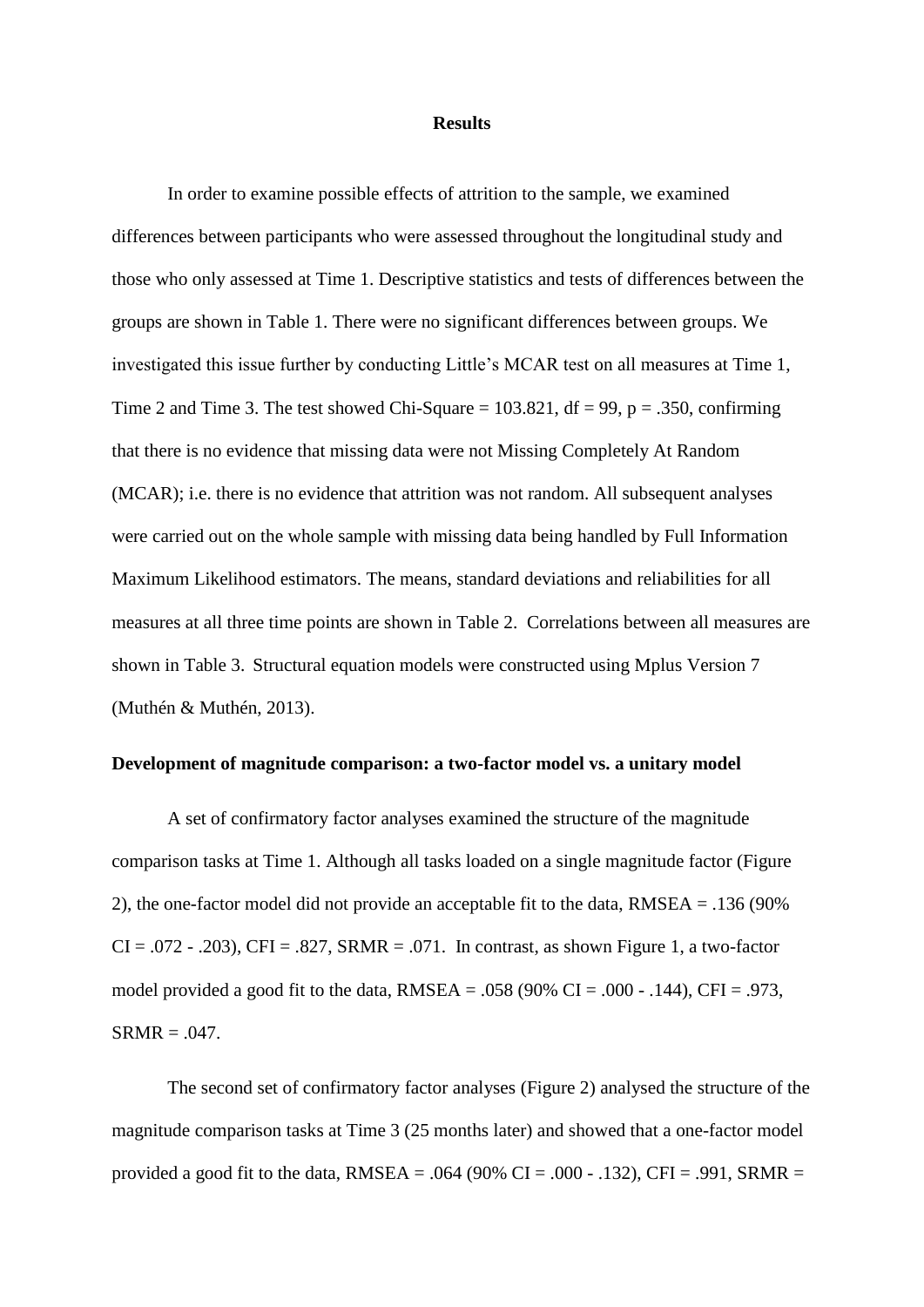.023) so in contrast to Time 1, magnitude comparison at Time 3 appears to reflect a single unitary factor.

#### **Longitudinal prediction of early arithmetic skills**

A latent variable path model was used to investigate the longitudinal predictors of children's arithmetic skills at Time 2 and Time 3 (9 and 25 months later) from our Time 1 measures. The Time 1 latent variables were : nonverbal intelligence, general language comprehension, rote counting skills, Arabic numeral knowledge, symbolic and nonsymbolic comparison. The latent variables for nonverbal intelligence and counting were each defined by just one indicator by constraining the error variance to 1 minus the reliability of the test. In an initial version of this model, arithmetic at Time 2 was regressed on the Time 1 predictors and Time 3 arithmetic was regressed on the same time predictors as well as Time 2 arithmetic (see Figure 3). Nonsignificiant paths were trimmed iteratively, while checking that deleting nonsignificant paths resulted in no significant change in model fit. In the trimmed model shown in Figure 3 all retained paths are statistically significant

The model provides a good fit to the data,  $\chi^2$  (134) = 168.331,  $p = .024$ , root-meansquare error of approximation (RMSEA) = .042 (90% CI = .016 - .060), comparative fit index  $(CFI) = .95$ , standardised root mean residual  $(SRMR) = .084$ . Number knowledge is a unique predictor of children's arithmetic skills at Time 2, accounting for 49 % of variance. Moreover, number knowledge was also the only unique longitudinal predictor of arithmetic scores at Time 3 (25 months after initial testing) accounting for 43 % of variance.

The pattern of correlations between the latent constructs in the model is shown in Table 3. Arabic numeral knowledge at Time 1 had the strongest correlation with arithmetic at both Time 2 and Time 3 ( $r = .67$  and  $r = .64$  respectively). Arabic numeral knowledge also correlated highly with language, counting and symbolic numeral comparison, whereas its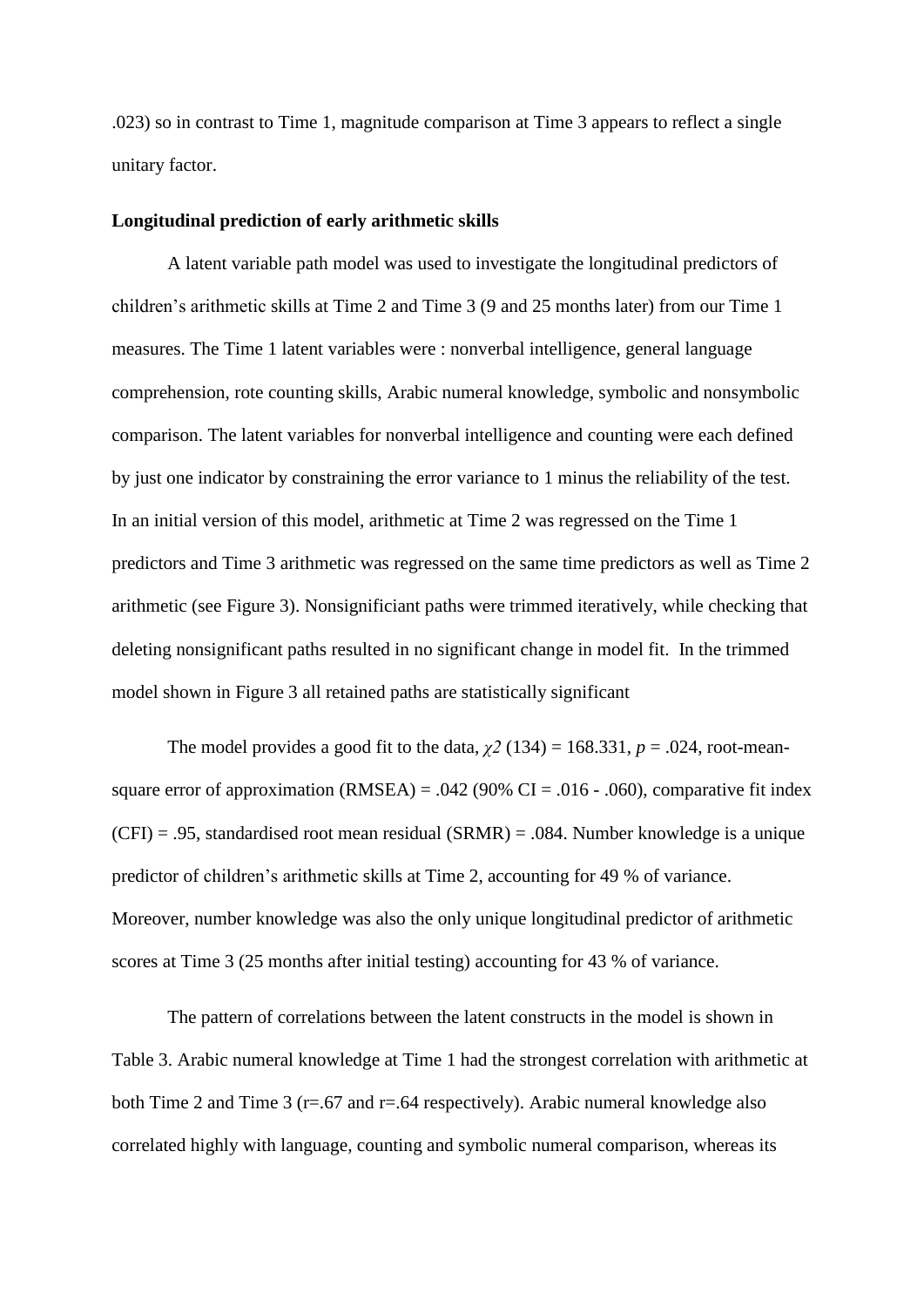relation to nonsymbolic numerosity comparison was relatively weak. Particularly notable is the strong association between language and both Arabic numeral knowledge  $(r=.51)$  and symbolic comparison  $(r=.62)$ . These associations provide support for the independent Linguistic Pathway identified by LeFevre et al. (2010). In general, nonsymbolic numerosity comparison was less strongly associated with domain-specific measures than symbolic numeral comparison.

At first sight, it is surprising that in this model Time 2 arithmetic (the autoregressor) is not a unique predictor of Time 3 arithmetic. As shown in Table 3 the correlation between the latent variables for arithmetic at Time 2 and Time 3 is substantial  $(r = .47)$ . The low path coefficient (Time 2 Arithmetic -> Time 3 Arithmetic) reflects the strong relationship between Time 2 Arithmetic and Time 1 Arabic Numeral knowledge (r=.67). Surprisingly the correlation between Time 1 Arabic Numeral knowledge and Time 3 Arithmetic (r=.64) is actually higher than the correlation between Time 2 Arithmetic and Time 3 Arithmetic. This pattern explains the very low path coefficient for Time 2 Arithmetic -> Time 3 Arithmetic (which is the partial regression coefficient controlling for the effects of Time 1 Arabic Numeral Knowledge).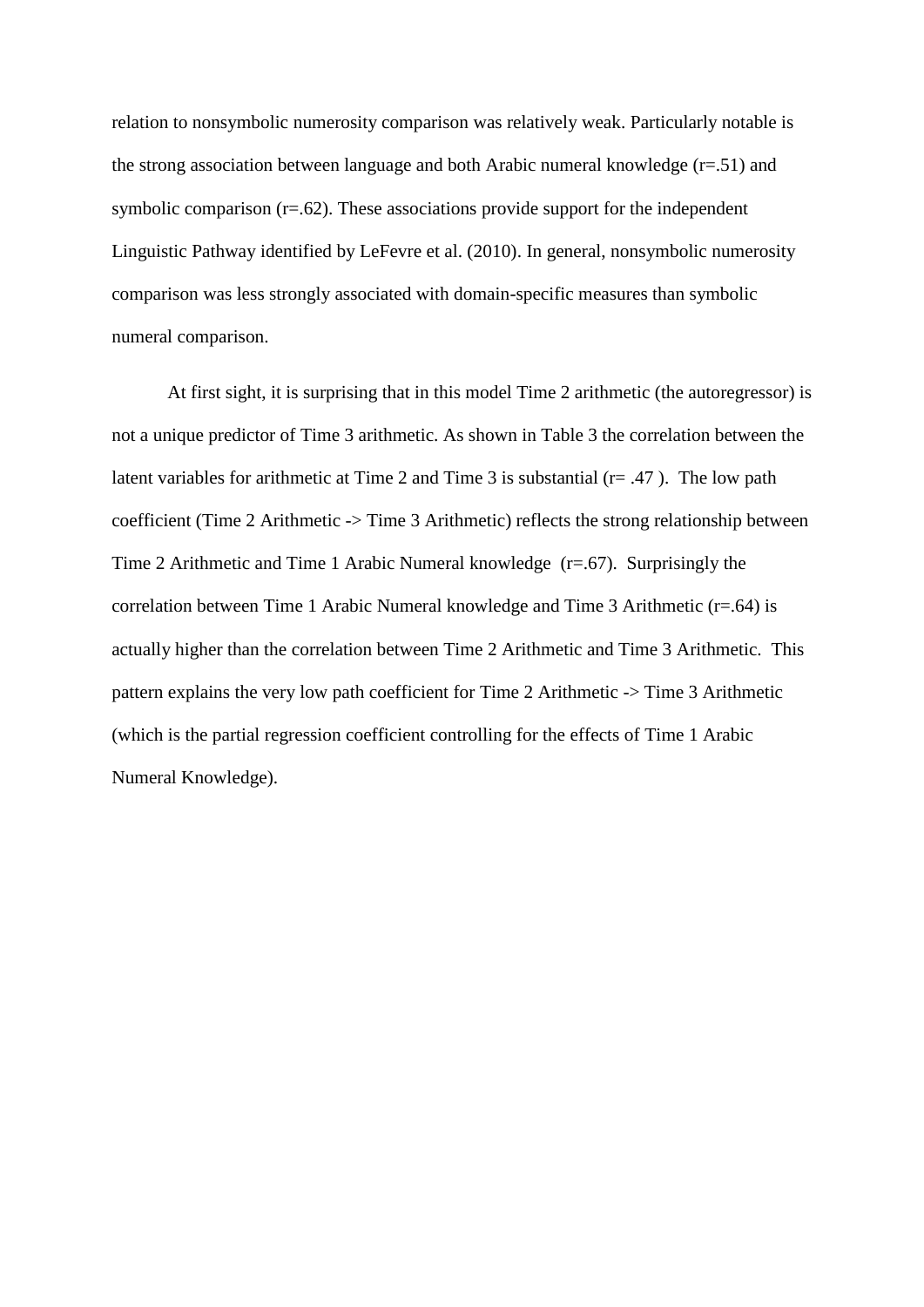#### **Discussion**

We set out to assess the role of Arabic numeral knowledge, counting, nonsymbolic numerosity comparison and symbolic numeral comparison at age 4 years as predictors of arithmetic skills at age 6 years (after one year of formal schooling). We also examined the factor structure of magnitude comparison at ages 4 and 6 years.

Our measures of Arabic numeral knowledge (writing numerals to dictation, numeral reading, numeral identification) defined a single latent factor. Confirming the findings of Mix et al. (2014), a substantial proportion of children were successful in processing multi-digit stimuli.

Our main focus is on pre-school predictors of arithmetic skills at age 6 years. The path model shown in Figure 3 provided an excellent fit to the data, and demonstrates that Arabic numeral knowledge at age 4 is the sole unique predictor of arithmetic skills at age 6, accounting for 64% of the variance. Arabic numeral knowledge was also a strong predictor of arithmetic at age 5.

Contrary to expectations based on previous studies (e.g., Cirino 2011; Koponen et al., 2013), there was no independent contribution of rote counting to later arithmetic skills. Our aim was to distinguish clearly between knowledge of the spoken number sequence on the one hand, and the relation between spoken and Arabic numerals on the other. Counting accounted for no unique variance in arithmetic after the effects of Arabic numeral knowledge were accounted for; this reflects the fact that these two variables share substantial common variance (r=.66) and that Arabic numeral knowledge was the more powerful predictor of later arithmetic. Likewise, although symbolic numeral comparison was more highly correlated with later arithmetic than nonsymbolic numerosity comparison (consistent with numerous previous findings and meta-analyses e.g. De Smedt et al., 2013; Schneider et al., 2017),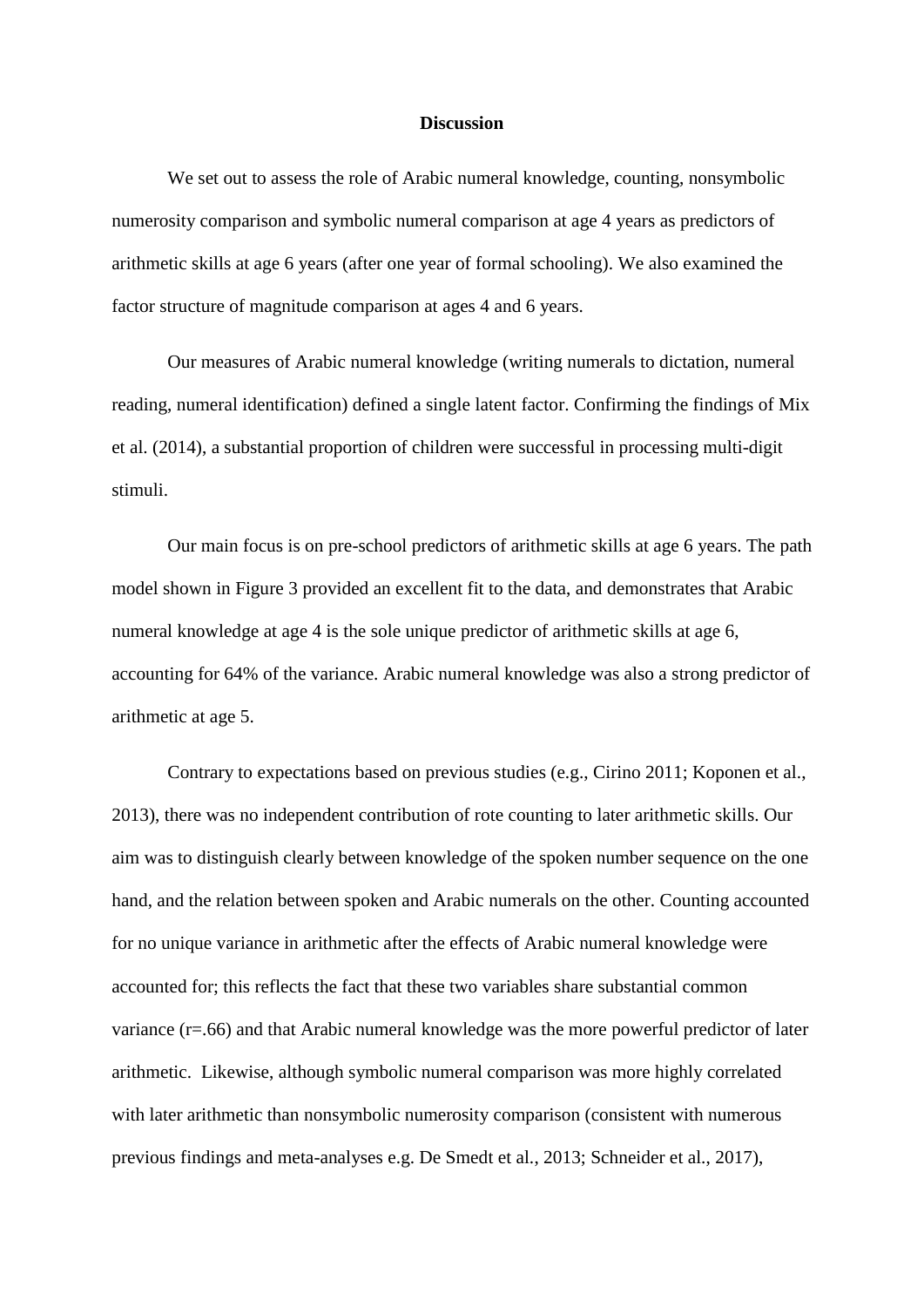neither of these factors predicted arithmetic after accounting for individual differences in Arabic numeral knowledge.

Our findings extend those of Göbel et al. (2014). We assessed children at an earlier developmental and educational stage, spanning the crucial transition from pre-school to early formal schooling. We also took more comprehensive measures of number knowledge, including writing Arabic numerals to dictation. Perhaps surprisingly, despite the earlier age studied, and the qualitative difference in educational experience, our findings mirrored those of Göbel et al. (2014**)** insofar as we found Arabic numeral knowledge to be the sole longitudinal predictor of later arithmetic skills.

Our finding of a change in the factor structure of magnitude comparison over the period of observation allows us to identify key elements in the development of symbolic representation of number preceding formal school entry. We found that symbolic numeral comparison becomes consolidated within a general magnitude comparison factor over the pre-school to formal school transition. The strong correlations we find between latent factors suggest shared involvement of rote counting, symbolic numeral comparison and Arabic numeral knowledge in the enhancement of symbolic representation of number over this time period. However, our results are unequivocal in suggesting that individual differences in the extent to which spoken and Arabic numeral forms are associated at age 4 (pre-school), is a very important factor in predicting arithmetic skills at age 6 (after one year of formal school).

LeFevre et al. (2010) proposed linguistic, quantitative and spatial attention factors measured at pre-school as independent precursors of later arithmetic skills. Their linguistic factor was based on a combination of number-specific and general language tasks. The results of the current study are compatible with those LeFevre et al. (2010) insofar as our predictive model attributes particular importance to the pathway from pre-school language-specific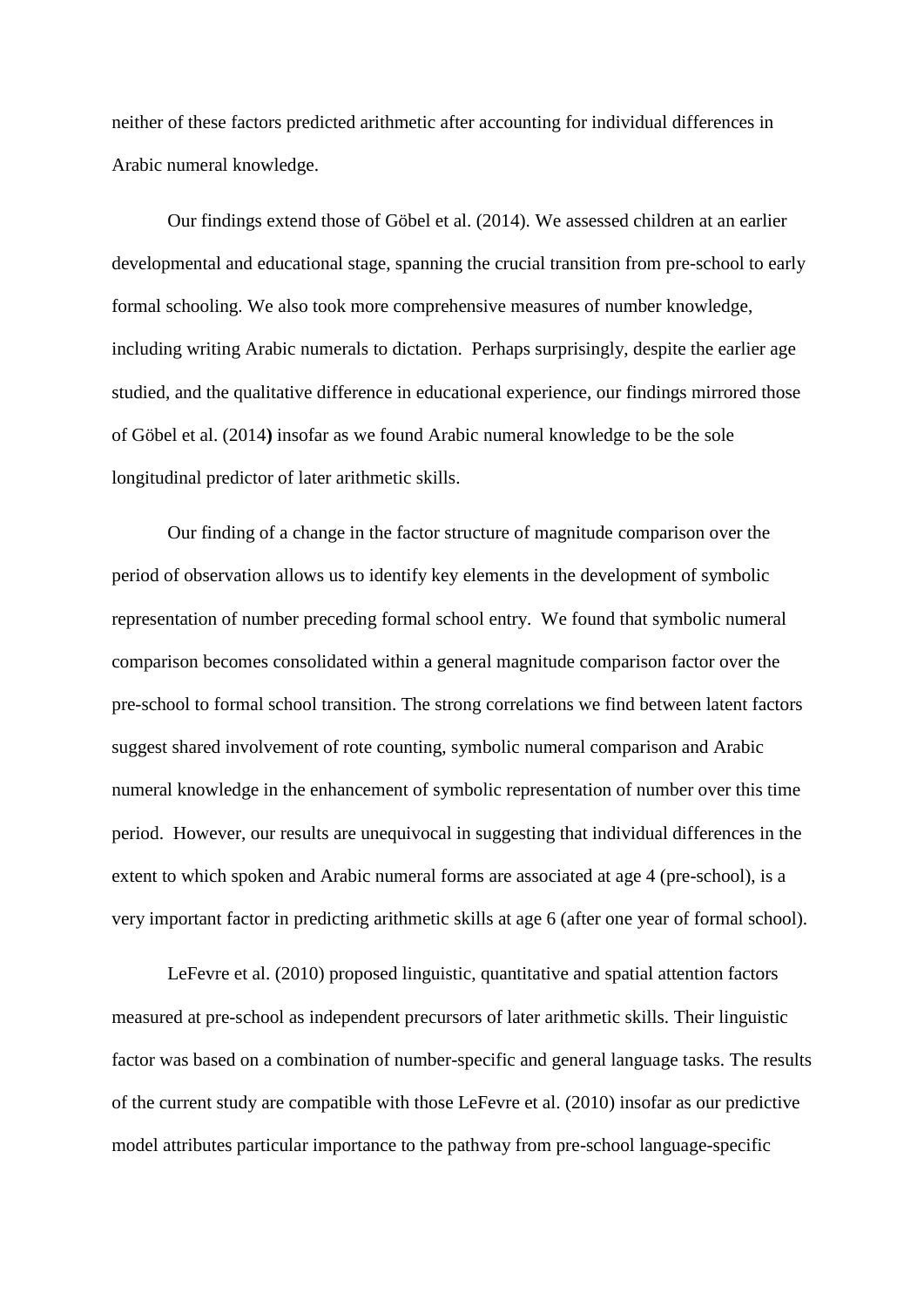number knowledge to later arithmetic, and is based on strong associations between language and symbolic number processing factors.

The current findings, together with those of Göbel et al. (2014), invite re-examination of the widely-held view that symbolic number skills as assessed by single digit symbolic numeral comparison provide the basis for arithmetic development in the early years of schooling (Lyons et al., 2014; De Smedt et al., 2009, 2013; Vanbinst et al., 2016). In both the current study and Göbel et al. (2014) the longitudinal correlation between magnitude comparison and arithmetic is completely subsumed by measures of Arabic numeral knowledge. Thus we propose that the enhancement of number representation through the association of spoken and Arabic numerals has primacy over simple magnitude representation in the developmental process. In this account, early understanding of the complex structural correspondences between spoken and Arabic multi-digit numerals provides a critical foundation for learning formal (written) arithmetic skills.

The factor structure of magnitude comparison changed over the course of our longitudinal study. At age 4, a two-factor model distinguishing symbolic from nonsymbolic tasks showed a significant advantage over a single-factor model. At this time of measurement 31% of participants were at or below chance level in symbolic numeral comparison, and the majority of these individuals failed to name the digits 1-9 correctly. The final one-factor model (at age 6) is consistent with the findings of Göbel at al. (2014), indicating a common magnitude comparison process, serving both symbolic and nonsymbolic stimuli. A possible interpretation of the developmental process here is that both magnitudes and Arabic digits become strongly associated with verbal labels during this developmental period, meaning that comparisons between both digits and nonverbal magnitudes come to depend upon a common system in which both symbolic and nonsymbolic number representations are bound together by associations to verbal number labels. Such a configuration could represent a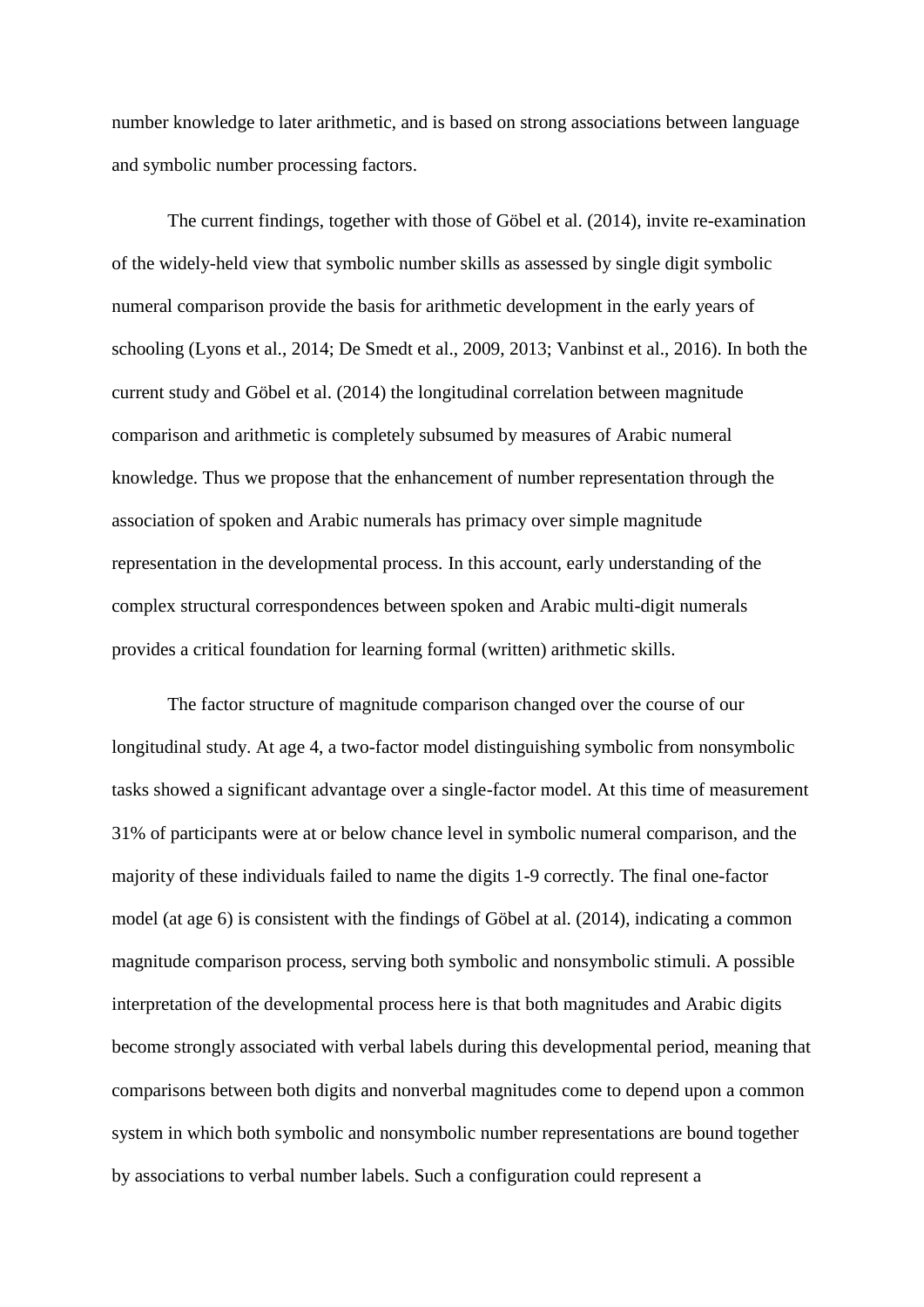developmental precursor of the triple-code model of numerical cognition (Dehaene, 1992) within which symbolic forms of number, visual (Arabic) and verbal numerals, operate in interaction with analogue magnitude representations. This proposal is not inconsistent with the account offered by Geary & vanMarle (2018), whereby increasing skill in object counting (using spoken numerals) from age 3;10 to 5;4 promotes acceleration in symbolic comparison skills. However, it is important to note a critical difference between Geary & vanMarle (2018) and the current study. While 64% of four-year-olds in the current sample were able to name nine or ten of Arabic numerals 1-10 (total sample mean score 8.02, SD 2.67), 38% of the sample in Geary & vanMarle (2018), at a similar age, were unable to name two numerals. This important difference may be due to the fact that Geary & vanMarle (2018) sampled children at risk for school failure. Our findings concerning the factor structure of magnitude comparison appear to conflict with those of Matejko & Ansari (2016), who found divergent trajectories across the first year of schooling. However, there is also agreement between the findings. Both studies find high correlations between the tasks, and both conclude that nonsymbolic numerosity comparison is not a predictor of arithmetic, as had been proposed (e.g. Mazzocco et al. 2011). In our study, we attribute the development from a two factor to a one factor model not to overlapping representations, but to a shared framework of magnitude comparison, which depends on the creation of mappings between nonsymbolic magnitude representations and corresponding Arabic numerals. While Matejko & Ansari (2016) suggest that the nature of this learning process is an open question, we propose that the integration of digits, number words and magnitudes plays a critical role (see also Malone, Heron-Delaney, Burgoyne, & Hulme, 2019).

A further implication of our findings is related to the recent study by Yuan et al. (2019), which offers a more detailed understanding of the developmental relations between physical quantities, spoken numbers and written numbers (the elements of the triple code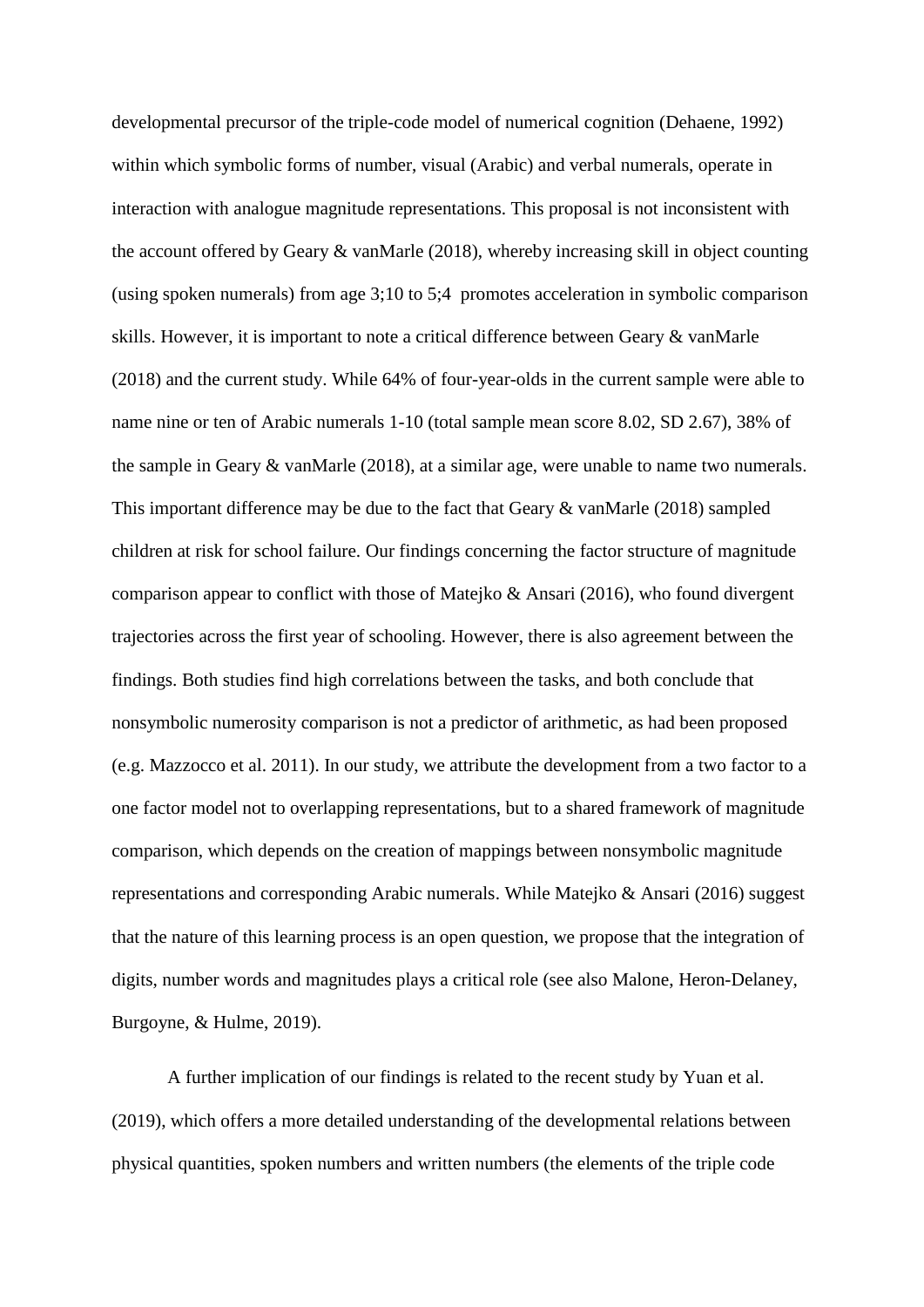model). Yuan et al. (2019) argue that creating associations between single-digit Arabic numerals, spoken words and quantity representations in an ANS are critical for numeracy development (see also Malone et al., 2019). However, they provide strong evidence against the idea that forming associations between quantities and symbols forms the basis for progressing to use multi-digit numbers. Our findings are consistent with this position insofar as, in our data, pre-school knowledge of the association between spoken and written forms (including multi-digit numbers) is a strong predictor of later arithmetic skills, over and above any prediction by tasks tapping participants' processing of symbolic or non-symbolic magnitudes. Our findings and those of Yuan et al. (2019) suggest that early formal arithmetic skills draw on relatively advanced knowledge of Arabic numeral structure, and that cues to this structure are provided by the spoken forms of multi-digit numbers, not by representations of their magnitudes.

We acknowledge a number of limitations in the current study. We have no measure of object counting, which has recently been shown to be an influential preschool predictor of later arithmetic (Chu et al., 2018). However, the levels of number processing recorded in our sample would suggest that ceiling effects would most likely have been found in object counting. We also acknowledge that our study includes only a limited range of domaingeneral factors, and did not include measures of working memory and attention. We further acknowledge that we have focussed on arithmetic skills as our sole outcome, at the expense of other important areas of mathematical development which merit consideration (LeFevre et al. 2010). It is also the case that the size of our sample is relatively small, and that our findings would be substantially strengthened by replication using a larger study.

In summary, we have assessed the development of numerical cognition between preschool (age 4) and the end of the first year of formal schooling (age 6). During this critical developmental period we found a change in the structure of magnitude comparison skills from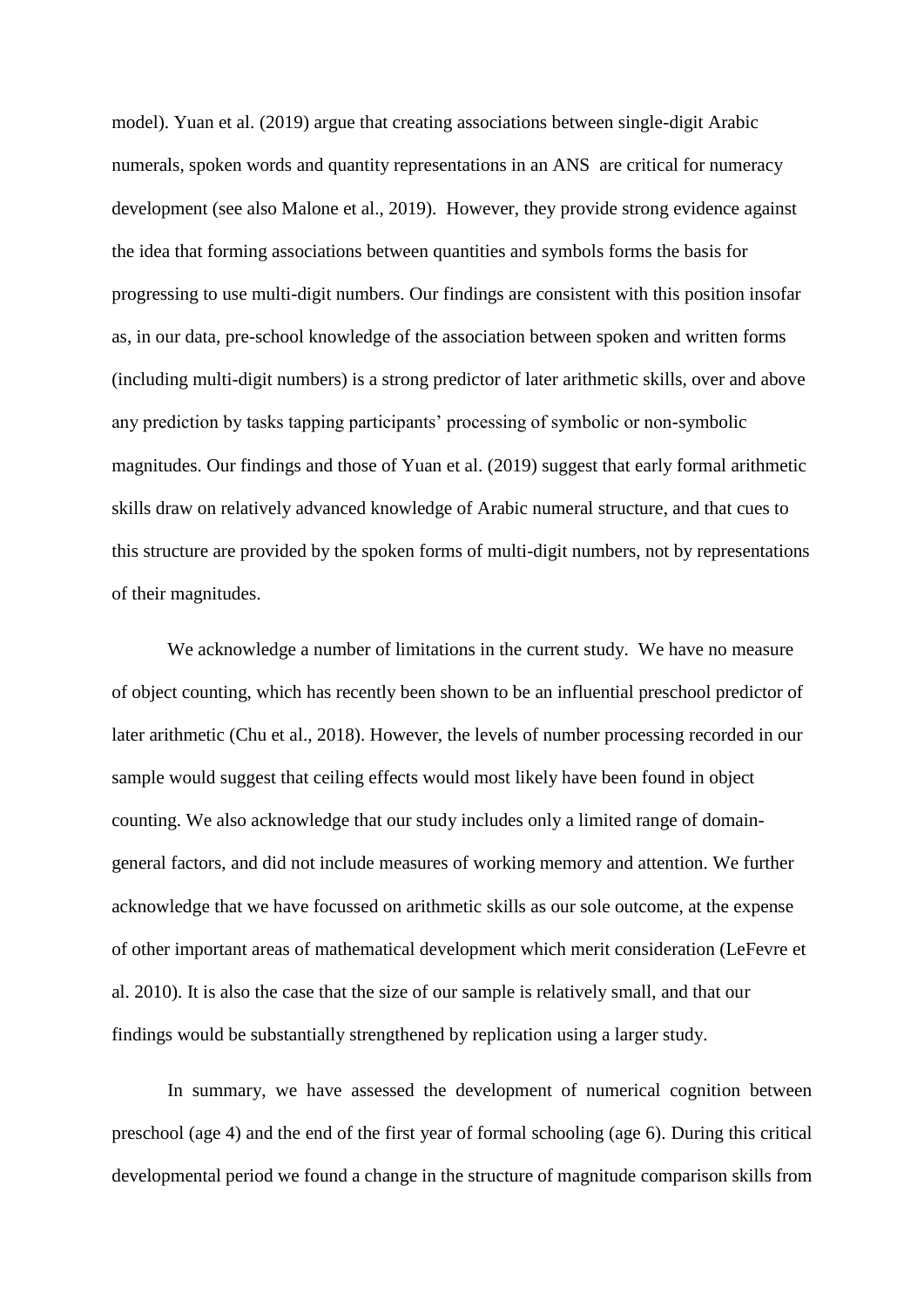a two factor model, with independent symbolic and nonsymbolic components, to a unitary structure, consistent with the mapping of Arabic numeral representations onto nonsymbolic representations of numerosity. Concerning the longitudinal prediction of arithmetic skills we found that a single latent factor, Arabic numeral knowledge, reflecting the shared variance from numeral writing, reading and identification (including multi-digit numerals), was the sole predictor of arithmetic outcome. We propose that learning the associations between spoken and Arabic numerals (which necessitates understanding of the complex structural correspondences between spoken and Arabic multi-digit numerals) provides one of the critical foundations for arithmetic development in young children. Assessment of pre-schoolers' Arabic numeral knowledge (which can be done quickly with high reliability) is a very powerful predictor of children's later formal arithmetic skills.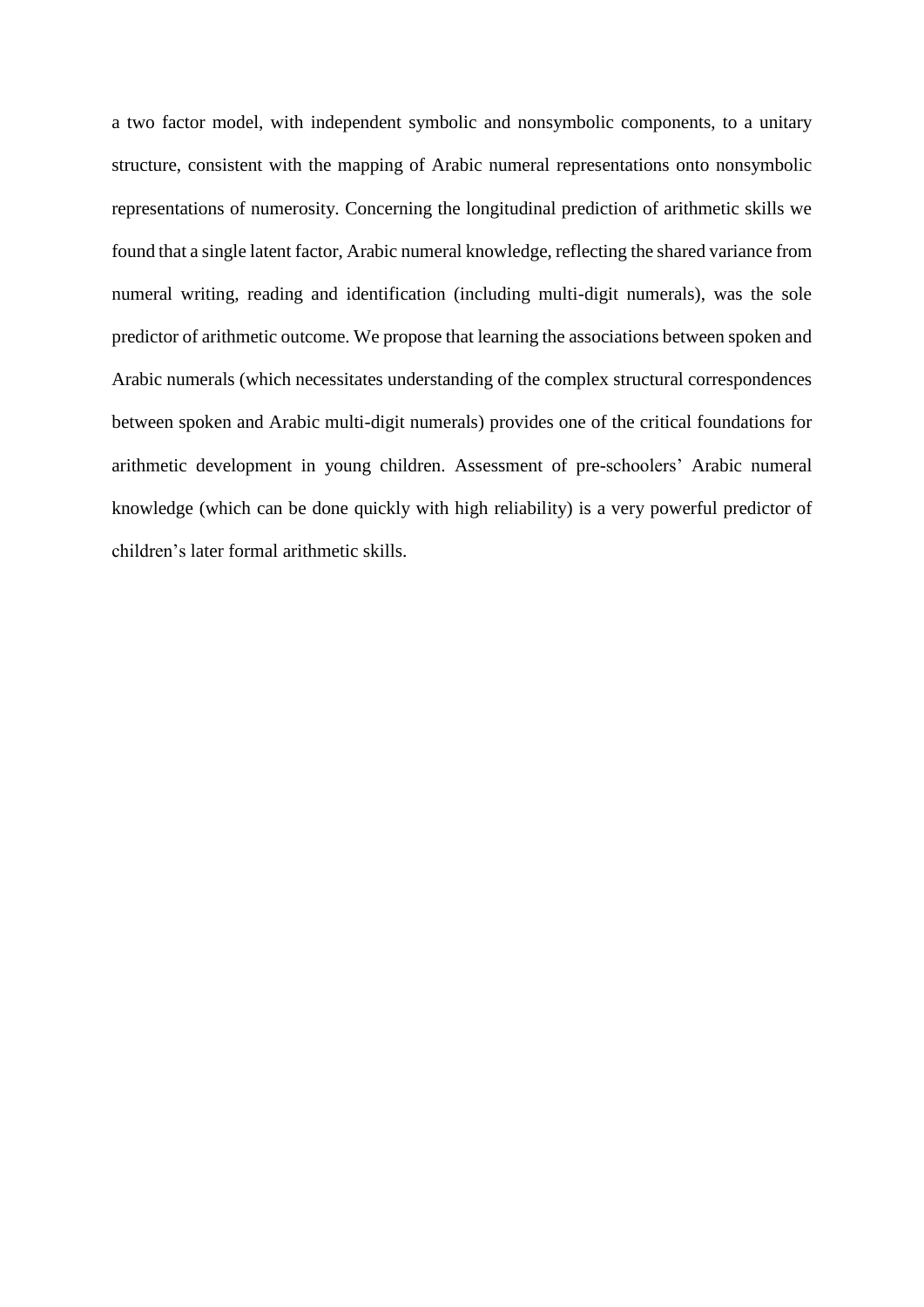# **References**

- Bishop, D. (2003). *Test for Reception of Grammar-Version 2 (TROG-2).* San Antonio, TX: The Psychological Corporation.
- Brigstocke, S., Moll, K., and Hulme, C. (2016). *TOBANS: Test of Basic Arithmetic and Numeracy Skills*. Oxford, UK: Oxford University Press.
- Bull, R., and Scerif, G. (2001). Executive functioning as a predictor of children's mathematical ability: Inhibition, switching, and working memory. *Developmental Neuropsychology, 19,* 273-293.
- Carey S. (2009) Where Our Number Concepts Come From. *The Journal of Philosophy*. 106: 220-254.
- Chu, F.,vanMarle, K., Rouder, J. & Geary, D.. (2018). Children's early understanding of number predicts their later problem-solving sophistication in addition. *Journal of Experimental Child Psychology*. 169. 73-92.
- Caravolas, M., Lervåg, M., Mousikou, P., Efrim, C., Litavský, M., Onochie-Quintanilla, E., Salas, N., Schöffelová, M., Defior, S., Mikulajová, M., Seidlová-Málková, G., and Hulme, C. (2012). Common Patterns of Prediction of Literacy Development in Different Alphabetic Orthographies. *Psychological Science, 23,* 678-686.
- Cirino, P. (2011[\)The interrelationships of mathematical precursors in kindergarten.](https://ucl-new-primo.hosted.exlibrisgroup.com/primo-explore/fulldisplay?docid=RS_600220965713lprecursorsinkindergarten&context=SP&vid=UCL_VU2&lang=en_US) *Journal of Experimental Child Psychology.* 108, 713-733
- Cragg, L., Keeble, S., Richardson, S., Roome, H. E., & Gilmore, C. (2017). Direct and indirect influences of executive functions on mathematics achievement. *Cognition*, *162*, 12–26.<https://doi.org/10.1016/j.cognition.2017.01.014>

Dal Martello, M. F. (1990). The dictation of italian numerals. *Language and Cognitive*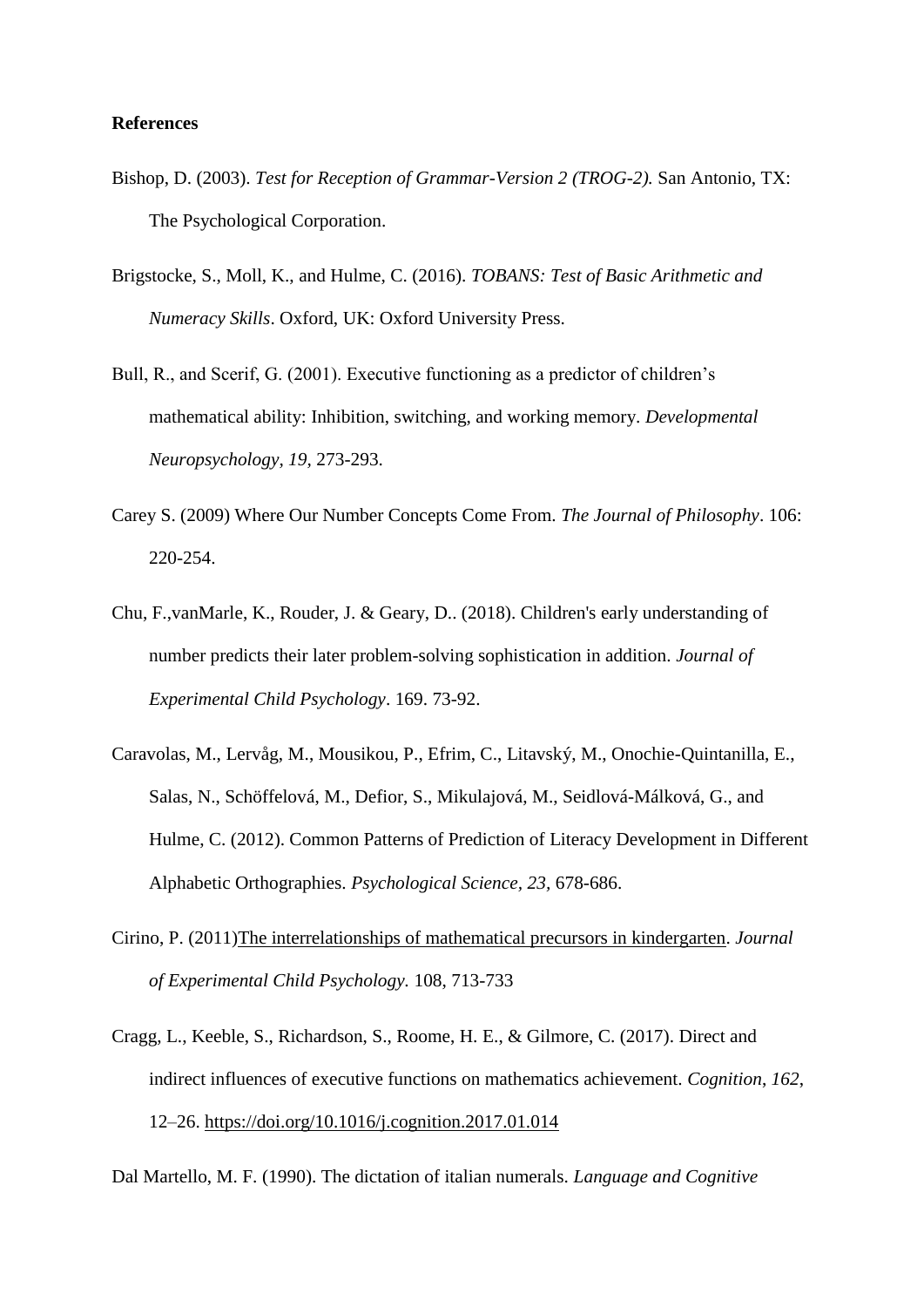*Processes*, *5*(3), 237–254. https://doi.org/10.1080/01690969008402106

Dehaene, S. (1992). Varieties of numerical abilities. *Cognition*. 44: 1-42

- De Smedt, B., Janssen, R., Bouwens, K., Verschaffel, L., Boets, B. & Ghesquière, P. (2009). Working memory and individual differences in mathematics achievement: A longitudinal study from first to second grade. *Journal of Experimental Child Psychology, 103,* 186-201
- De Smedt, B., Noël, M. P., Gilmore, D., and Ansari, D. (2013). How do symbolic and nonsymbolic numerical magnitude processing skills relate to individual differences in children's mathematical skills? A review of evidence from brain and behavior. *Trends in Neuroscience and Education, 2,* 48–55
- Donlan, C., Bishop, D. V. M., and Hitch, G. J. (1998). Magnitude comparison by children with specific language impairments: Evidence of unimpaired symbolic processing. *Journal of Language and Communication Disorders, 33*, 149-160.
- Donlan, C., Cowan, R. Newton, E. J., and Lloyd, D. (2007). The role of mathematical development: Evidence from children with specific language impairments. *Cognition, 103*, 23-33.
- Dunn, L. M., Dunn, D. M., and Styles, B. (2010). *British Picture Vocabulary Scale (3rd ed.).* London, England: GL Assessment.
- Fazio, L. K., Bailey, D. H., Thompson, C. A., & Siegler, R. S. (2014). Relations of different types of numerical magnitude representations to each other and to mathematics achievement. *Journal of Experimental Child Psychology*, *123*(1), 53–72. https://doi.org/10.1016/j.jecp.2014.01.013

Geary, D. C., & vanMarle, K. (2018). Growth of symbolic number knowledge accelerates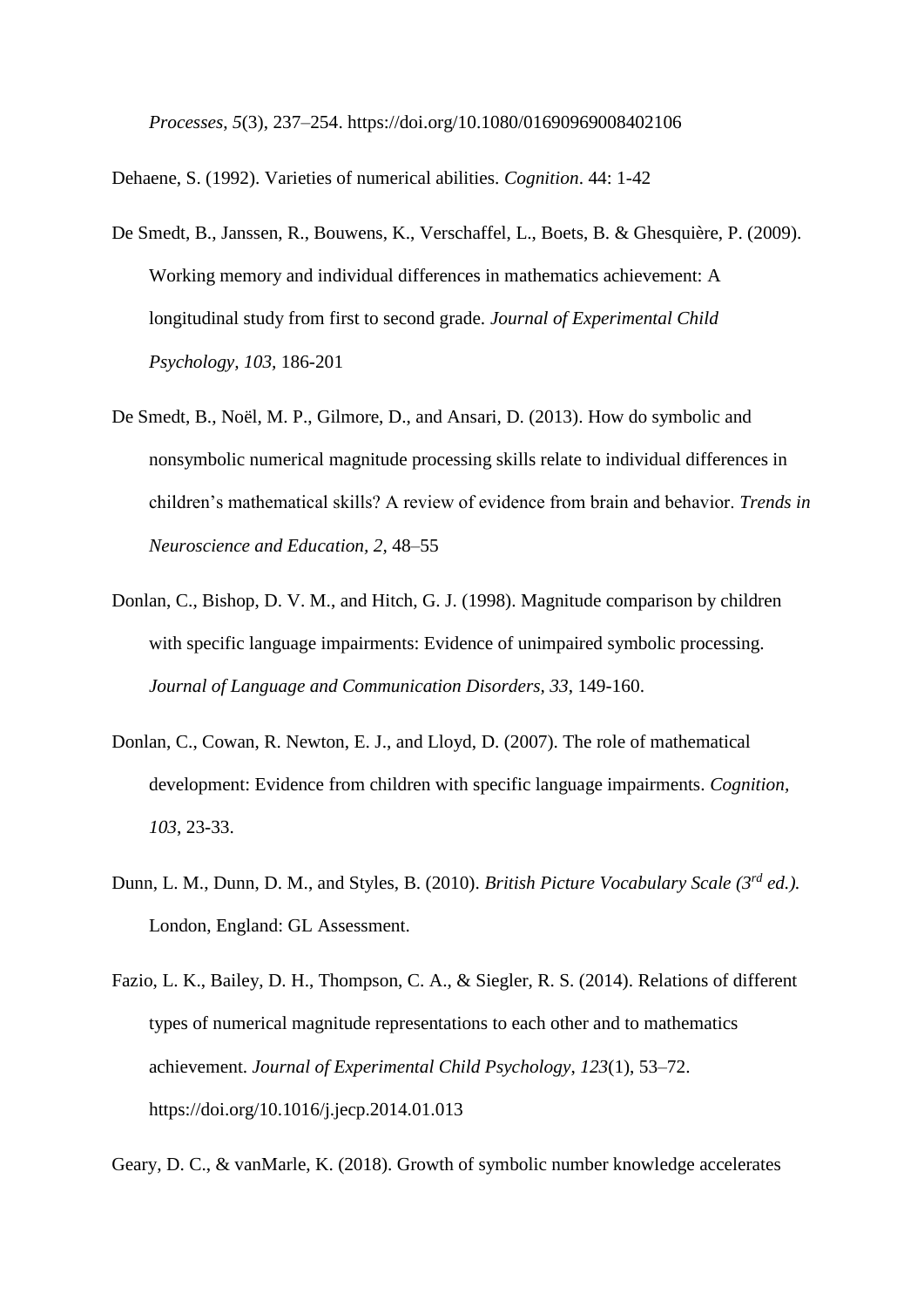after children understand cardinality. *Cognition*, *177*(April), 69–78. https://doi.org/10.1016/j.cognition.2018.04.002

- [Göbel, S. M., Watson, S. E., Lervåg, A., & Hulme, C. \(2014\). Children's arithmetic](http://paperpile.com/b/eByh91/nAMg)  [development: it is number knowledge, not the approximate number sense, that counts.](http://paperpile.com/b/eByh91/nAMg)  *[Psychological Science](http://paperpile.com/b/eByh91/nAMg)*[,](http://paperpile.com/b/eByh91/nAMg) *[25](http://paperpile.com/b/eByh91/nAMg)*[\(3\), 789–798. https://doi.org/](http://paperpile.com/b/eByh91/nAMg)[10.1177/0956797613516471](http://dx.doi.org/10.1177/0956797613516471)
- Holloway, I. D., & Ansari, D. (2009). Mapping numerical magnitudes onto symbols: The numerical distance effect and individual differences in children's mathematics achievement. *Journal of Experimental Child Psychology*, *103*(1), 17–29. https://doi.org/10.1016/j.jecp.2008.04.001
- [Hirsch, S., Lambert, K., Coppens, K., & Moeller, K. \(2018\). Basic numerical competences in](http://paperpile.com/b/eByh91/0J44)  [large-scale assessment data: Structure and long-term relevance.](http://paperpile.com/b/eByh91/0J44) *Journal of Experimental Child Psychology*[,](http://paperpile.com/b/eByh91/0J44) *[167](http://paperpile.com/b/eByh91/0J44)*[, 32–48. https://doi.org/10.1016/j.jecp.2017.09.015](http://paperpile.com/b/eByh91/0J44)
- Kline, R. B. (2016). *Principles and Practice of Structural Equation Modeling,* New York, NY: Guilford Press.
- [Koponen, T., Aunola, K., Ahonen, T., & Nurmi, J.-E. \(2007\). Cognitive predictors of single](http://paperpile.com/b/eByh91/rw0D)[digit and procedural calculation skills and their covariation with reading skill.](http://paperpile.com/b/eByh91/rw0D) *[Journal of](http://paperpile.com/b/eByh91/rw0D)  [Experimental Child Psychology](http://paperpile.com/b/eByh91/rw0D)*[,](http://paperpile.com/b/eByh91/rw0D) *[97](http://paperpile.com/b/eByh91/rw0D)*[\(3\), 220–241.](http://paperpile.com/b/eByh91/rw0D)  [https://doi.org/](http://paperpile.com/b/eByh91/rw0D)[10.1016/j.jecp.2007.03.001](http://dx.doi.org/10.1016/j.jecp.2007.03.001)
- [Koponen, T., Salmi, P., & Eklund, K. \(2013\). Counting and RAN: Predictors of Arithmetic](http://paperpile.com/b/eByh91/a0qN)  Calculation and Reading Fluency. *[Journal of Educational Psychology, 105](http://paperpile.com/b/eByh91/a0qN)*(1), 162-175. [https://doi.org/10.1037/a0029285](http://paperpile.com/b/eByh91/a0qN)
- [Krajewski, K., & Schneider, W. \(2009\). Early development of quantity to number-word](http://paperpile.com/b/eByh91/L1gI)  [linkage as a precursor of mathematical school achievement and mathematical](http://paperpile.com/b/eByh91/L1gI)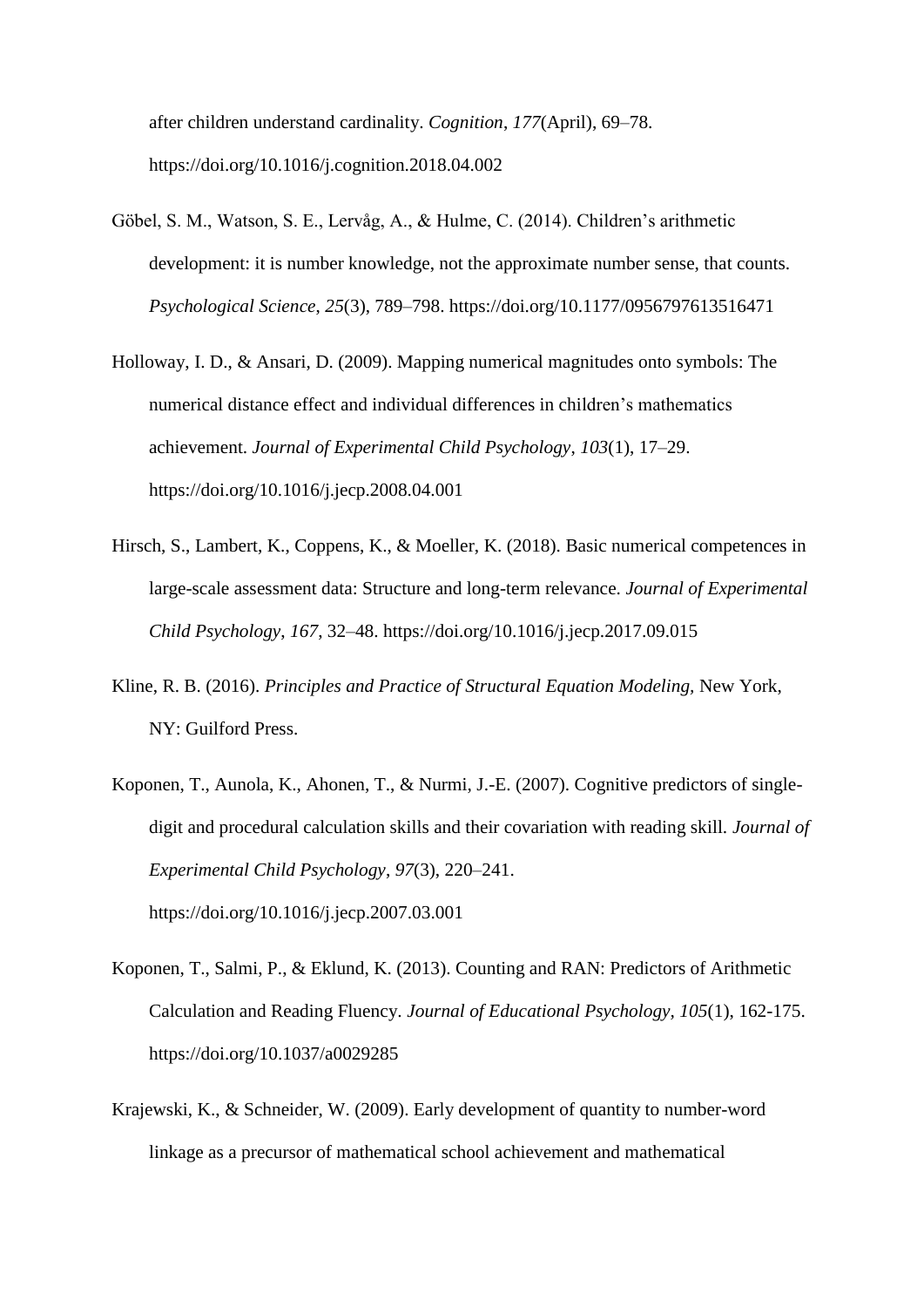[difficulties: Findings from a four-year longitudinal study.](http://paperpile.com/b/eByh91/L1gI) *[Learning and Instruction](http://paperpile.com/b/eByh91/L1gI)*[,](http://paperpile.com/b/eByh91/L1gI)  *[19](http://paperpile.com/b/eByh91/L1gI)*[\(6\), 513–526. https://doi.org/](http://paperpile.com/b/eByh91/L1gI)[10.1016/j.learninstruc.2008.10.002](http://dx.doi.org/10.1016/j.learninstruc.2008.10.002)

- [LeFevre, J.-A., Fast, L., Skwarchuk, S.-L., Smith-Chant, B. L., Bisanz, J., Kamawar, D., &](http://paperpile.com/b/eByh91/b73r)  [Penner-Wilger, M. \(2010\). Pathways to mathematics: longitudinal predictors of](http://paperpile.com/b/eByh91/b73r)  [performance.](http://paperpile.com/b/eByh91/b73r) *[Child Development](http://paperpile.com/b/eByh91/b73r)*[,](http://paperpile.com/b/eByh91/b73r) *[81](http://paperpile.com/b/eByh91/b73r)*[\(6\), 1753–1767. https://doi.org/10.1111/j.1467-](http://paperpile.com/b/eByh91/b73r) [8624.2010.01508.x](http://dx.doi.org/10.1111/j.1467-8624.2010.01508.x)
- [Le Corre M,](https://neurotree.org/beta/publications.php?pid=36827) Carey S. One, two, three, four, nothing more: an investigation of the conceptual sources of the verbal counting principles. *Cognition*. 105: 395-438.
- Lichtenberg, E. & Smith, R. (2005). *Essentials of WIAT-11 and KTEA-11 assessment*. Hoboken:John Wiley.
- Lyons, I. M., Price, G. R., Vaessen, A., Blomert, L., & Ansari, D. (2014). Numerical predictors of arithmetic success in grades 1-6. *[Developmental Science](http://paperpile.com/b/eByh91/TpLQ)*[,](http://paperpile.com/b/eByh91/TpLQ) *[17](http://paperpile.com/b/eByh91/TpLQ)*(5), 714–726 https://doi.org[/10.1111/desc.12152](http://dx.doi.org/10.1111/desc.12152)
- Malone, S. A., Heron-Delaney, M., Burgoyne, K., & Hulme, C. (2019). Learning correspondences between magnitudes, symbols and words: Evidence for a triple code model of arithmetic development. *Cognition, 187, 1-9.*  https://doi.org/10.1016/j.cognition.2018.11.016
- [Mazzocco, M. M. M., Feigenson, L., & Halberda, J. \(2011\). Impaired Acuity of the](http://paperpile.com/b/eByh91/9NR3)  [Approximate Number System Underlies Mathematical Learning Disability](http://paperpile.com/b/eByh91/9NR3)  [\(Dyscalculia\).](http://paperpile.com/b/eByh91/9NR3) *[Child Development](http://paperpile.com/b/eByh91/9NR3)*[,](http://paperpile.com/b/eByh91/9NR3) *[82](http://paperpile.com/b/eByh91/9NR3)*[\(4\), 1224–1237. https://doi.org/10.1111/j.1467-](http://paperpile.com/b/eByh91/9NR3) [8624.2011.01608.x](http://dx.doi.org/10.1111/j.1467-8624.2011.01608.x)
- Matejko, A. A., & Ansari, D. (2016). Trajectories of symbolic and nonsymbolic magnitude processing in the first year of formal schooling. *PLoS ONE*, *11*(3), 1–15.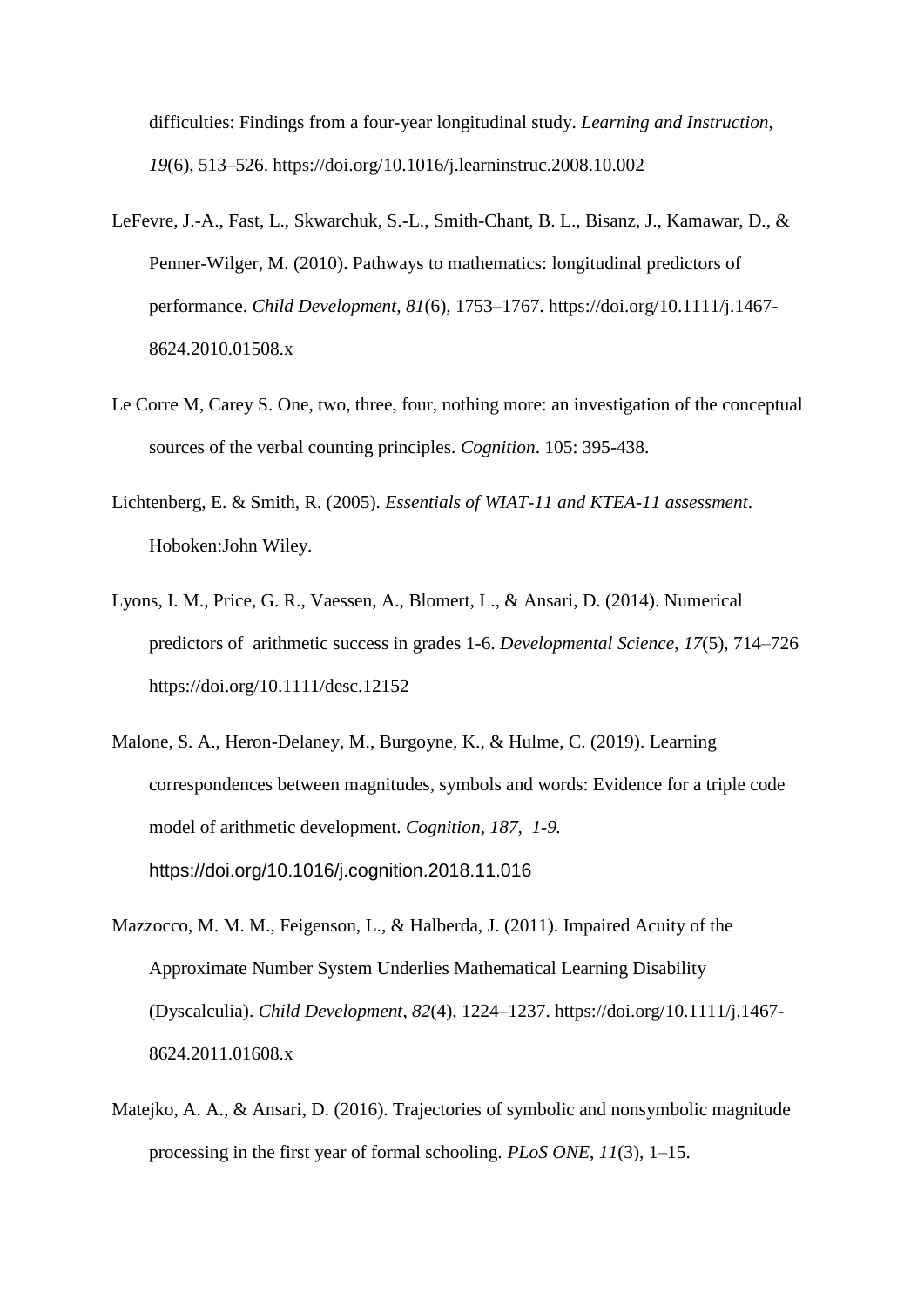https://doi.org/10.1371/journal.pone.0149863

- Miller, K. F., & Stigler, J. W. (1987). Counting in Chinese: cultural variation in a basic skill. *Cognitive Development*, *2*, 279–305.
- Moyer, R. S., and Landauer, T. K. (1967). Time required for judgments of numerical inequality. *Nature, 215,* 1519-1520.
- Miura, I.T. & Okamoto, Y. (1989). Comparison of U.S. and Japanese first graders' cognitive representation of number and understanding of place value. *Journal of Educational Psychology*, 81, 109-113 .
- Mix, K. S., Prather, R. W., Smith, L. B., & Stockton, J. D. (2014). Young Children's Interpretation of Multidigit Number Names: From Emerging Competence to Mastery. *Child Development*, *85*(3), 1306–1319. https://doi.org/10.1111/cdev.12197
- Muthén, L.K. and Muthén, B.O. (1998-2015). Mplus User's Guide. Seventh Edition. Los Angeles, CA: Muthén & Muthén
- [Nieder, A., & Dehaene, S. \(2009\). Representation of Number in the Brain.](http://paperpile.com/b/eByh91/uxcl) *[Annual Review of](http://paperpile.com/b/eByh91/uxcl)  [Neuroscience](http://paperpile.com/b/eByh91/uxcl)*[,](http://paperpile.com/b/eByh91/uxcl) *[32](http://paperpile.com/b/eByh91/uxcl)*[\(1\), 185–208. https://doi.org/](http://paperpile.com/b/eByh91/uxcl)[10.1146/annurev.neuro.051508.135550](http://dx.doi.org/10.1146/annurev.neuro.051508.135550)
- [Piazza, M. \(2010\). Neurocognitive start-up tools for symbolic number representations.](http://paperpile.com/b/eByh91/tnH1) *[Trends](http://paperpile.com/b/eByh91/tnH1)  [in Cognitive Sciences](http://paperpile.com/b/eByh91/tnH1)*[,](http://paperpile.com/b/eByh91/tnH1) *[14](http://paperpile.com/b/eByh91/tnH1)*[\(12\), 542–551. https://doi.org/](http://paperpile.com/b/eByh91/tnH1)[10.1016/j.tics.2010.09.008](http://dx.doi.org/10.1016/j.tics.2010.09.008)
- Raven, J. C, Court, J. H and Raven, J. C. (1993). *Manual for Raven's Progressive Matrices and Vocabulary Scales.* Oxford: Oxford Psychologists Press.
- [Schneider, M., Beeres, K., Coban, L., Merz, S., Susan Schmidt, S., Stricker, J., & De Smedt,](http://paperpile.com/b/eByh91/IcUy)  B. (2017). Associations of nonsymbolic [and symbolicnumerical magnitude processing](http://paperpile.com/b/eByh91/IcUy)  [with mathematical competence: a meta-analysis.](http://paperpile.com/b/eByh91/IcUy) *[Developmental Science,](http://paperpile.com/b/eByh91/IcUy) 20*(3), e12372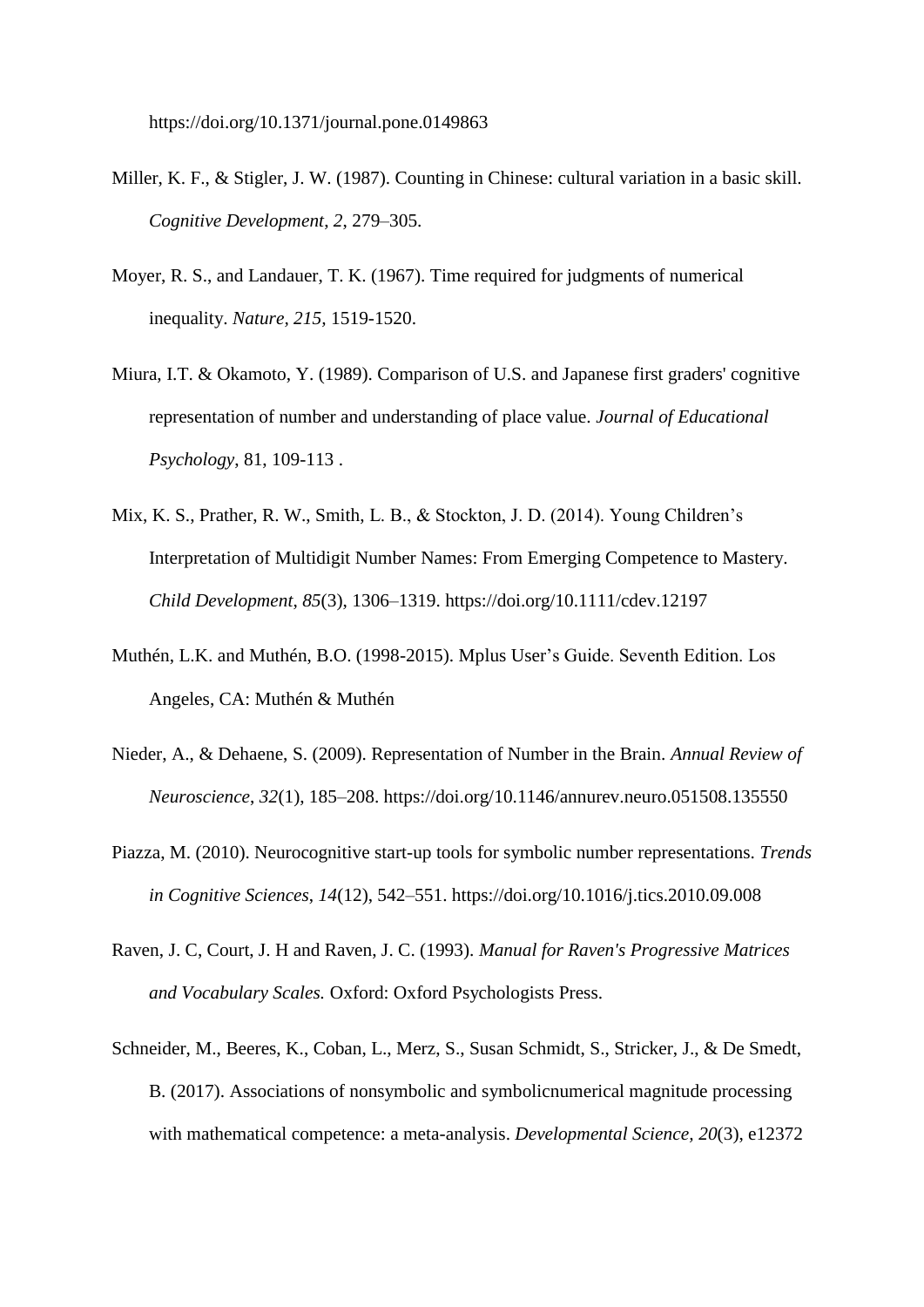- Sekuler, R., and Mierkiewicz, D. (1977). Children's judgments of numerical inequality. *Child Development, 48,* 630-633.
- Simanowski, S., & Krajewski, K. (2017). Specific Preschool Executive Functions Predict Unique Aspects of Mathematics Development: A 3-Year Longitudinal Study. *Child Development*, *85,* 544-561. https://doi.org/10.1111/cdev.12909
- UK Government Statistics (2015) *Indices of deprivation*. Retrieved from https://www.gov.uk/government/statistics/english-indics-of-deprivation-2015
- [Vanbinst, K., Ansari, D., Ghesquière, P., & De Smedt, B. \(2016\). Symbolic Numerical](http://paperpile.com/b/eByh91/VNPs)  [Magnitude Processing Is as Important to Arithmetic as Phonological Awareness Is to](http://paperpile.com/b/eByh91/VNPs)  [Reading.](http://paperpile.com/b/eByh91/VNPs) *[PloS One](http://paperpile.com/b/eByh91/VNPs)*[,](http://paperpile.com/b/eByh91/VNPs) *[11](http://paperpile.com/b/eByh91/VNPs)*[\(3\), e0151045. https://doi.org/10.1371/journal.pone.0151045](http://paperpile.com/b/eByh91/VNPs)
- Wechsler, D. (2005). Wechsler Individual Achievement Test Second UK Edition (WIAT-IIUK). London: Harcourt Assessment.

Wynn, K. (1990). Children's understanding of counting. *Cognition*, *36*, 155–193.

- [Xenidou-Dervou, I., Molenaar, D., Ansari, D., van der Schoot, M., & van Lieshout, E. C. D.](http://paperpile.com/b/eByh91/41k9)  M. (2017). Nonsymbolic [and symbolic magnitude comparison skills as longitudinal](http://paperpile.com/b/eByh91/41k9)  [predictors of mathematical achievement.](http://paperpile.com/b/eByh91/41k9) *[Learning and Instruction](http://paperpile.com/b/eByh91/41k9)*[,](http://paperpile.com/b/eByh91/41k9) *[50](http://paperpile.com/b/eByh91/41k9)*[\(Supplement C\),](http://paperpile.com/b/eByh91/41k9)  [1–13. https://doi.org/](http://paperpile.com/b/eByh91/41k9)[10.1016/j.learninstruc.2016.11.001](http://dx.doi.org/10.1016/j.learninstruc.2016.11.001)
- Zhang, X., Koponen, T., Räsänen, P., Aunola, K., Lerkkanen, M.-K., & Nurmi, J.-E. (2014). Linguistic and spatial skills predict early arithmetic development via counting sequence knowledge. *Child Development, 85,* 1091-1107
- Xu, F., & Spelke, E. S. (2000). Large number comparison in human 6-month-old. *Cognition*, *74*, B1–B11.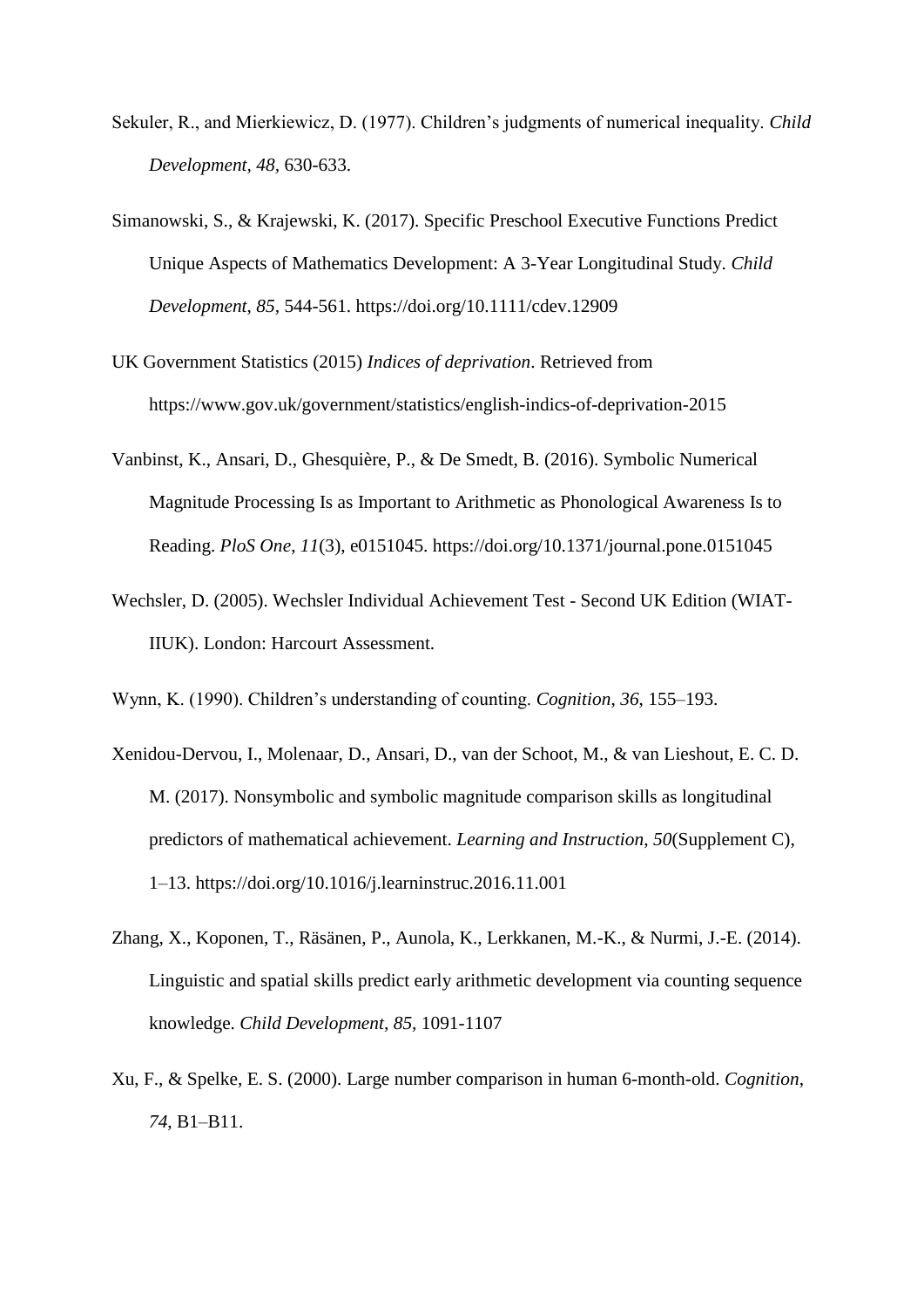# Appendix: Stimuli for Number Identification Task.

| 9            | $\boldsymbol{6}$        | $\bf 8$          | 3                       |
|--------------|-------------------------|------------------|-------------------------|
| 82           | 208                     | 20               | 28                      |
| 206          | 260                     | 26               | 2060                    |
| 706          | $17\,$                  | $\overline{7}$   | 70                      |
| 19           | 119                     | 91               | 9                       |
| 12           | 22                      | $\mathbf{1}$     | $\overline{c}$          |
| 41           | 42                      | 14               | $\overline{\mathbf{4}}$ |
| 502          | 25                      | 52               | 5                       |
| $\mathbf{1}$ | 101                     | 111              | 11                      |
| 96           | 69                      | $\boldsymbol{6}$ | 49                      |
| 37           | 13                      | 713              | 73                      |
| 7800         | 807                     | 870              | 78                      |
| 43           | $\overline{\mathbf{4}}$ | 34               | 304                     |
| $17$         | 174                     | 74               | $\overline{7}$          |
| 1068         | 618                     | 18               | 168                     |
| 13           | $\mathsf{3}$            | 30               | 33                      |
| 58           | 850                     | 5                | 85                      |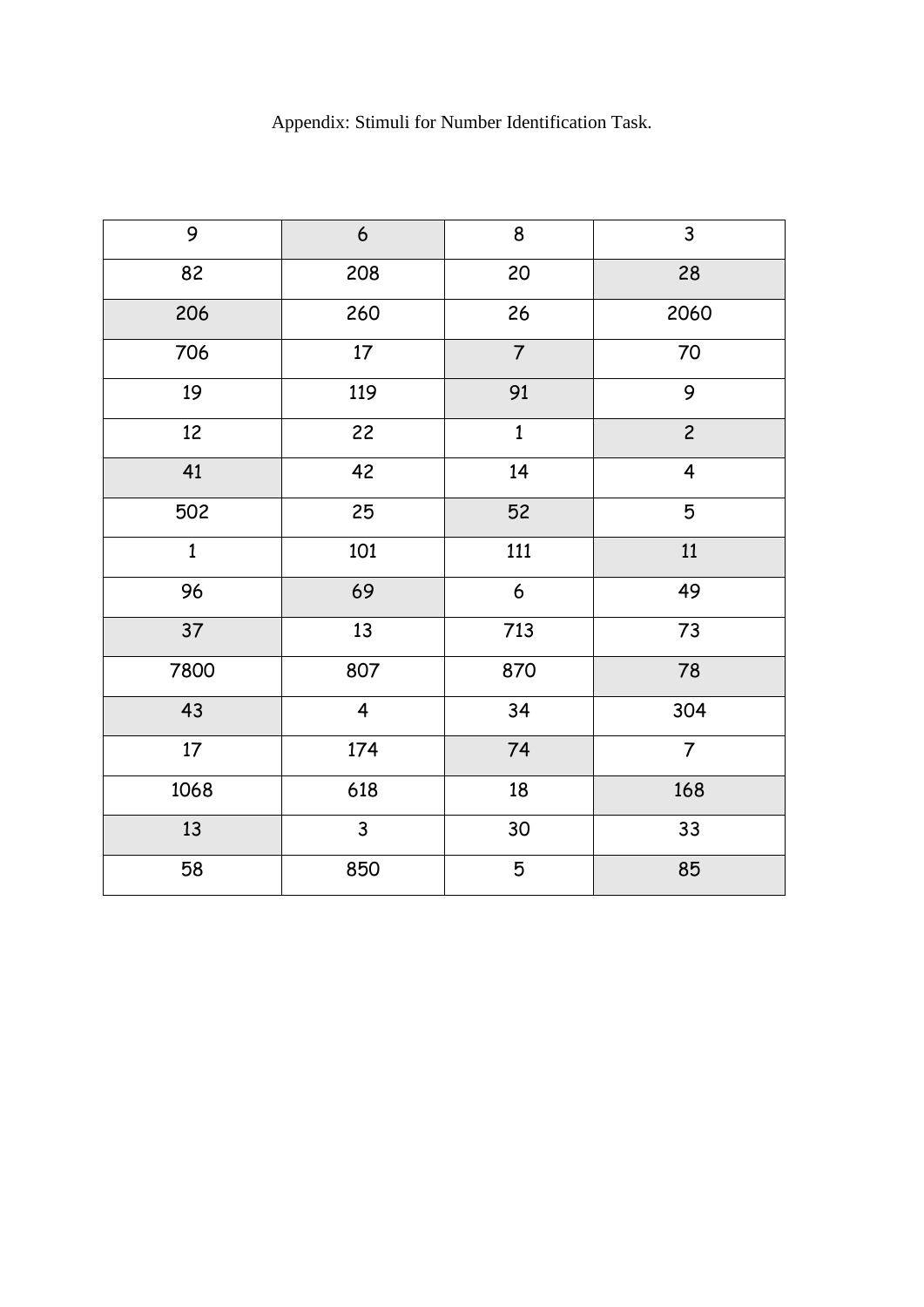Table 1

*Mean, standard deviations and multiple comparison tests for all Time 1 measures for participants who took part only at Time 1 (T1 only) ,* 

*compared to those who took part in the full Longitudinal Study (LS).*

|                          |                 | T1 only group    | LS group         | <b>Multiple Comparisons</b>              |
|--------------------------|-----------------|------------------|------------------|------------------------------------------|
|                          |                 | $n=29$ (14 male) | $n=71$ (34 male) | Bonferroni corrected critical value .004 |
|                          |                 |                  |                  | (for overall alpha .05)                  |
|                          |                 | M(SD)            | M(SD)            |                                          |
| Age in months at T1      |                 | 50.61(3.67)      | 50.59(3.49)      | $t(98) = .015$ $p = .988$ $d = .006$     |
| Nonverbal IQ             | Raven's CPM     | 6.41(1.70)       | 6.46(1.52)       | $t(98) = .147$ $p = .883$ $d = .03$      |
| Language Comprehension   | TROG-2          | 3.31(2.45)       | 3.08(2.72)       | $t(98) = .387$ $p = .699$ $d = .09$      |
| Vocabulary               | <b>BPVS-III</b> | 62.55(17.64)     | 56.51 (16.20)    | $t(98) = 1.65$ $p = .102$ $d = .36$      |
| Arabic Numeral Knowledge | Numeral Writing | 7.09(5.46)       | 6.76(5.95)       | $t(98) = .254$ $p = .806$ $d = .06$      |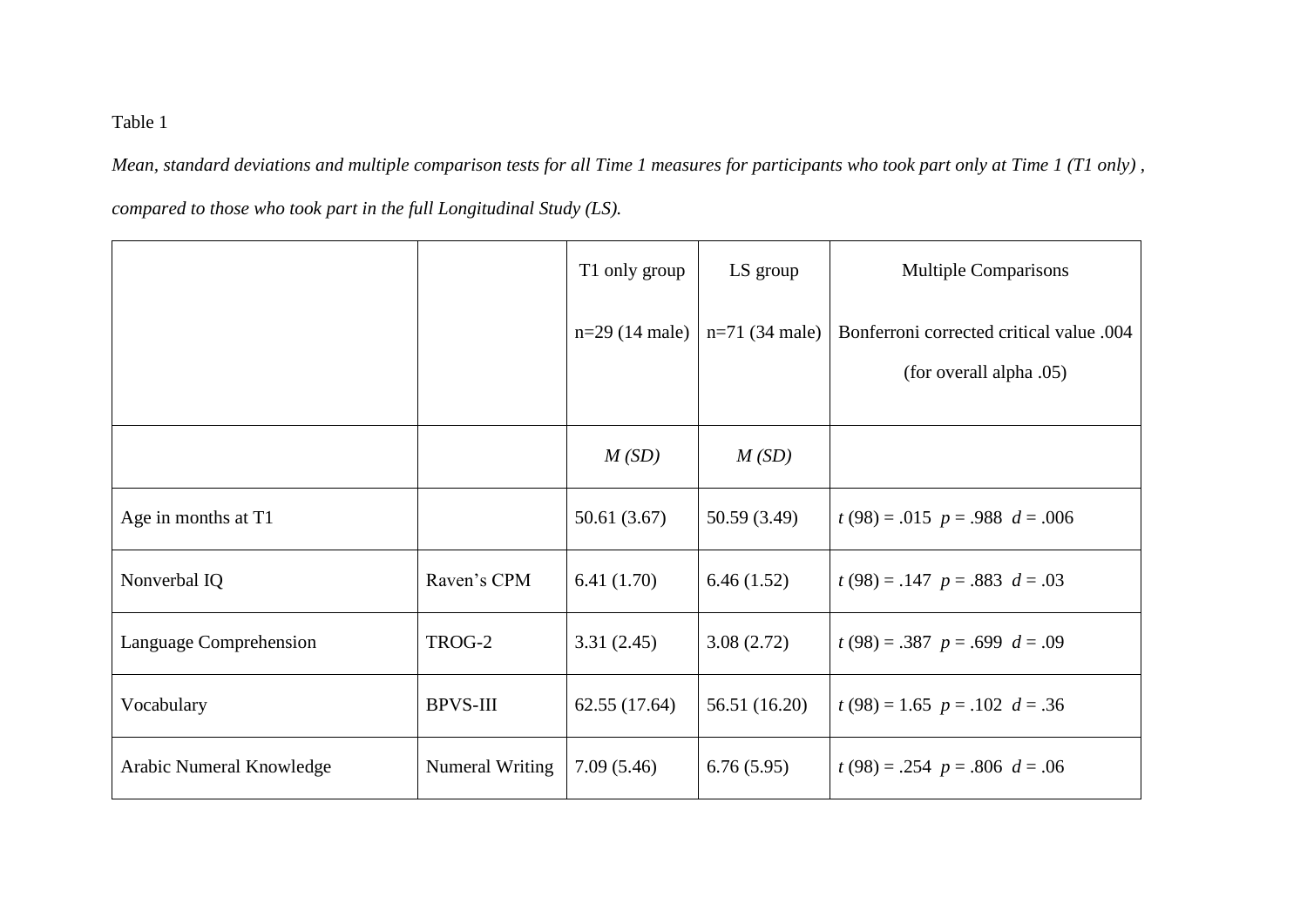|                                   | Numeral Reading  | 7.59(3.26)  | 8.20(2.39)   | $t(98) = .130 p = .897 d = .21$     |
|-----------------------------------|------------------|-------------|--------------|-------------------------------------|
|                                   | Numeral ID       | 7.21(2.32)  | 7.28(2.72)   | $t(98) = 1.04$ $p = .301$ $d = .03$ |
| Counting                          | Rote Counting    | 13.21(6.08) | 15.42(14.73) | $t(98) = .781$ $p = .436$ $d = .20$ |
| Symbolic Numeral Comparison       | Digit Close      | 9.83(3.20)  | 10.23(3.23)  | $t(98) = .561$ $p = .576$ $d = .12$ |
| Nonsymbolic Numerosity Comparison | Digit Far        | 10.52(3.57) | 10.82(3.62)  | $t(98) = .377$ $p = .707$ $d = .08$ |
|                                   | NS FS Close      | 10.93(2.17) | 9.99(2.11)   | $t(98) = 2.02$ $p = .046$ $d = .44$ |
|                                   | NS FS Far        | 13.21(2.16) | 12.73(2.72)  | $t(98) = .837$ $p = .405$ $d = .19$ |
|                                   | <b>NS SA 2:3</b> | 11.69(2.63) | 11.31(2.30)  | $t(98) = .710 p = .479 d = .15$     |
|                                   | <b>NS SA 3:4</b> | 11.24(2.10) | 10.63(1.10)  | $t(98) = 1.36$ $p = .176$ $d = .36$ |
|                                   |                  |             |              |                                     |
|                                   |                  |             |              |                                     |

*Notes. M = mean age. SD = standard deviation. All scores are presented as raw scores. For the Magnitude Comparison Tasks: NS =* 

*nonsymbolic. FS = fixed size trials. SA = surface-area matched trials.*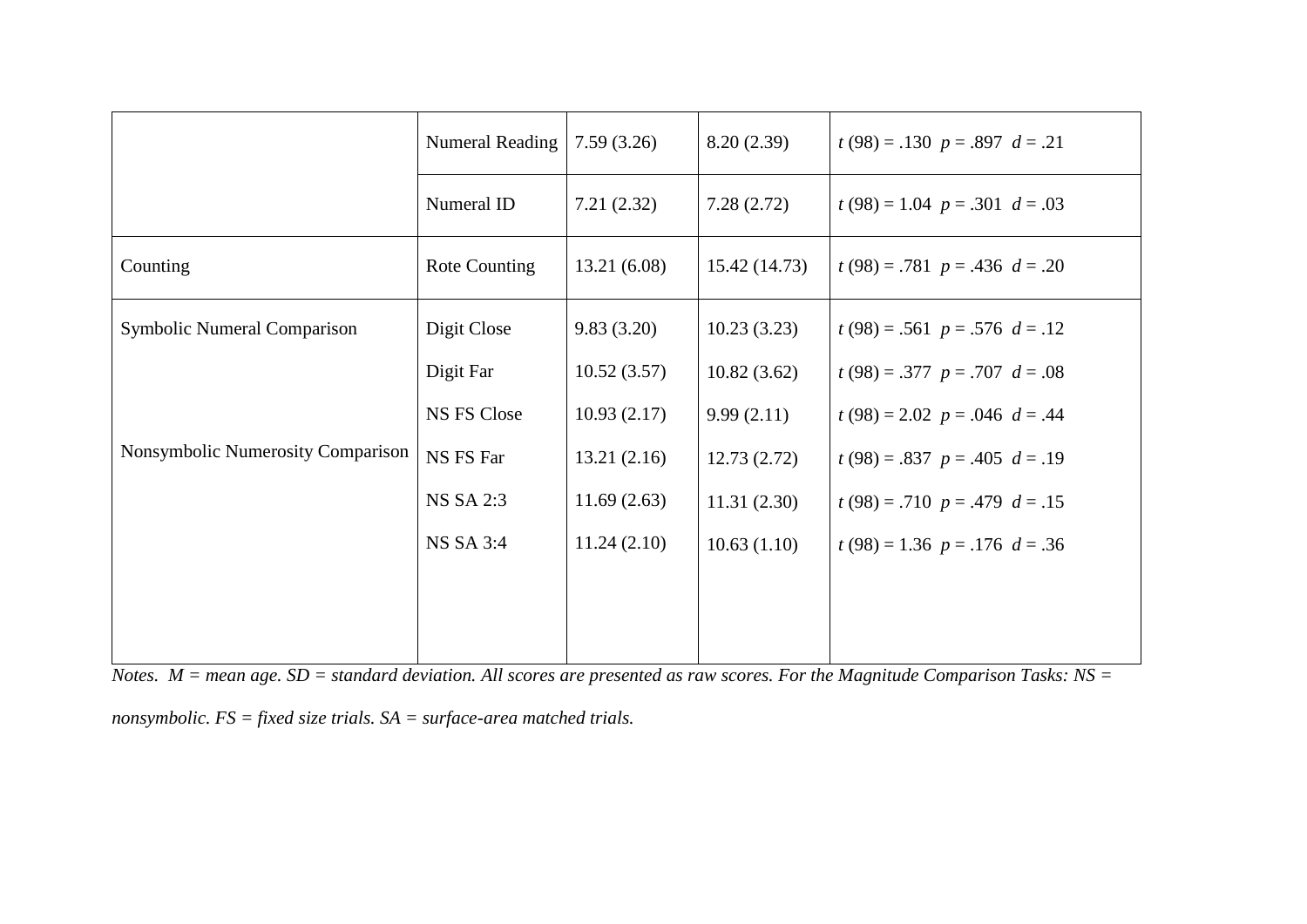# Table 2

*Mean and standard deviations of predictor and criterion measures at all time points*

|                          |                        | Time 1                        | Time 2   | Time 3   |
|--------------------------|------------------------|-------------------------------|----------|----------|
|                          |                        | $n = 100$                     | $n = 75$ | $n = 71$ |
|                          |                        | M(SD)                         | M(SD)    | M(SD)    |
| Nonverbal IQ             | Raven's CPM            | 6.45(1.57)                    |          |          |
| Language Comprehension   | TROG-2                 | 3.15 $(2.63)^*$               |          |          |
| Vocabulary               | <b>BPVS-III</b>        | 58.26 (16.77)*                |          |          |
| Arabic Numeral Knowledge | Numeral Writing        | $6.86(5.79)^{*}$              |          |          |
|                          | <b>Numeral Reading</b> | $8.02(2.67)[45]$ <sup>*</sup> |          |          |
|                          | Numeral ID             | 7.26 $(2.60)^*$               |          |          |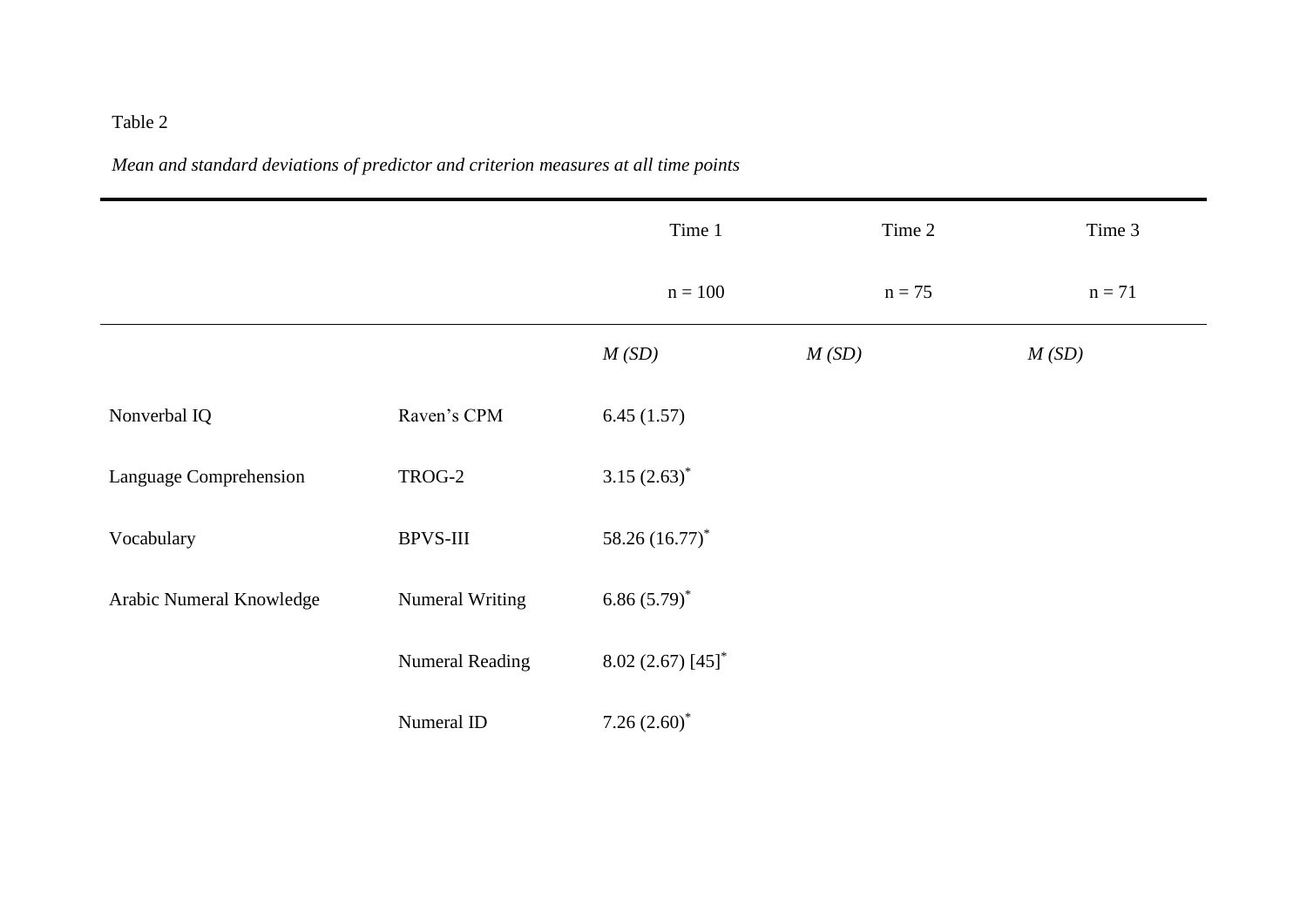|                                                                     | Rote Counting                                                            | 14.78 $(12.84)$ <sup>*</sup>                                                                                                                                              |                                 |                                                                                   |  |
|---------------------------------------------------------------------|--------------------------------------------------------------------------|---------------------------------------------------------------------------------------------------------------------------------------------------------------------------|---------------------------------|-----------------------------------------------------------------------------------|--|
| Symbolic Numeral Comparison<br>Nonsymbolic Numerosity<br>Comparison | Digit Close<br>Digit Far<br>NS FS Close<br>NS FS Far<br><b>NS SA 2:3</b> | 10.11 $(3.21)$ [7] <sup>*</sup><br>10.73 (3.59) [17] <sup>*</sup><br>$10.26(2.16)[1]$ <sup>*</sup><br>12.87 (2.57) $[17]$ <sup>*</sup><br>11.42 $(2.42)$ [5] <sup>*</sup> |                                 | 15.61(4.66)<br>20.44 (6.39) [2]<br>13.58(4.57)<br>20.58 (5.98) [2]<br>17.55(6.03) |  |
|                                                                     | NS SA 3:4                                                                | 10.81 (2.03) $[2]$ <sup>*</sup>                                                                                                                                           |                                 | 15.58(5.79)                                                                       |  |
|                                                                     | <b>Addition Tasks</b>                                                    |                                                                                                                                                                           | A: $5.20(2.55)[5]$ <sup>*</sup> |                                                                                   |  |
|                                                                     |                                                                          |                                                                                                                                                                           | B: $5.00(2.60)[2]^*$            |                                                                                   |  |
|                                                                     | <b>TOBANS</b>                                                            |                                                                                                                                                                           |                                 |                                                                                   |  |
|                                                                     | Addition                                                                 |                                                                                                                                                                           |                                 | 10.41(6.96)                                                                       |  |
|                                                                     | Addition w/ carry                                                        |                                                                                                                                                                           |                                 | 4.04(3.96)                                                                        |  |
|                                                                     | Subtraction                                                              |                                                                                                                                                                           |                                 | 7.30(4.40)                                                                        |  |
|                                                                     | <b>WIAT</b>                                                              |                                                                                                                                                                           |                                 | 4.07(2.15)                                                                        |  |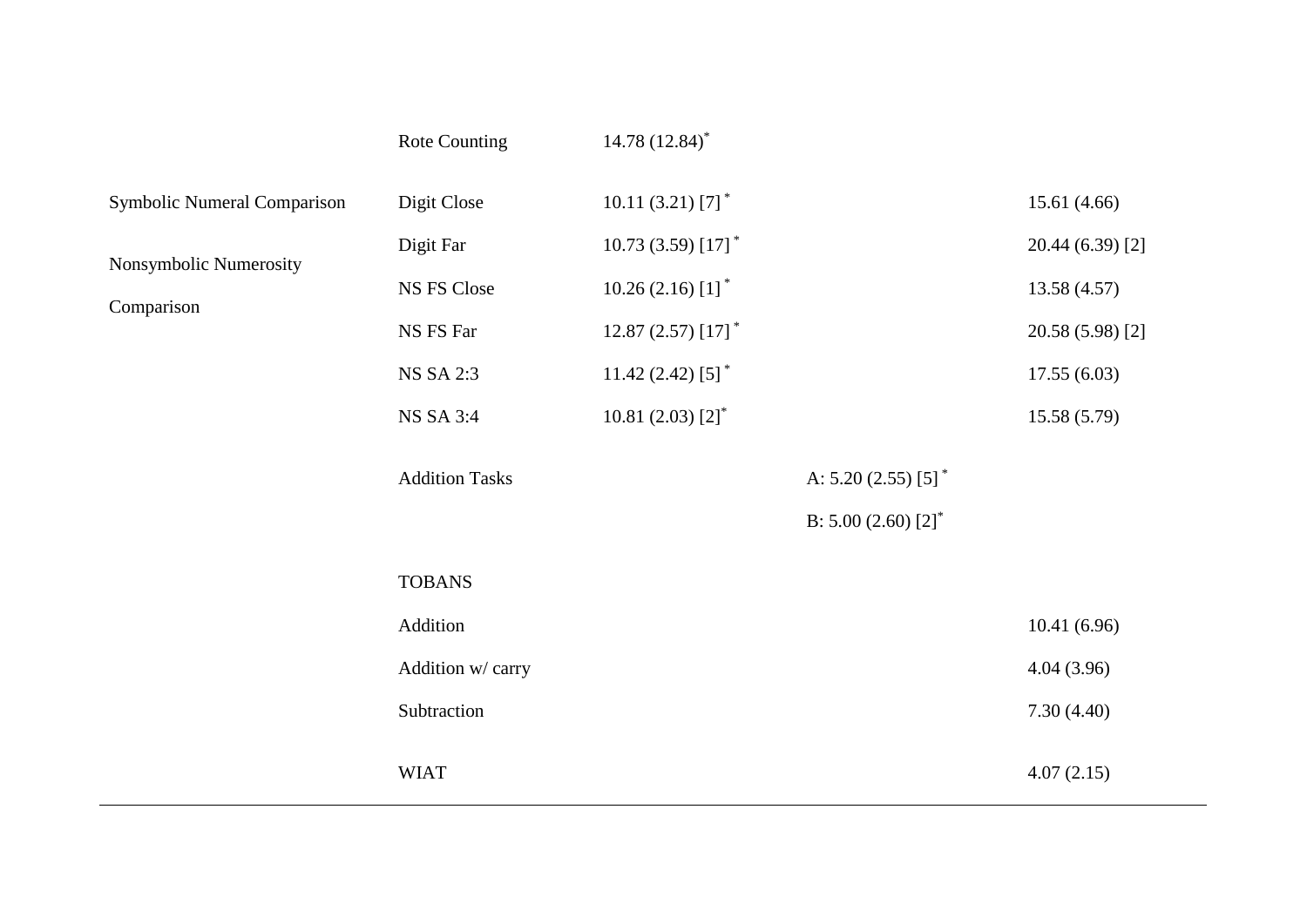*Notes. M = mean age. SD = standard deviation \* individually administered tasks. The number of children scoring at ceiling are shown in square brackets. All scores are presented as raw scores. For the Magnitude Comparison Tasks: NS = nonsymbolic. FS = fixed size trials. SA = surface-area matched trials. All Magnitude Comparison tasks at T1 have 16 trials. All Magnitude Comparison tasks at T3 have 36 trials.*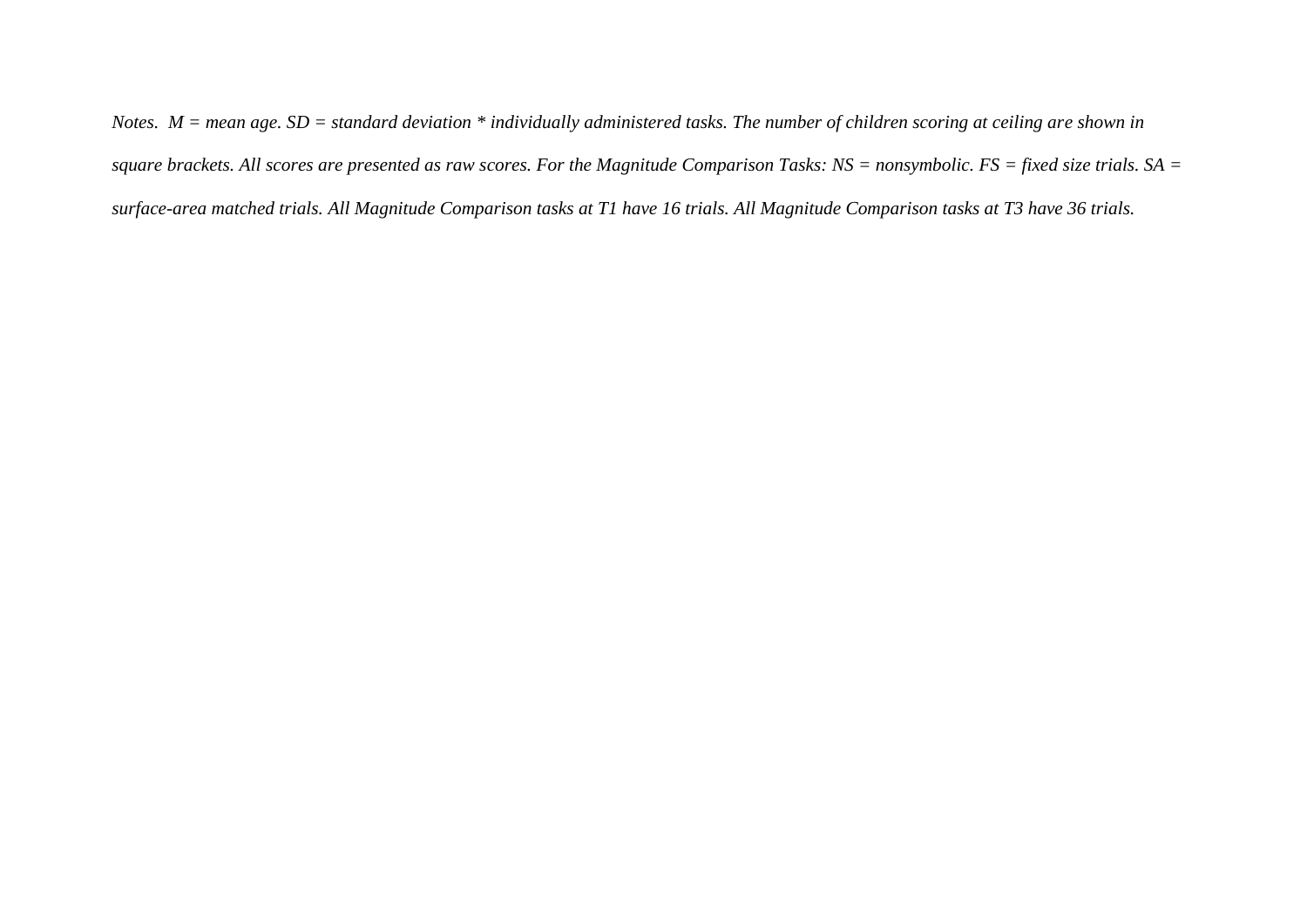| Table 3: Correlations between the latent variables in Figure 3 |  |  |  |
|----------------------------------------------------------------|--|--|--|
|----------------------------------------------------------------|--|--|--|

|                                | $\mathbf{1}$ | $\overline{2}$ | 3         | $\overline{4}$ | 5        | 6        | $\boldsymbol{7}$ | $8\,$    |
|--------------------------------|--------------|----------------|-----------|----------------|----------|----------|------------------|----------|
| 1. Nonverbal IQ                | $---$        | .228           | .392**    | .185           | .249     | $.256*$  | .269             | .252     |
| 2. Language                    |              | $---$          | .507**    | .286           | $.619**$ | $.442**$ | $.447**$         | $.332**$ |
| 3. Arabic Numeral Knowledge    |              |                | $- - - -$ | $.657**$       | $.597**$ | .388**   | $.673**$         | $.641**$ |
| 4. Counting                    |              |                |           | $--- -$        | .390**   | .242     | $.441**$         | $.421**$ |
| 5. Symbolic Numeral Comparison |              |                |           |                | $---$    | .538**   | $.617**$         | .398**   |
| 6. Nonsymbolic Numerosity      |              |                |           |                |          | ----     | $.364**$         | $.256**$ |
| Comparison                     |              |                |           |                |          |          |                  |          |
| 7. Arithmetic T2               |              |                |           |                |          |          | ----             | $.470**$ |
| 8. Arithmetic T3               |              |                |           |                |          |          |                  |          |

*Notes. Pearson product-moment correlation coefficient. All variables entered are raw scores. \* p < .05. \*\* p < .01*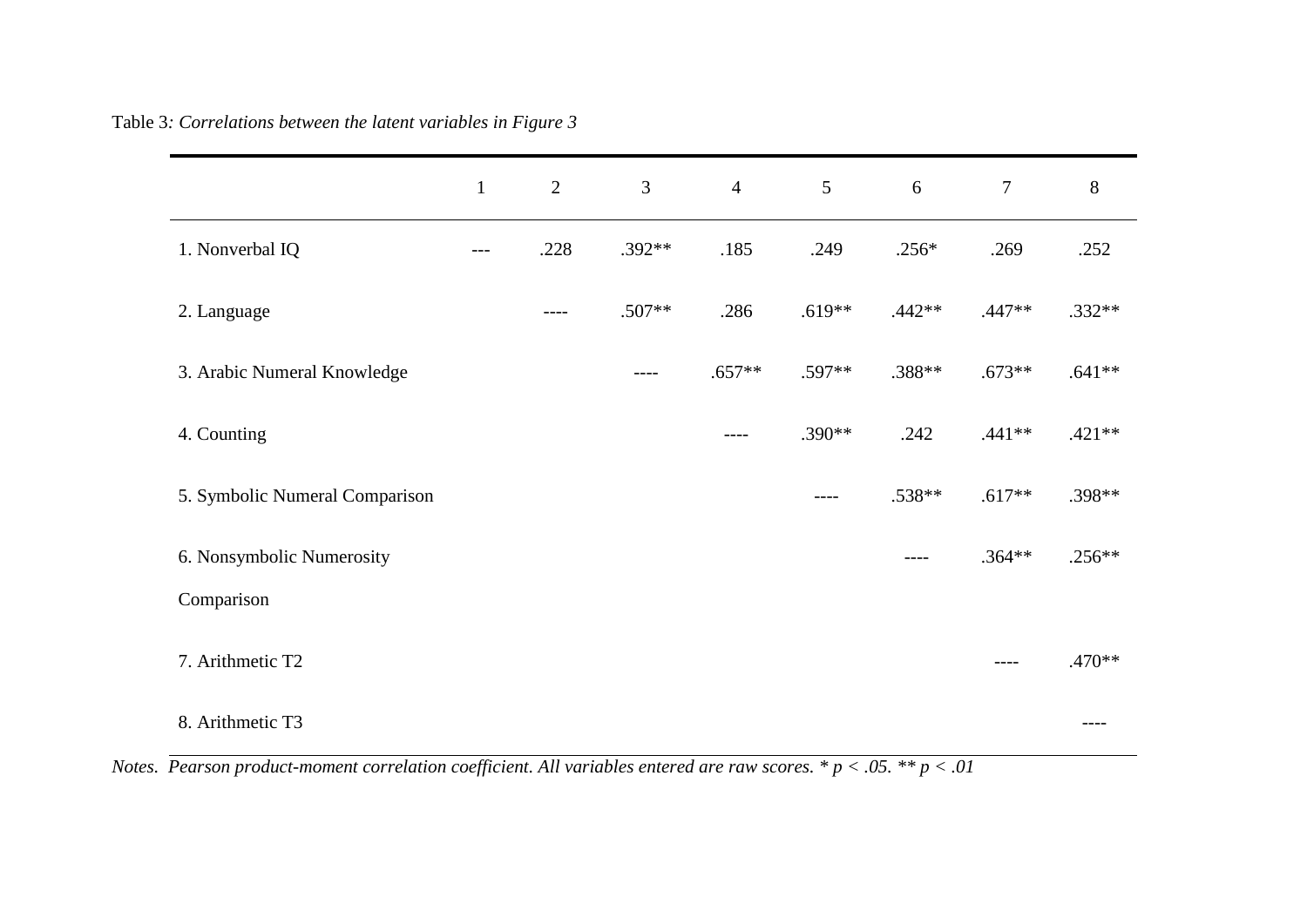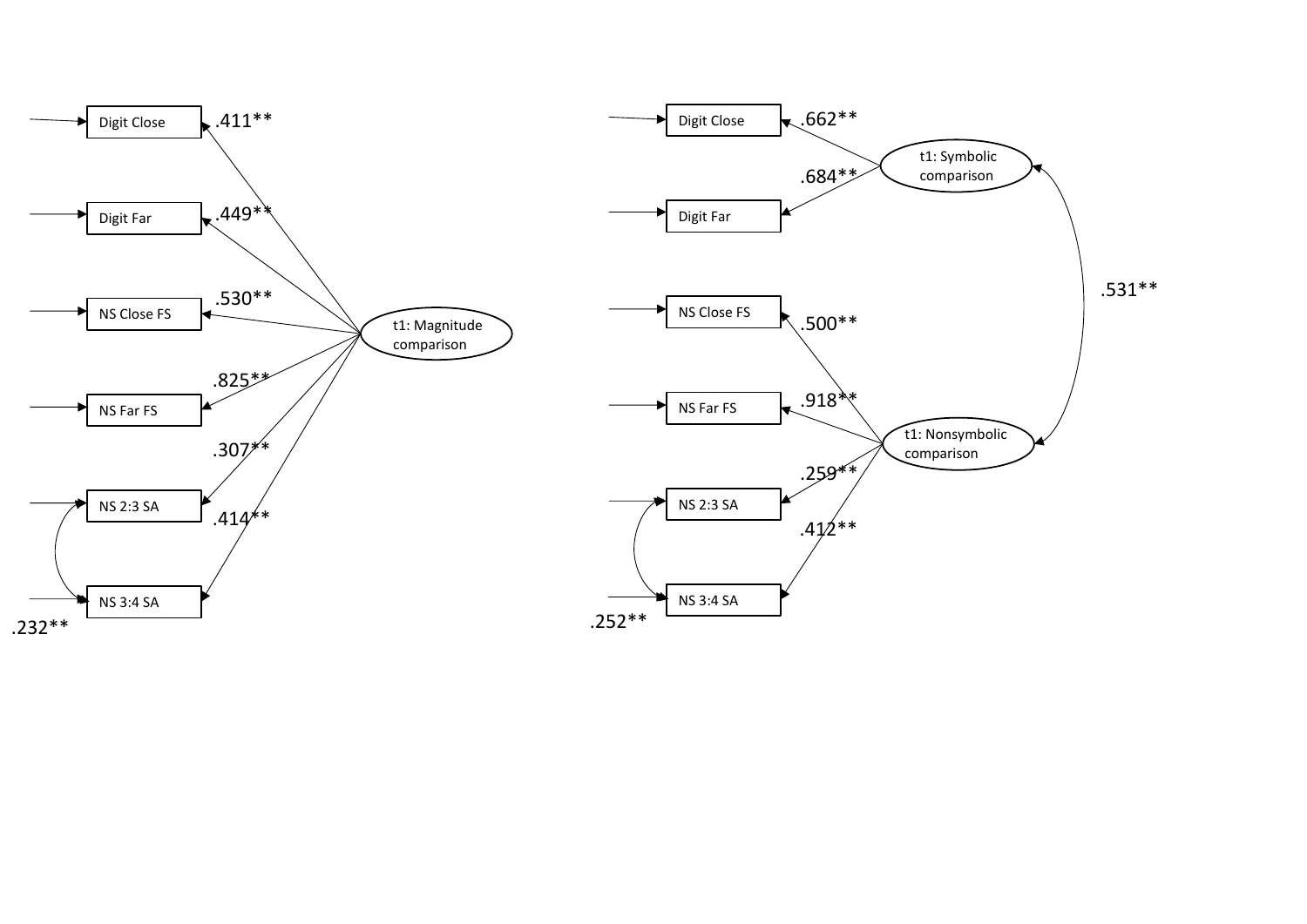*Figure 1.* One factor (left side) and two factor (right side) CFA of magnitude comparison tasks (Time 1).

One-factor model fit: *RMSEA* = .136 (90% CI = .072 - .203), *CFI* = .827, *SRMR* = .071.

Two-factor model fit: *RMSEA* = .058 (90% CI = .000 - .144), *CFI* = .973, *SRMR* = .047.

\* *p* < .05, \*\* *p* < .01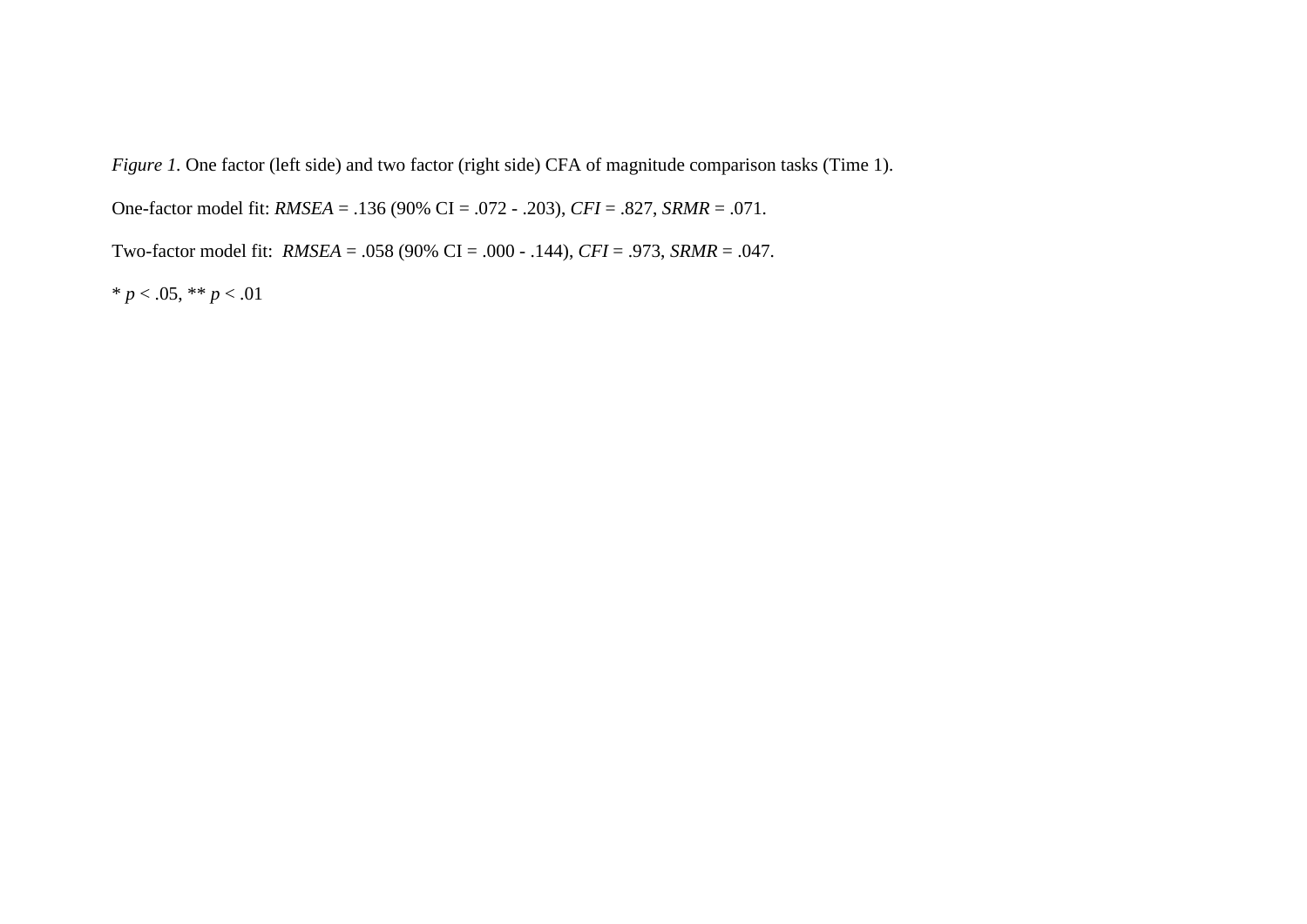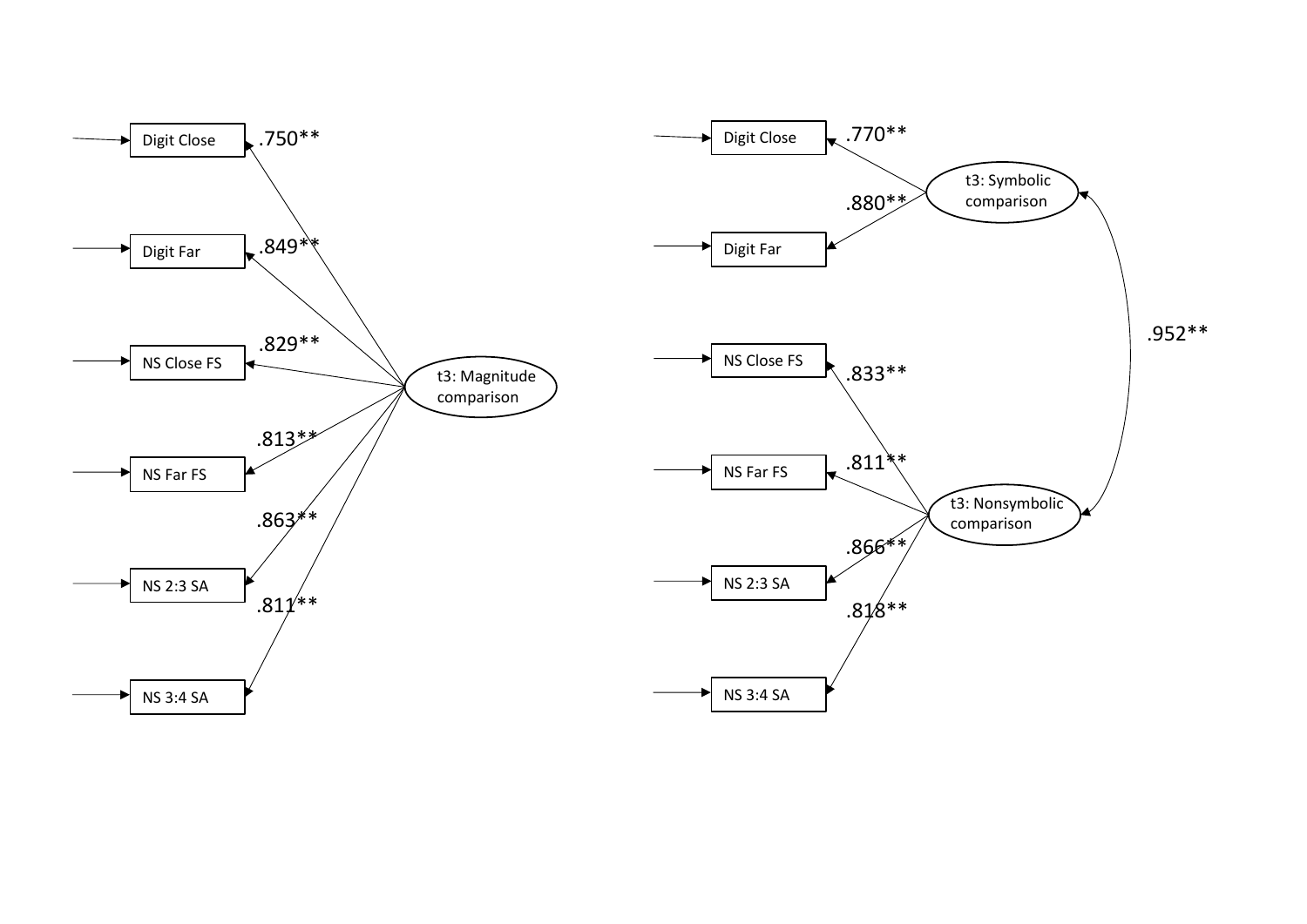*Figure 2.* One factor (left side) and two factor (right side) CFA of magnitude comparison tasks (Time 3)

One-factor model fit: *RMSEA = .064 (90% CI = .000 - .132), CFI = .991, SRMR = .023*.

Two-factor model fit: *RMSEA = .056 (90% CI = .000 - .130), CFI = .994, SRMR = .021*.

\*  $p < .05$ , \*\*  $p < .001$ .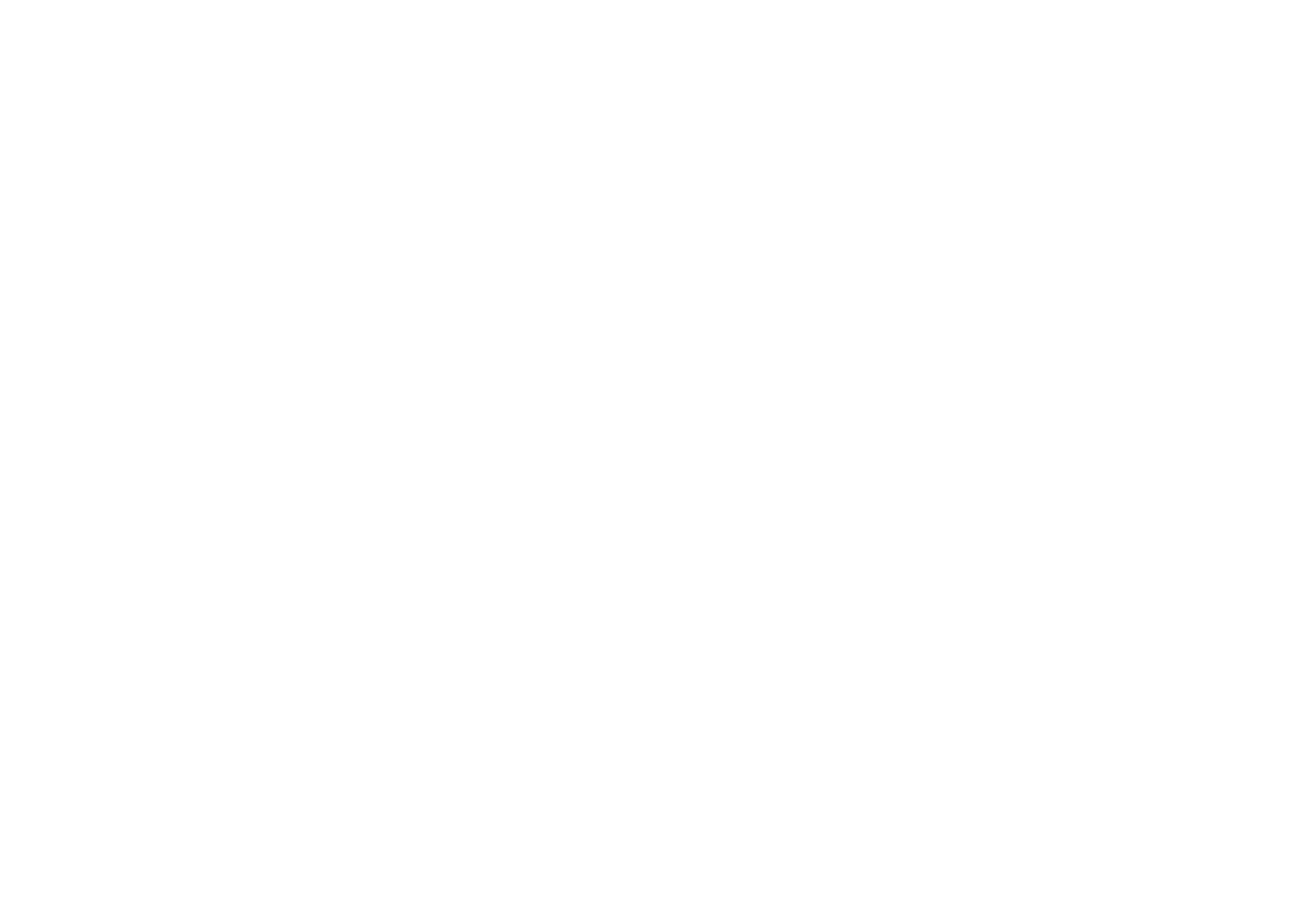